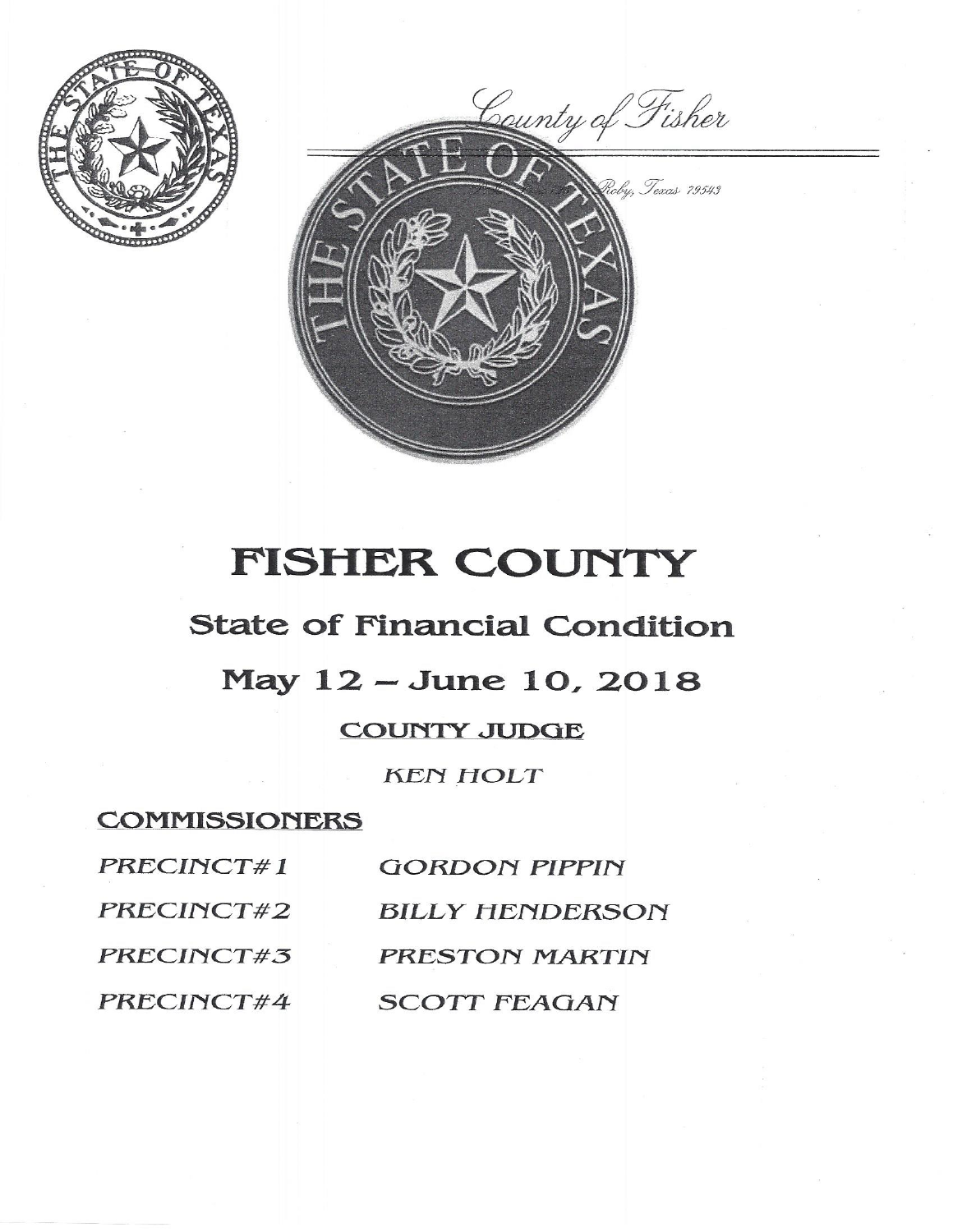|                     | ACCOUNT NO ACCOUNT-TITLE                    | ORIGINAL                  | AMENDED<br>BUDGET-AMOUNT BUDGET-AMOUNT YEAR-TO-DATE YEAR-TO-DATE MONTH-TO-DATE | ENCUMBERED ACTIVITY       |                         | ACTIVITY                             | <b>CURRENT USED</b><br>BALANCE PCT |     |
|---------------------|---------------------------------------------|---------------------------|--------------------------------------------------------------------------------|---------------------------|-------------------------|--------------------------------------|------------------------------------|-----|
|                     | REPORTING FUND: 0010 GENERAL FUND           |                           |                                                                                |                           |                         |                                      | EFFECTIVE MONTH - 06               |     |
| 0100 CASH ACCOUNTS  |                                             |                           |                                                                                |                           |                         |                                      |                                    |     |
|                     |                                             |                           |                                                                                |                           |                         |                                      |                                    |     |
|                     | 10-100-100 CFC: GENERAL FUND                |                           |                                                                                |                           | 1,370,795.43            |                                      | 100,009.07- 3,073,994.70           |     |
|                     | 10-100-130 MONEY MARKET CHECKING            |                           |                                                                                |                           | 1,822.35                | 0.00                                 | 225,931.13                         |     |
| $10 - 100 - 140$    | GRANT FUND CHECKING                         |                           |                                                                                |                           | 0.00                    | 0.00                                 | 5.54                               |     |
|                     | 10-100-185 DUE FROM I&S FUND                |                           |                                                                                |                           | 0.00                    | 0.00                                 | 4,656.15                           |     |
| $10 - 100 - 201$    | CERTIFICATE OF DEPOSIT - 1                  |                           |                                                                                |                           | 1,153.47                | 367.42                               | 151,667.29                         |     |
|                     | 10-100-202 CERTIFICATE OF DEPOSIT - 2       |                           |                                                                                |                           | 1,153.47                | 367.42                               | 151,667.29                         |     |
|                     | 10-100-203 CERTIFICATE OF DEPOSIT - 3       |                           |                                                                                |                           | 1,153.47                | 367.42                               | 151,667.29                         |     |
|                     | 10-100-204 CERTIFICATE OF DEPOSIT - 4       |                           |                                                                                |                           | 1,153.47                | 367.42                               | 151,667.29                         |     |
| $10 - 100 - 205$    | CERTIFICATE OF DEPOSIT - 5                  |                           |                                                                                |                           | 1,153.47                | 367.42                               | 151,667.29                         |     |
| $10 - 100 - 206$    | CERTIFICATE OF DEPOSIT - 6                  |                           |                                                                                |                           | 250,000.00              | 0.00                                 | 250,000.00                         |     |
|                     | 10-100-211 REIMBURSEMENT CLEARING           |                           |                                                                                |                           | 0.00                    | 0.00                                 | 4.00                               |     |
|                     | 10-100-280 DELINQUENT TAXES RECEIVABLE      |                           |                                                                                |                           | 0.00                    | 0.00                                 | 87,090.31                          |     |
|                     | 10-100-285 ALLOWANCE-UNCOLLETABLE TAXES     |                           |                                                                                |                           | 0.00                    | 0.00                                 | 21,772.58-                         |     |
|                     | 10-100-290 DUE FROM APPRAISAL DISTRICT      |                           |                                                                                |                           | 0.00<br>--------------- | 0.00<br>.                            | 4,283.61                           |     |
|                     | CASH ACCOUNTS                               |                           |                                                                                |                           |                         | 1,628,385.13 98,171.97- 4,382,529.31 |                                    |     |
|                     | 0300 GENERAL REVENUE ACCOUNTS               |                           |                                                                                |                           |                         |                                      |                                    |     |
|                     | 10-300-100 ADVALOREM TAXES                  | 2,099,230.00              | 2,099,230.00                                                                   |                           | 2,724,321.20            | 24,085.73                            | 625,091.20+ 130                    |     |
|                     | 10-300-105 DELINQUENT ADVALOREM TAXES       | 75.00                     | 75.00                                                                          |                           | 0.00                    | 0.00                                 | 75.00                              | 00  |
|                     | 10-300-150 OTHER INCOME                     | 0.00                      | 0.00                                                                           |                           | 35,130.15               | 0.00                                 | $35, 130.15+$                      |     |
|                     | 10-300-180 INTEREST EARNED                  | 2,000.00                  | 2,000.00                                                                       |                           | 19,454.38               | 14.16                                | 17,454.38+ 973                     |     |
|                     | 10-300-190 INTEREST EARNED CD'S             | 0.00                      | 0.00                                                                           |                           | 5,767.35                | 1,837.10                             | $5,767.35+$                        |     |
| $10 - 300 - 200$    | RESTITUTION INCOME                          | 500.00                    | 500.00                                                                         |                           | 1,060.98                | 179.00                               | 560.98+ 212                        |     |
|                     | 10-300-202 DRUG PROG CCP - 10% COUNTY       | 20.00                     | 20.00                                                                          |                           | 120.00                  | 0.00                                 | 100.00+ 600                        |     |
| $10 - 300 - 204$    | OIL & GAS INCOME                            | 900.00                    | 900.00                                                                         |                           | 479.22                  | 0.00                                 | 420.78                             | 53  |
| $10 - 300 - 205$    | GAS PIPELINE INCOME                         | 0.00                      | 38,667.50                                                                      |                           | 38,677.50               | 0.00                                 | 10.00+ 100                         |     |
| $10 - 300 - 206$    | NSF INCOME                                  | 50.00                     | 50.00                                                                          |                           | 0.00                    | 0.00                                 | 50.00                              | 00  |
| $10 - 300 - 212$    | HEALTHY COUNTY INCOME                       | 0.00                      | 0.00                                                                           |                           | 0.00                    | 0.00                                 | 0.00                               |     |
| $10 - 300 - 214$    | COURT APPT ATTY - DIST CLERK                | 1,400.00                  | 1,400.00                                                                       |                           | 203.00                  | 0.00                                 | 1,197.00                           | 15  |
| $10 - 300 - 216$    | JUROR REIMBURSEMENT                         | 1,405.00                  | 1,405.00                                                                       |                           | 22.61                   | 0.00                                 | 1,382.39                           | 02  |
| $10 - 300 - 218$    | TX-TF-IND DEFENSE GRANT 2017                | 5,200.00                  | 5,200.00                                                                       |                           | 9,886.25                | 0.00                                 | 4,686.25+ 190                      |     |
|                     | 10-300-222 AD LITEM TAX SUIT T REES         | 2,250.00                  | 2,250.00                                                                       |                           | 0.00                    | 0.00                                 | 2,250.00                           | 00  |
| $10 - 300 - 224$    | OUT OF COUNTY SHERIFF CITATIONS             | 200.00                    | 200.00                                                                         |                           | 0.00                    | 0.00                                 | 200.00                             | 00  |
| $10 - 300 - 226$    | INSURANCE BUILDING REPAIRS                  | 0.00                      | 0.00                                                                           |                           | 394.66                  | 0.00                                 | 394.66+                            |     |
| $10 - 300 - 228$    | UNCLAIMED PROPERTY REFUND                   | 0.00                      | 0.00                                                                           |                           | 0.00                    | 0.00                                 | 0.00                               |     |
| $10 - 300 - 230$    | TOBACCO SETTLEMENT INCOME                   | 20.00                     | 20.00                                                                          |                           | 196.10                  | 0.00                                 | 176.10+ 981                        |     |
| $10 - 300 - 232$    | WIND FARM TAX ABATEMENTS                    | 338,750.00                | 338,750.00                                                                     |                           | 338,750.00              | 0.00                                 | 0.00                               | 100 |
| $10 - 300 - 234$    | SHERIFF - DRUG FORF REIMBURSEMENT           | 0.00                      | 0.00                                                                           |                           | 0.00                    | 0.00                                 | 0.00                               |     |
|                     | 10-300-236 SHERIFF - MISC INCOME            | 30,000.00                 | 30,000.00                                                                      |                           | 25,000.00               | 0.00                                 | 5,000.00                           | 83  |
|                     | 10-300-241 SHERIFF SALE INCOME              | 0.00                      | 0.00                                                                           |                           | 0.00                    | 0.00                                 | 0.00                               |     |
|                     | 10-300-242 EXTENSION AGENT REIMBURSEMENTS   | 0.00                      | 0.00                                                                           |                           | 0.00                    | 0.00                                 | 0.00                               |     |
|                     | 10-300-713 BUILDING RENT                    | 10.00                     | 10.00                                                                          |                           | 0.00                    | 0.00                                 | 10.00                              | 00  |
|                     | GENERAL REVENUE ACCOUNTS                    | 2,482,010.00 2,520,677.50 |                                                                                | $0.00 \quad 3,199,463.40$ |                         | ----------<br>26,115.99              | 678,785.90+ 127                    |     |
| 0310 FEES OF OFFICE |                                             |                           |                                                                                |                           |                         |                                      |                                    |     |
|                     |                                             |                           |                                                                                |                           |                         |                                      |                                    |     |
|                     | 10-310-400 FEES - COUNTY JUDGE              | 110.00                    | 110.00                                                                         |                           | 104.00                  | 30.00                                | $6.00$ 95                          |     |
|                     | 10-310-410 FEES - COUNTY CLERK              | 40,000.00                 | 40,000.00                                                                      |                           | 54,239.58               | 5,748.77                             | 14,239.58+136                      |     |
|                     | 10-310-420 FEES - COUNTY & DISTRICT COURT   | 1,000.00                  | 1,000.00                                                                       |                           | 1,200.50                | 65.00                                | $200.50 + 120$                     |     |
|                     | 10-310-425 FEES - DISTRICT CLERK            | 15,000.00                 | 15,000.00                                                                      |                           | 8,649.09                | 1,519.60                             | 6,350.91 58                        |     |
|                     | 10-310-430 FEES - JP #1                     | 34,000.00                 | 34,000.00                                                                      |                           | 40,324.40               | 3,903.48                             | $6,324.40+119$                     |     |
|                     | 10-310-432 FEES -JP ATTY DELINQUENT COL     | 75.00                     | 75.00                                                                          |                           | $258.03 -$              | 19.59                                | 333.03 344                         |     |
|                     | 10-310-440 FEES - COUNTY ATTORNEY           | 50.00                     | 50.00                                                                          |                           | 257.07                  | 213.96                               | 207.07+ 514                        |     |
|                     | 10-310-445 FEES - TAX COLLECTOR             | 1,500.00                  | 1,500.00                                                                       |                           | 138.86                  | 6.50                                 | 1,361.14 09                        |     |
|                     | 10-310-447 FEES - TITLE                     | 1,700.00                  | 1,700.00                                                                       |                           | 7,778.45                | 305.00                               | 6,078.45+ 458                      |     |
|                     | 10-310-448 FEES - LIQUOR LICENSE            | 200.00                    | 200.00                                                                         |                           | 764.00                  | 560.00                               | 564.00+382                         |     |
|                     | 10-310-450 FEES - FAMILY PROTECTION         | 0.00                      | 0.00                                                                           |                           | 0.00                    | 0.00                                 | 0.00                               |     |
|                     | 10-310-451 FEES - CHILD CARE                | 0.00                      | 0.00                                                                           |                           | 0.00                    | 0.00                                 | 0.00                               |     |
|                     | 10-310-455 FEES - SHERIFF                   | 5,000.00                  | 5,000.00                                                                       |                           | 6,731.85                | 968.49                               | 1,731.85+ 135                      |     |
|                     | 10-310-465 FEES - COUNTY COURT AT LAW JUDGE | 14,000.00                 | 14,000.00                                                                      | -------------             | 0.00                    | 0.00                                 | 14,000.00 00                       |     |
|                     | FEES OF OFFICE                              |                           | 112,635.00 112,635.00                                                          |                           |                         | $0.00$ 119,929.77 13,340.39          | 7,294.77+ 106                      |     |
|                     | 0320 STATE SUPPLEMENTS                      |                           |                                                                                |                           |                         |                                      |                                    |     |
|                     | 10-320-405 SUPPLEMENT - COUNTY JUDGE        |                           |                                                                                |                           |                         |                                      |                                    |     |
|                     | 10-320-420 SUPPLEMENT - COUNTY ATTORNEY     | 25,200.00<br>23,333.00    | 25,200.00<br>23,333.00                                                         |                           | 10,100.00<br>23,333.00  | 0.00                                 | $0.00$ 15,100.00 40<br>0.00 100    |     |
|                     | STATE SUPPLEMENTS                           | 48,533.00                 | 48,533.00                                                                      | 0.00                      | 33,433.00               | 0.00                                 | 15,100.00 69                       |     |
|                     |                                             |                           |                                                                                |                           |                         |                                      |                                    |     |

0400 COUNTY JUDGE

========================================

07-02-2018\*\*BUDGET ANALYSIS USAGE REPORT \*\* ASSET, INCOME, & EXPENSE ACCOUNTS PAGE 1<br>TIME:03:31 PM - EFFECTIVE MONTH:06 TIME:03:31 PM - EFFECTIVE MONTH:06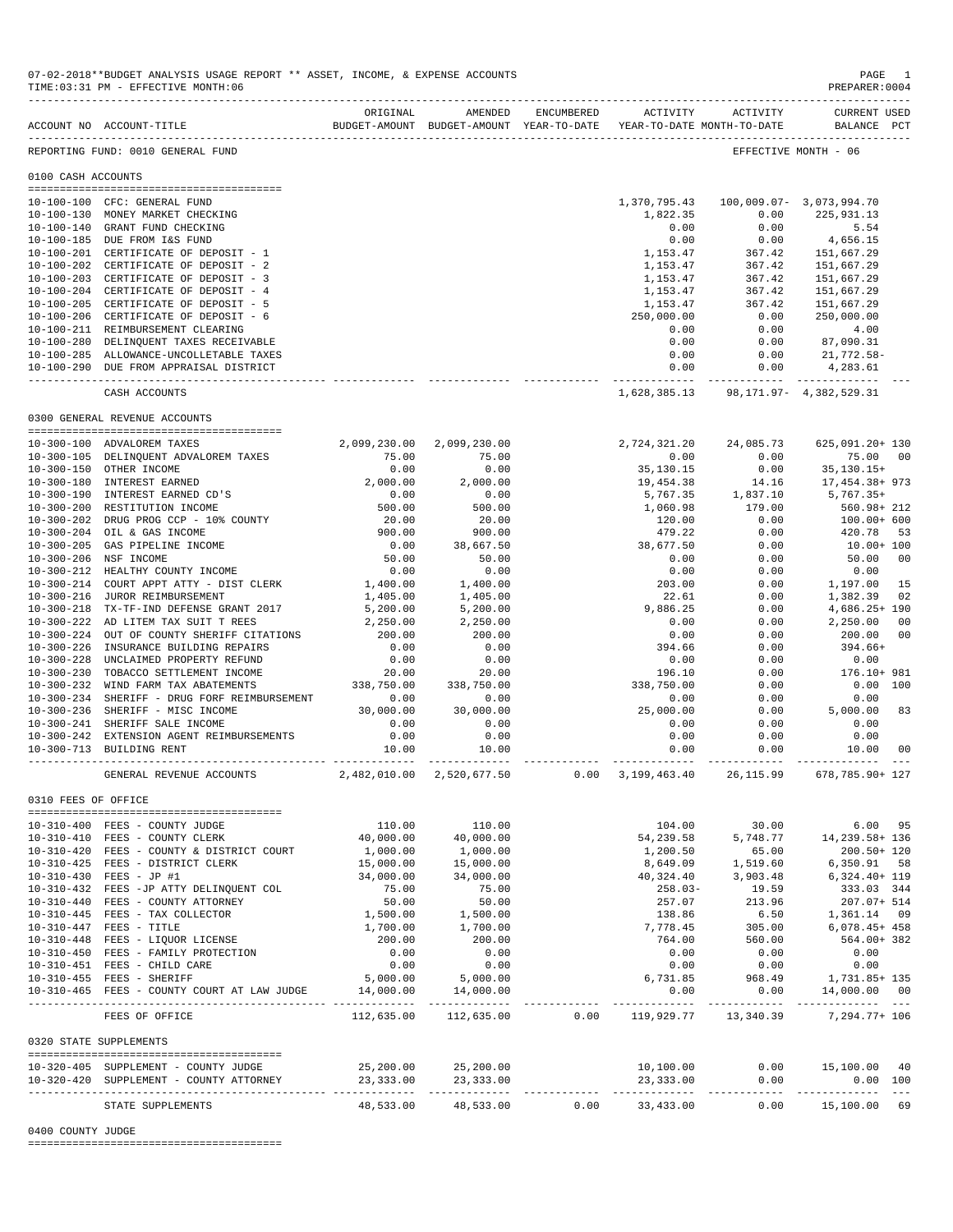|                     | 07-02-2018**BUDGET ANALYSIS USAGE REPORT ** ASSET, INCOME, & EXPENSE ACCOUNTS<br>TIME: 03:31 PM - EFFECTIVE MONTH: 06 |                          |                                                     |                     |                          |                                        | PAGE<br>PREPARER: 0004         |               |
|---------------------|-----------------------------------------------------------------------------------------------------------------------|--------------------------|-----------------------------------------------------|---------------------|--------------------------|----------------------------------------|--------------------------------|---------------|
|                     | ACCOUNT NO ACCOUNT-TITLE                                                                                              | ORIGINAL                 | AMENDED<br>BUDGET-AMOUNT BUDGET-AMOUNT YEAR-TO-DATE | ENCUMBERED          | ACTIVITY                 | ACTIVITY<br>YEAR-TO-DATE MONTH-TO-DATE | <b>CURRENT USED</b><br>BALANCE | PCT           |
|                     | REPORTING FUND: 0010 GENERAL FUND                                                                                     |                          |                                                     |                     |                          |                                        | EFFECTIVE MONTH - 06           |               |
|                     | 10-400-100 SALARY - COUNTY JUDGE                                                                                      | 39,149.00                | 39,149.00                                           | 0.00                | 27,102.96                | 1,505.72                               | 12,046.04                      | 69            |
| $10 - 400 - 105$    | COUNTY JUDGE - STATE SUPPLEMENT                                                                                       | 25,200.00                | 25,200.00                                           | 0.00                | 12, 414.78               | 969.23                                 | 12,785.22                      | 49            |
| 10-400-110          | SALARY - ADMINISTRATIVE ASSISTANT                                                                                     | 23,703.00                | 23,703.00                                           | 0.00                | 16,409.52                | 911.64                                 | 7,293.48                       | 69            |
|                     | 10-400-200 FICA EXPENSE                                                                                               | 6,736.00                 | 6,736.00                                            | 0.00                | 4,633.84                 | 256.04                                 | 2,102.16                       | 69            |
|                     | 10-400-205 RETIREMENT                                                                                                 | 7,300.00                 | 7,300.00                                            | 0.00                | 5,016.96                 | 278.72                                 | 2,283.04                       | 69            |
| $10 - 400 - 210$    | MEDICAL INSURANCE                                                                                                     | 19,000.00                | 19,000.00                                           | 0.00                | 13,284.00                | 738.00                                 | 5,716.00                       | 70            |
|                     | 10-400-300 TRAVEL & SCHOOL                                                                                            | 2,000.00                 | 2,000.00                                            | 0.00                | 945.33                   | $1,054.67-$                            | 1,054.67                       | 47            |
| 10-400-305 SUPPLIES |                                                                                                                       | 2,000.00                 | 2,000.00                                            | 0.00                | 632.22                   | 0.00                                   | 1,367.78                       | 32            |
|                     | 10-400-310 COMMUNICATIONS                                                                                             | 1,500.00                 | 1,500.00                                            | 0.00                | 1,475.54                 | 129.55                                 | 24.46                          | 98            |
|                     | 10-400-315 BONDS & NOTARY                                                                                             | 200.00                   | 200.00                                              | 0.00                | 200.00                   | 0.00                                   | 0.00                           | 100           |
|                     | 10-400-320 COMPUTER REPAIRS & MAINTENANCE<br>10-400-325 SCHOOL & DUES                                                 | 200.00<br>475.00         | 200.00<br>475.00                                    | 0.00<br>0.00        | 100.00<br>470.00         | 0.00<br>0.00                           | 100.00<br>5.00                 | 50<br>99      |
|                     | COUNTY JUDGE                                                                                                          | 127,463.00               | 127,463.00                                          | $- - - -$<br>0.00   | 82,685.15                | 3,734.23                               | 44,777.85                      | $- - -$<br>65 |
| 0410 COUNTY CLERK   |                                                                                                                       |                          |                                                     |                     |                          |                                        |                                |               |
|                     |                                                                                                                       |                          |                                                     |                     |                          |                                        |                                |               |
|                     | 10-410-100 SALARY - COUNTY CLERK                                                                                      | 37,149.00                | 37,149.00                                           | 0.00                | 25,718.40                | 1,428.80                               | 11,430.60<br>2,400.00          | 69            |
|                     | 10-410-105 LONGEVITY PAY                                                                                              | 2,400.00                 | 2,400.00                                            | 0.00                | 0.00                     | 0.00<br>911.64                         |                                | 00            |
|                     | 10-410-110 SALARY - ADMINISTRATIVE ASSISTANT<br>10-410-115 PHONE ALLOWANCE                                            | 23,703.00<br>360.00      | 23,703.00<br>360.00                                 | 0.00<br>0.00        | 16,409.52<br>235.28      | 13.84                                  | 7,293.48<br>124.72             | 69<br>65      |
|                     | 10-410-200 FICA EXPENSE                                                                                               | 4,908.00                 | 4,908.00                                            | 0.00                | 3, 231.27                | 179.01                                 | 1,676.73                       | 66            |
|                     | 10-410-205 RETIREMENT                                                                                                 | 5,206.00                 | 5,206.00                                            | 0.00                | 3,487.68                 | 193.76                                 | 1,718.32                       | 67            |
|                     | 10-410-210 MEDICAL INSURANCE                                                                                          | 19,000.00                | 19,000.00                                           | 0.00                | 13,284.00                | 738.00                                 | 5,716.00                       | 70            |
| $10 - 410 - 300$    | TRAVEL & SCHOOL                                                                                                       | 2,000.00                 | 2,000.00                                            | 0.00                | 1,755.37                 | $50.00 -$                              | 244.63                         | 88            |
| $10 - 410 - 305$    | SUPPLIES                                                                                                              | 3,000.00                 | 3,000.00                                            | 4.09                | 2,998.49                 | 314.65                                 | $2.58 - 100$                   |               |
|                     | 10-410-310 COMMUNICATONS                                                                                              | 2,100.00                 | 2,100.00                                            | 0.00                | 1,479.17                 | 273.88                                 | 620.83                         | 70            |
| $10 - 410 - 315$    | <b>BONDS</b>                                                                                                          | 100.00                   | 100.00                                              | 0.00                | 100.00                   | 0.00                                   | 0.00                           | 100           |
|                     | 10-410-320 COMPUTER REPAIRS & MAINTENANCE                                                                             | 4,000.00                 | 4,000.00                                            | 0.00                | 3,190.31                 | 334.10                                 | 809.69                         | 80            |
|                     | 10-410-325 ELECTION SCHOOL                                                                                            | 1,500.00                 | 1,500.00                                            | 0.00                | 0.00                     | 0.00                                   | 1,500.00                       | 00            |
|                     | 10-410-330 SOFTWARE MAINTENANCE                                                                                       | 3,330.00                 | 3,330.00                                            | 0.00                | 2,832.03                 | 0.00                                   | 497.97                         | 85            |
| $10 - 410 - 340$    | 10-410-335 SUPPL GUAR FUND EXPENSE<br>RESTITUTION EXPENSE                                                             | 0.00<br>0.00             | 0.00<br>0.00                                        | 0.00<br>0.00        | 0.00<br>0.00             | 0.00<br>0.00                           | 0.00<br>0.00                   |               |
|                     | COUNTY CLERK                                                                                                          | 108,756.00               | 108,756.00                                          | $- - - - -$<br>4.09 | -----------<br>74,721.52 | -----------<br>4,337.68                | 34,030.39                      | 69            |
| 0420 DISTRICT CLERK |                                                                                                                       |                          |                                                     |                     |                          |                                        |                                |               |
|                     |                                                                                                                       |                          |                                                     |                     |                          |                                        |                                |               |
|                     | 10-420-100 SALARY - DISTRICT CLERK                                                                                    | 37,148.00                | 37,148.00                                           | 0.00                | 25,717.32                | 1,428.74                               | 11,430.68                      | 69            |
|                     | 10-420-120 SALARY - PART TIME                                                                                         | 10,000.00                | 10,000.00                                           | 0.00                | 5,875.20                 | 292.80                                 | 4,124.80                       | 59            |
|                     | 10-420-200 FICA EXPENSE<br>10-420-205 RETIREMENT                                                                      | 3,607.00<br>3,881.00     | 3,607.00<br>3,881.00                                | 0.00<br>0.00        | 2,414.85<br>2,600.15     | 129.68<br>141.69                       | 1,192.15<br>1,280.85           | 67<br>67      |
|                     | 10-420-210 MEDICAL INSURANCE                                                                                          | 9,500.00                 | 9,500.00                                            | 0.00                | 6,642.00                 | 369.00                                 | 2,858.00                       | 70            |
| $10 - 420 - 300$    | TRAVEL/SCHOOL/TUITION/DUES                                                                                            | 2,000.00                 | 2,000.00                                            | 0.00                | 1,868.07                 | 955.77                                 | 131.93                         | 93            |
| $10 - 420 - 305$    | SUPPLIES                                                                                                              | 2,000.00                 | 2,000.00                                            | 101.33              | 1,249.93                 | 336.77                                 | 648.74                         | 68            |
| $10 - 420 - 310$    | COMMUNICATIONS                                                                                                        | 3,000.00                 | 3,000.00                                            | 0.00                | 2,004.93                 | 129.94                                 | 995.07                         | 67            |
| $10 - 420 - 315$    | <b>BONDS</b>                                                                                                          | 250.00                   | 250.00                                              | 0.00                | 119.00                   | $119.00 -$                             | 131.00                         | 48            |
|                     | 10-420-320 COMPUTER REPAIRS & MAINTENANCE $3,960.00$                                                                  |                          | 3,960.00                                            | 0.00                |                          | 3,300.00 330.00 660.00 83              |                                |               |
|                     | 10-420-345 TAX RESEARCH FEE EXPENSE                                                                                   | 0.00<br>----------       | 0.00                                                | 0.00<br>.           | 1,388.00-                | 150.00-                                | 1,388.00                       |               |
|                     | DISTRICT CLERK                                                                                                        | 75,346.00                | 75,346.00                                           | 101.33              |                          | 50.403.45 3.845.39                     | 24.841.22 67                   |               |
|                     | 0430 JUSTICE OF THE PEACE #1                                                                                          |                          |                                                     |                     |                          |                                        |                                |               |
|                     | 10-430-100 SALARY - JUSTICE OF THE PEACE #1                                                                           | 37,148.00                | 37,148.00                                           | 0.00                | 25,717.32                | 1,428.74                               | 11,430.68                      | 69            |
|                     | 10-430-105 LONGEVITY PAY                                                                                              | 0.00                     | 0.00                                                | 0.00                | 0.00                     | 0.00                                   | 0.00                           |               |
|                     | 10-430-110 SALARY - ADMINISTRATIVE ASSISTANT                                                                          | 10,000.00                | 10,000.00                                           | 0.00                | 7,325.00                 | 545.00                                 | 2,675.00                       | 73            |
|                     | 10-430-200 FICA EXPENSE                                                                                               | 3,607.00                 | 3,607.00                                            | 0.00                | 2,526.51                 | 149.74                                 | 1,080.49                       | 70            |
|                     | 10-430-205 RETIREMENT                                                                                                 | 3,881.00                 | 3,881.00                                            | 0.00                | 2,719.46                 | 162.44                                 | 1,161.54                       | 70            |
|                     | 10-430-210 MEDICAL INSURANCE                                                                                          | 9,500.00                 | 9,500.00                                            | 0.00                | 6,642.00                 | 369.00                                 | 2,858.00                       | 70            |
|                     | 10-430-300 TRAVEL/SCHOOL/TUITION/DUES                                                                                 | 2,000.00                 | 2,000.00                                            | 0.00                | 1,891.08                 | 622.13                                 | 108.92 95                      |               |
| 10-430-305 SUPPLIES |                                                                                                                       | 2,000.00                 | 2,000.00                                            | 0.00                | 1,165.73                 | 0.00                                   | 834.27                         | 58            |
|                     | 10-430-310 COMMUNICATIONS                                                                                             | 1,500.00                 | 1,500.00                                            | 0.00                | 1,055.93                 | 112.59                                 | 444.07                         | 70            |
| 10-430-315 BONDS    |                                                                                                                       | 200.00                   | 200.00                                              | 0.00                | 100.00                   | 0.00                                   | 100.00                         | 50            |
|                     | 10-430-320 VIDEO MAGISTRATE<br>10-430-330 COMPUTER REPAIRS & MAINTENCE                                                | 1,200.00<br>5,100.00     | 1,200.00<br>5,100.00                                | 0.00<br>0.00        | 147.66<br>2,540.04       | 0.00<br>272.77                         | 1,052.34 12<br>2,559.96        | 50            |
|                     | 10-430-350 OUT OF COUNTY SHERIFF CITATIONS                                                                            | 200.00                   | 200.00                                              | 0.00                | 0.00                     | 0.00                                   | 200.00                         | 00            |
|                     | 10-430-355 PERMANENT RECORDS BINDERS                                                                                  | 0.00                     | 0.00                                                | 0.00                | 0.00                     | 0.00                                   | 0.00                           |               |
|                     | 10-430-360 JUVENILE TRUANCY REINBURSE EXPENSE                                                                         | 0.00                     | 0.00                                                | 0.00                | 0.00                     | 0.00                                   | 0.00                           |               |
|                     | JUSTICE OF THE PEACE #1                                                                                               | -----------<br>76,336.00 | ------------<br>76,336.00                           | __________<br>0.00  | .                        | 51,830.73 3,662.41 24,505.27 68        | ----------- -------------      |               |
|                     | 0450 DISTRICT ATTORNEY                                                                                                |                          |                                                     |                     |                          |                                        |                                |               |
|                     | --------------------------------------                                                                                |                          |                                                     |                     |                          |                                        |                                |               |
|                     | 10-450-105 D.A. - STATE SUPPLEMENT                                                                                    | 2,628.00                 | 2,628.00                                            | 0.00                | 1,818.72                 | 101.04                                 | 809.28                         | 69            |
|                     | 10-450-110 SALARY - ASSISTANT D.A.<br>10-450-130 SALARY - D.A. SECRETARY                                              | 7,240.00<br>5,800.00     | 7,240.00<br>5,800.00                                | 0.00<br>0.00        | 5,011.74<br>3,999.06     | 278.43<br>222.17                       | 2,228.26<br>1,800.94           | 69<br>69      |
|                     |                                                                                                                       |                          |                                                     |                     |                          |                                        |                                |               |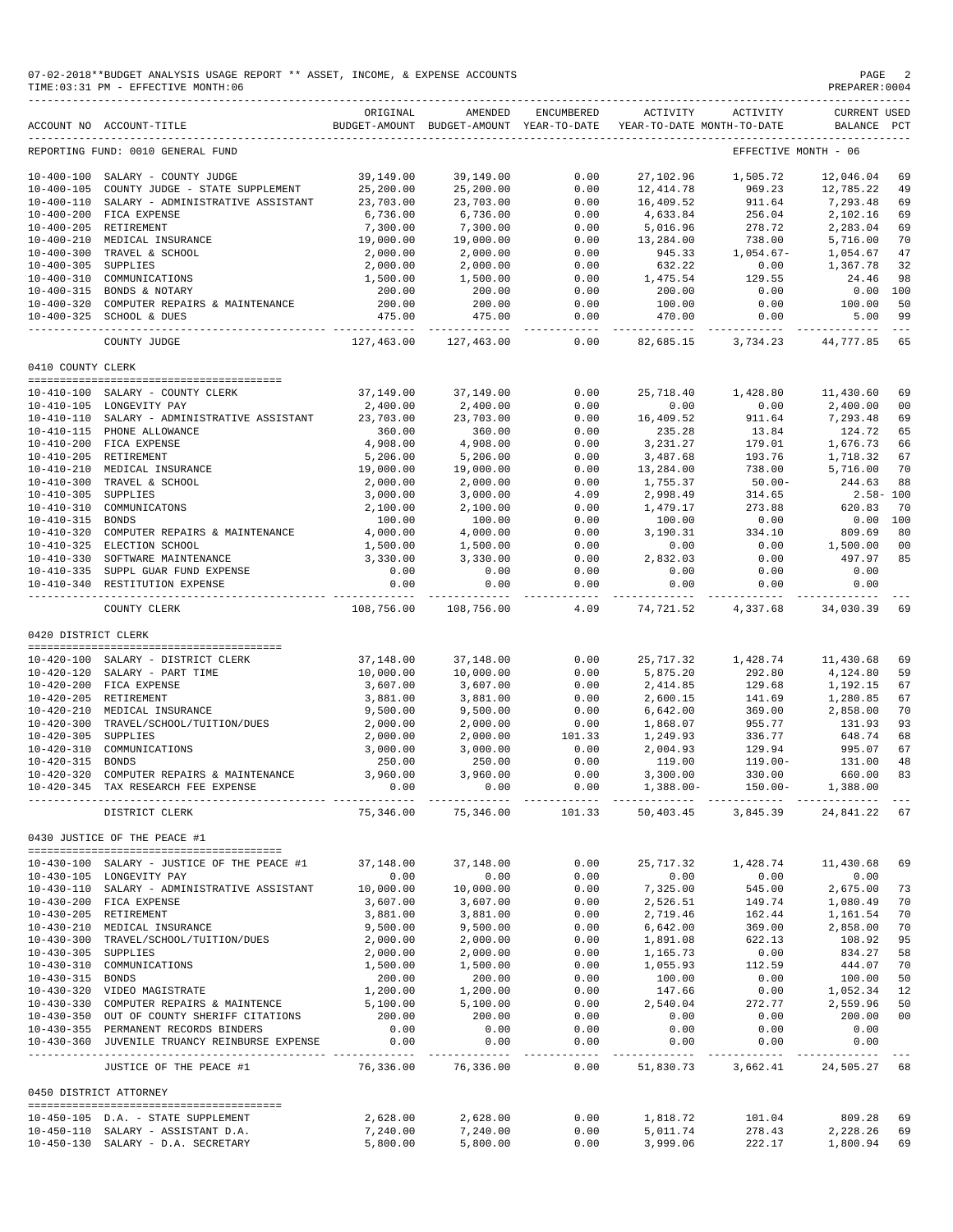#### 07-02-2018\*\*BUDGET ANALYSIS USAGE REPORT \*\* ASSET, INCOME, & EXPENSE ACCOUNTS PAGE 3<br>TIME:03:31 PM - EFFECTIVE MONTH:06  $TIME:03:31 PM - EFFECTIVE MOMTH:06$

|                       | ACCOUNT NO ACCOUNT-TITLE                       | ORIGINAL   | AMENDED<br>BUDGET-AMOUNT BUDGET-AMOUNT YEAR-TO-DATE | ENCUMBERED            | ACTIVITY     | ACTIVITY<br>YEAR-TO-DATE MONTH-TO-DATE | CURRENT USED<br>BALANCE PCT      |                |
|-----------------------|------------------------------------------------|------------|-----------------------------------------------------|-----------------------|--------------|----------------------------------------|----------------------------------|----------------|
|                       | REPORTING FUND: 0010 GENERAL FUND              |            |                                                     |                       |              |                                        | EFFECTIVE MONTH - 06             |                |
| $10 - 450 - 132$      | SALARY - ASST D.A. SECRETARY                   | 5,800.00   | 5,800.00                                            | 0.00                  | 3,999,06     | 222.17                                 | 1,800.94                         | 69             |
| $10 - 450 - 134$      | SALARY - D.A. INVESTIGATOR                     | 6,919.00   | 6,919.00                                            | 0.00                  | 4,789.44     | 266.08                                 | 2,129.56                         | 69             |
|                       |                                                |            |                                                     |                       |              |                                        |                                  |                |
| $10 - 450 - 200$      | FICA EXPENSE                                   | 2,170.00   | 2,170.00                                            | 0.00                  | 1,500.66     | 83.37                                  | 669.34                           | 69             |
| $10 - 450 - 205$      | RETIREMENT                                     | 2,322.00   | 2,322.00                                            | 0.00                  | 1,614.42     | 89.69                                  | 707.58                           | 70             |
| $10 - 450 - 210$      | MEDICAL INSURANCE                              | 6,300.00   | 6,300.00                                            | 0.00                  | 5, 141.58    | 0.00                                   | 1,158.42                         | 82             |
| 10-450-300 TRAVEL     |                                                | 1,200.00   | 1,200.00                                            | 0.00                  | 946.38       | 0.00                                   | 253.62                           | 79             |
| $10 - 450 - 305$      | SUPPLIES                                       | 1,128.00   | 1,128.00                                            | 0.00                  | 952.94       | 0.00                                   | 175.06                           | 84             |
| 10-450-310            | COMMUNICATIONS                                 | 0.00       | 0.00                                                | 0.00                  | 0.00         | 0.00                                   | 0.00                             |                |
|                       |                                                |            |                                                     |                       |              |                                        |                                  |                |
|                       | 10-450-365 CRIME VICTIMS EXPENSE               | 1,400.00   | 1,400.00                                            | 0.00                  | 0.00         | 0.00                                   | 1,400.00                         | 00             |
|                       | 10-450-538 LEGAL STATEMENTS OF FACT            | 1,500.00   | 1,500.00                                            | 0.00<br>$- - - -$     | 0.00         | 0.00<br>- - - - - - - - - -            | 1,500.00<br><u>_____________</u> | 00<br>$- - -$  |
|                       | DISTRICT ATTORNEY                              | 44,407.00  | 44,407.00                                           | 0.00                  | 29,774.00    | 1,262.95                               | 14,633.00                        | 67             |
| 0460 COUNTY ATTORNEY  |                                                |            |                                                     |                       |              |                                        |                                  |                |
|                       | 10-460-100 SALARY - COUNTY ATTORNEY            | 37,148.00  | 37,148.00                                           | 0.00                  | 25,718.40    | 1,428.80                               | 11,429.60                        | 69             |
|                       | 10-460-105 COUNTY ATTY - STATE SUPPLEMENT      | 23, 333.00 | 23, 333.00                                          | 0.00                  | 16, 153.56   | 897.42                                 | 7,179.44                         | 69             |
|                       |                                                |            |                                                     |                       |              |                                        |                                  |                |
|                       | 10-460-110 COUNTY ATTY ADMIN ASSISTANT         | 10,000.00  | 10,000.00                                           | 0.00                  | 4,720.00     | 230.00                                 | 5,280.00                         | 47             |
| $10 - 460 - 200$      | FICA EXPENSE                                   | 5,553.00   | 5,553.00                                            | 0.00                  | 3,564.41     | 195.56                                 | 1,988.59                         | 64             |
| 10-460-205 RETIREMENT |                                                | 4,978.00   | 4,978.00                                            | 0.00                  | 3,834.58     | 210.38                                 | 1,143.42                         | 77             |
| $10 - 460 - 210$      | MEDICAL INSURANCE                              | 9,500.00   | 9,500.00                                            | 0.00                  | 6,642.00     | 369.00                                 | 2,858.00                         | 70             |
|                       | 10-460-300 TRAVEL/SCHOOL/TUITION               | 2,000.00   | 2,000.00                                            | 0.00                  | 798.50       | 0.00                                   | 1,201.50                         | 40             |
|                       |                                                |            |                                                     |                       |              |                                        |                                  |                |
| $10 - 460 - 305$      | SUPPLIES                                       | 2,000.00   | 2,000.00                                            | 0.00                  | 1,903.11     | 8.62                                   | 96.89                            | 95             |
| $10 - 460 - 310$      | COMMUNICATIONS                                 | 1,500.00   | 1,500.00                                            | 0.00                  | 1,090.60     | 101.29                                 | 409.40                           | 73             |
| $10 - 460 - 315$      | <b>BONDS</b>                                   | 200.00     | 200.00                                              | 0.00                  | 0.00         | 0.00                                   | 200.00                           | 00             |
| $10 - 460 - 330$      | COMPUTER SOFTWARE & MAINTENCE                  | 0.00       | 0.00                                                | 0.00                  | 0.00         | 0.00                                   | 0.00                             |                |
| $10 - 460 - 370$      | ELECTRONIC FORMS                               | 2,000.00   | 2,000.00                                            | 0.00                  | 320.00       | 160.00                                 | 1,680.00                         | 16             |
|                       | COUNTY ATTORNEY                                | 98,212.00  | 98,212.00                                           | 0.00                  | 64,745.16    | 3,601.07                               | 33, 466.84                       | 66             |
|                       | 0470 MAINTENANCE - BUILDING & GROUNDS          |            |                                                     |                       |              |                                        |                                  |                |
|                       |                                                |            |                                                     |                       |              |                                        |                                  |                |
| 10-470-305 SUPPLIES   |                                                | 4,000.00   | 4,000.00                                            | 0.00                  | 3,037.88     | 456.19                                 | 962.12                           | 76             |
|                       | 10-470-375 COURTHOUSE MAINTENANCE              | 29,000.00  | 29,000.00                                           | 0.00                  | 9,281.28     | 684.34                                 | 19,718.72                        | 32             |
|                       | 10-470-376 EXTERMINATOR SERVICES               | 3,600.00   | 3,600.00                                            | 350.00                | 3,150.00     | 0.00                                   | 100.00                           | 97             |
| 10-470-380 UTILITIES  |                                                | 30,000.00  | 30,000.00                                           | 0.00                  | 20,167.09    | 3, 255.33                              | 9,832.91                         | 67             |
|                       |                                                |            |                                                     |                       |              |                                        |                                  |                |
|                       | 10-470-385 REPAIRS - BUILDINGS                 | 80,000.00  | 80,000.00                                           | 0.00                  | 3,543.44     | 0.00                                   | 76,456.56                        | 04             |
|                       | 10-470-387 REPAIRS - AC AND HEATING            | 10,000.00  | 10,000.00                                           | 0.00                  | 0.00         | 0.00                                   | 10,000.00                        | 0 <sub>0</sub> |
|                       | 10-470-390 REPAIRS - FC LAW ENFORCEMENT CENTER | 2,000.00   | 2,000.00                                            | 0.00                  | 872.75       | 775.00                                 | 1,127.25                         | 44             |
|                       | 10-470-392 REPAIRS - EXTENSION SERVICES        | 1,000.00   | 1,000.00                                            | 0.00                  | 0.00         | 0.00                                   | 1,000.00                         | 00             |
| $10 - 470 - 395$      | REPAIRS - YARD SERVICES                        | 18,000.00  | 18,000.00                                           | 0.00                  | 841.75       | 425.00                                 | 17, 158.25                       | 05             |
|                       |                                                |            |                                                     |                       |              |                                        |                                  |                |
|                       | 10-470-397 REPAIRS - HISTORICAL SOCIETY        | 2,000.00   | 2,000.00                                            | 0.00                  | 0.00         | 0.00                                   | 2,000.00                         | 00<br>$- - -$  |
|                       | MAINTENANCE - BUILDING & GROUNDS               | 179,600.00 | 179,600.00                                          | 350.00                | 40,894.19    | 5,595.86                               | 138, 355.81                      | 23             |
| 0480 COUNTY AUDITOR   |                                                |            |                                                     |                       |              |                                        |                                  |                |
|                       |                                                |            |                                                     |                       |              |                                        |                                  |                |
|                       | 10-480-100 SALARY - COUNTY AUDITOR             | 37,892.00  | 37,892.00                                           | 0.00                  | 26, 232.84   | 1,457.38                               | 11,659.16                        | 69             |
| $10 - 480 - 110$      | SALARY - ASSISTANT AUDITOR                     | 23,703.00  | 23,703.00                                           | 0.00                  | 16,409.52    | 911.64                                 | 7,293.48                         | 69             |
|                       | 10-480-200 FICA EXPENSE                        | 4,712.00   | 4,712.00                                            | 0.00                  | 3,262.14     | 181.23                                 | 1,449.86                         | - 69           |
| 10-480-205 RETIREMENT |                                                | 5,070.00   | 5,070.00                                            | 0.00                  | 3,509.46     | 194.97                                 | 1,560.54                         | 69             |
|                       |                                                |            |                                                     |                       |              |                                        |                                  |                |
|                       | 10-480-210 MEDICAL INSURANCE                   | 19,000.00  | 19,000.00                                           | 0.00                  | 13,284.00    | 738.00                                 | 5,716.00                         | 70             |
|                       | 10-480-300 TRAVEL/TUITION/DUES                 | 2,000.00   | 2,000.00                                            | 0.00                  | 2,000.00     | 0.00                                   | 0.00 100                         |                |
| 10-480-305 SUPPLIES   |                                                | 2,000.00   | 2,000.00                                            | 0.00                  | 1,795.88     | 9.74                                   | 204.12                           | 90             |
|                       | 10-480-310 COMMUNICATIONS                      | 1,500.00   | 1,500.00                                            | 0.00                  | 994.47       | 101.29                                 | 505.53                           | 66             |
|                       | 10-480-315 BONDS & NOTARY                      | 300.00     | 300.00                                              | 0.00                  | 150.00       | 0.00                                   | 150.00                           | 50             |
|                       | 10-480-320 COMPUTER SOFTWARE & MAINTENANCE     | 5,190.00   |                                                     | 0.00                  |              | 0.00                                   | 2,365.05 54                      |                |
|                       | 10-480-400 NEW EQUIPMENT                       |            | 5,190.00<br>1,000.00                                |                       | 2,824.95     |                                        |                                  |                |
|                       |                                                | 1,000.00   | ______________                                      | 0.00<br>------------- | 942.44       | 0.00<br>---------- ------------        | 57.56 94<br>.                    |                |
|                       | COUNTY AUDITOR                                 | 102,367.00 | 102,367.00                                          | 0.00                  | 71,405.70    | 3,594.25                               | 30,961.30                        | 70             |
| 0490 COUNTY TREASURER | --------------------------------------         |            |                                                     |                       |              |                                        |                                  |                |
|                       | 10-490-100 SALARY - COUNTY TREASURER           | 37,148.00  | 37,148.00                                           | 0.00                  | 25,717.32    | 1,428.74                               | 11,430.68                        | 69             |
|                       | 10-490-105 LONGEVITY PAY                       | 1,200.00   | 1,200.00                                            | 0.00                  | 0.00         | 0.00                                   | 1,200.00                         | 00             |
|                       |                                                |            |                                                     |                       |              |                                        |                                  |                |
|                       | 10-490-110 ADMINISTRATIVE ASSISTANT            | 10,000.00  | 10,000.00                                           | 0.00                  | 6,860.00     | 400.00                                 | 3,140.00                         | 69             |
|                       | 10-490-200 FICA EXPENSE                        | 3,699.00   | 3,699.00                                            | 0.00                  | 2,490.21     | 139.90                                 | 1,208.79                         | 67             |
| 10-490-205 RETIREMENT |                                                | 3,979.00   | 3,979.00                                            | 0.00                  | 2,640.88     | 150.51                                 | 1,338.12                         | 66             |
|                       | 10-490-210 MEDICAL INSURANCE                   | 9,500.00   | 9,500.00                                            | 0.00                  | 3,321.00     | 369.00                                 | 6, 179.00                        | 35             |
|                       | 10-490-300 TRAVEL/SCHOOL/TUITIONS/DUES         | 2,000.00   | 2,000.00                                            | 0.00                  | 1,465.01     | 5.19                                   | 534.99                           | 73             |
| 10-490-305 SUPPLIES   |                                                | 2,000.00   | 2,000.00                                            | 0.00                  | 1,761.38     | 0.00                                   | 238.62                           | 88             |
|                       |                                                |            |                                                     |                       |              |                                        |                                  |                |
|                       | 10-490-310 COMMUNICATIONS                      | 1,000.00   | 1,000.00                                            | 0.00                  | 923.22       | 101.29                                 | 76.78                            | 92             |
| 10-490-315 BONDS      |                                                | 200.00     | 200.00                                              | 0.00                  | 71.00        | 0.00                                   | 129.00                           | 36             |
|                       | 10-490-320 COMPUTER SOFTWARE & MAINTENANCE     | 5,100.00   | 5,100.00                                            | 0.00                  | 1,400.00     | 0.00                                   | 3,700.00                         | 27             |
|                       | 10-490-400 NEW EQUIPMENT                       | 1,000.00   | 1,000.00                                            | 0.00                  | 0.00         | 0.00                                   | 1,000.00                         | 00             |
|                       |                                                |            | --------------                                      | -------               | ------------ |                                        | ------------- ------------- ---  |                |
|                       | COUNTY TREASURER                               | 76,826.00  | 76,826.00                                           | 0.00                  | 46,650.02    | 2,594.63                               | 30,175.98 61                     |                |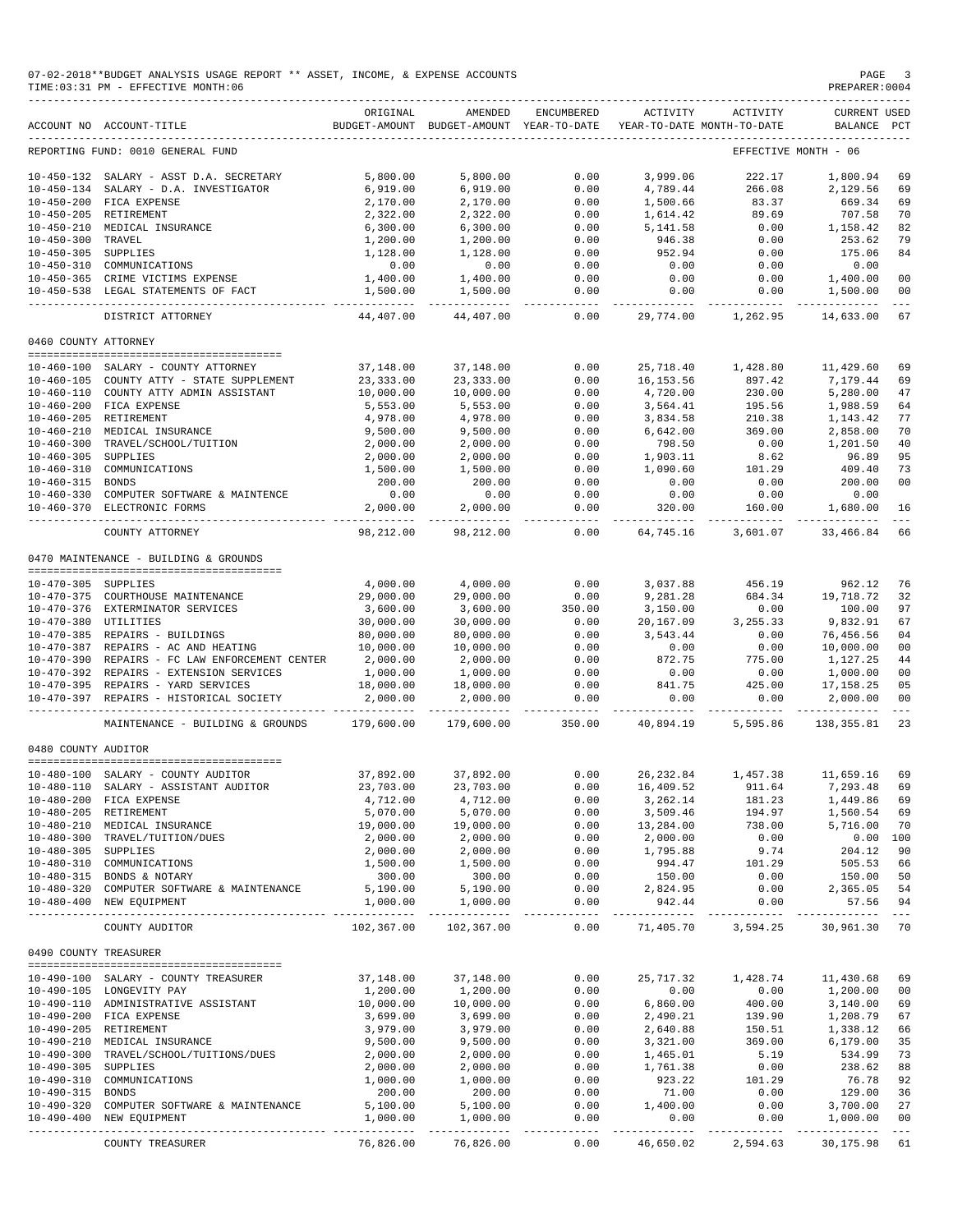|                                      | 07-02-2018**BUDGET ANALYSIS USAGE REPORT ** ASSET, INCOME, & EXPENSE ACCOUNTS<br>TIME: 03:31 PM - EFFECTIVE MONTH: 06 |                             |                                                     |                 |                         |                                        | PAGE<br>PREPARER: 0004             |                      |
|--------------------------------------|-----------------------------------------------------------------------------------------------------------------------|-----------------------------|-----------------------------------------------------|-----------------|-------------------------|----------------------------------------|------------------------------------|----------------------|
|                                      | ACCOUNT NO ACCOUNT-TITLE                                                                                              | ORIGINAL                    | AMENDED<br>BUDGET-AMOUNT BUDGET-AMOUNT YEAR-TO-DATE | ENCUMBERED      | ACTIVITY                | ACTIVITY<br>YEAR-TO-DATE MONTH-TO-DATE | <b>CURRENT USED</b><br>BALANCE PCT |                      |
|                                      | REPORTING FUND: 0010 GENERAL FUND                                                                                     |                             |                                                     |                 |                         |                                        | EFFECTIVE MONTH - 06               |                      |
|                                      | 0500 TAX ASSESSOR/COLLECTOR                                                                                           |                             |                                                     |                 |                         |                                        |                                    |                      |
|                                      |                                                                                                                       |                             |                                                     |                 |                         |                                        |                                    |                      |
|                                      | 10-500-100 SALARY - TAX COLLECTOR                                                                                     | 37,149.00                   | 37,149.00                                           | 0.00            | 25,718.40               | 1,428.80                               | 11,430.60                          | 69                   |
|                                      | 10-500-105 LONGEVITY PAY<br>10-500-110 SALARY - ADMINISTRATIVE ASSISTANT                                              | 3,000.00<br>23,703.00       | 3,000.00<br>23,703.00                               | 0.00<br>0.00    | 0.00<br>16,409.52       | 0.00<br>911.64                         | 3,000.00<br>7,293.48               | 00<br>69             |
| $10 - 500 - 115$                     | VOTER REGISTRAR                                                                                                       | 350.00                      | 350.00                                              | 0.00            | 126.75                  | 0.00                                   | 223.25                             | 36                   |
|                                      | 10-500-200 FICA EXPENSE                                                                                               | 4,885.00                    | 4,885.00                                            | 0.00            | 3,141.90                | 174.55                                 | 1,743.10                           | 64                   |
|                                      | 10-500-205 RETIREMENT                                                                                                 | 5,255.00                    | 5,255.00                                            | 0.00            | 3,467.16                | 192.62                                 | 1,787.84                           | 66                   |
|                                      | 10-500-210 MEDICAL INSURANCE                                                                                          | 19,000.00                   | 19,000.00                                           | 0.00            | 13,284.00               | 738.00                                 | 5,716.00                           | 70                   |
| $10 - 500 - 300$                     | TRAVEL                                                                                                                | 2,000.00                    | 2,000.00                                            | 0.00            | 1,125.30                | 0.00                                   | 874.70                             | 56                   |
| 10-500-305 SUPPLIES                  | 10-500-310 COMMUNICATIONS                                                                                             | 1,500.00                    | 1,500.00<br>2,000.00                                | 0.00<br>0.00    | 1,288.22<br>1,654.76    | 0.00<br>148.94                         | 211.78<br>345.24                   | 86<br>83             |
| 10-500-315 BONDS                     |                                                                                                                       | 2,000.00<br>100.00          | 100.00                                              | 0.00            | 100.00                  | 0.00                                   | 0.00 100                           |                      |
|                                      | TAX ASSESSOR/COLLECTOR                                                                                                | ______________<br>98,942.00 | ------------<br>98,942.00                           | -------<br>0.00 | 66,316.01               | 3,594.55                               | 32,625.99                          | $---$<br>67          |
| 0530 NON DEPARTMENTAL                |                                                                                                                       |                             |                                                     |                 |                         |                                        |                                    |                      |
|                                      |                                                                                                                       |                             |                                                     |                 |                         |                                        |                                    |                      |
|                                      | 10-530-200 FICA EXPENSE                                                                                               | 0.00                        | 0.00                                                | 0.00            | 156.77                  | 0.00                                   | $156.77-$                          |                      |
|                                      | 10-530-205 RETIREMENT                                                                                                 | 0.00                        | 0.00                                                | 0.00            | 202.46                  | 0.00                                   | $202.46-$                          |                      |
| $10 - 530 - 305$                     | SUPPLIES<br>10-530-310 COMMUNICATIONS                                                                                 | 3,000.00<br>24,000.00       | 3,000.00<br>24,000.00                               | 0.00<br>0.00    | 1,108.79<br>16,784.25   | 199.11<br>1,600.75                     | 1,891.21<br>7,215.75               | 37<br>70             |
|                                      | 10-530-415 MISCELLANEOUS REIMBURSEMENTS                                                                               | 300.00                      | 300.00                                              | 0.00            | $19,529.96 -$           | 0.00                                   | 19,829.96 510                      |                      |
|                                      | 10-530-418 MISCELLANEOUS EXPENSE                                                                                      | 0.00                        | 538.37                                              | 0.00            | 539.37                  | 0.00                                   | $1.00 - 100$                       |                      |
| $10 - 530 - 420$                     | EMPLOYEE INSURANCE EXPENSE                                                                                            | 0.00                        | 0.00                                                | 0.00            | 0.00                    | 0.00                                   | 0.00                               |                      |
|                                      | 10-530-425 HEALTHY COUNTY EXPENSE                                                                                     | 1,000.00                    | 1,000.00                                            | 0.00            | 0.00                    | 0.00                                   | 1,000.00                           | 00                   |
| $10 - 530 - 430$                     | <b>BANK CHARGES</b>                                                                                                   | 100.00                      | 100.00                                              | 0.00            | 3.00                    | 0.00                                   | 97.00                              | 03                   |
| $10 - 530 - 435$                     | ELECTION SUPPLIES/BOXES/JUDGES<br>10-530-445 PAPER & POSTAGE                                                          | 10,000.00<br>10,000.00      | 10,000.00<br>10,000.00                              | 0.00<br>0.00    | 7,634.54<br>6,394.02    | 1,144.00<br>641.99                     | 2,365.46<br>3,605.98               | 76<br>64             |
| $10 - 530 - 450$                     | ANIMAL CONTROL                                                                                                        | 500.00                      | 500.00                                              | 0.00            | 36.00                   | 0.00                                   | 464.00                             | 07                   |
|                                      | 10-530-455 LEGAL FEES/LAW LIBRARY                                                                                     | 0.00                        | 0.00                                                | 0.00            | 0.00                    | 0.00                                   | 0.00                               |                      |
| $10 - 530 - 457$                     | SAFETY PROGRAM                                                                                                        | 500.00                      | 500.00                                              | 0.00            | 0.00                    | 0.00                                   | 500.00                             | 0 <sub>0</sub>       |
| $10 - 530 - 460$                     | EMERGENCY MANAGEMENT COORDINATOR                                                                                      | 1,500.00                    | 1,500.00                                            | 0.00            | 0.00                    | 0.00                                   | 1,500.00                           | 00                   |
| $10 - 530 - 462$                     | NSF EXPENSE                                                                                                           | 300.00                      | 300.00                                              | 0.00            | 0.00                    | 0.00                                   | 300.00                             | 00                   |
| $10 - 530 - 467$                     | SUPPLEMENTAL DEATH BENEFITS                                                                                           | 28,000.00                   | 28,000.00                                           | 0.00            | 11,499.11               | 0.00                                   | 16,500.89                          | 41                   |
| $10 - 530 - 470$<br>$10 - 530 - 472$ | WORKERS COMP INSURANCE<br>UNEMPLOYMENT INSURANCE                                                                      | 30,000.00<br>7,000.00       | 30,000.00<br>7,000.00                               | 0.00<br>0.00    | 18,818.00<br>4,860.63   | 5,985.00<br>0.00                       | 11,182.00<br>2,139.37              | 63<br>69             |
| $10 - 530 - 475$                     | COPY MACHINE/SUPPLIES/TONER                                                                                           | 1,500.00                    | 1,500.00                                            | 0.00            | 613.85                  | 0.00                                   | 886.15                             | 41                   |
| $10 - 530 - 477$                     | OUTSIDE AUDITOR                                                                                                       | 20,000.00                   | 20,000.00                                           | 0.00            | 1,000.00                | 0.00                                   | 19,000.00                          | 05                   |
| $10 - 530 - 480$                     | DUES & FEES - COG MATCH                                                                                               | 6,000.00                    | 6,000.00                                            | 100.00          | 3,405.05                | 48.00                                  | 2,494.95                           | 58                   |
|                                      | 10-530-482 LIABILITY INSURANCE                                                                                        | 80,365.00                   | 80,365.00                                           | 0.00            | 41,647.00               | 14,456.00                              | 38,718.00                          | 52                   |
| 10-530-485 LEGAL ADS                 |                                                                                                                       | 3,000.00                    | 3,000.00                                            | 0.00            | 1,286.85                | 0.00                                   | 1,713.15                           | 43                   |
| $10 - 530 - 486$<br>$10 - 530 - 487$ | RURAL FIRE DEPT FUEL EXPENSE<br>RURAL FIRE EQUIPMENT                                                                  | 0.00<br>5,000.00            | 0.00<br>5,000.00                                    | 0.00<br>0.00    | 0.00<br>5,000.00        | 0.00<br>0.00                           | 0.00                               | 0.00 100             |
| $10 - 530 - 488$                     | RURAL FIRE SCHOOL                                                                                                     | 5,000.00                    | 5,000.00                                            | 2,776.81        | 852.65                  | 155.28                                 | 1,370.54                           | 73                   |
| $10 - 530 - 489$                     | RURAL FIRE INSURANCE TRUCKS                                                                                           | 5,000.00                    | 5,000.00                                            | 0.00            | 0.00                    | 0.00                                   | 5,000.00                           | 00                   |
|                                      | 10-530-490 COUNTY LIBRARIES                                                                                           | 5,000.00                    | 5,000.00                                            | 0.00            | 5,000.00                | 0.00                                   | 0.00 100                           |                      |
|                                      | 10-530-492 INTERLOCAL AGREEMENTS-LUBBOCK                                                                              | 2,000.00                    | 2,000.00                                            | 0.00            | 0.00                    | 0.00                                   | 2,000.00 00                        |                      |
|                                      | 10-530-495 D.A. LEGAL STATEMENT OF FACTS                                                                              | 5,000.00                    | 5,000.00                                            | 0.00            | 0.00                    | 0.00                                   | 5,000.00                           | 00                   |
|                                      | 10-530-497 CASH MATCH SENIOR CITIZENS<br>10-530-500 DRUG & ALCOHOL TESTING                                            | 36,000.00<br>5,000.00       | 36,000.00<br>5,000.00                               | 0.00<br>295.00  | 0.00<br>795.00          | 0.00<br>0.00                           | 36,000.00<br>3,910.00              | 00<br>22             |
|                                      | NON DEPARTMENTAL                                                                                                      | ----------<br>295,065.00    | -----------<br>295,603.37                           | 3,171.81        | 108,107.38              | 24, 230.13                             | .<br>184,324.18                    | 38                   |
|                                      | 0540 COUNTY & DISTRICT COURT                                                                                          |                             |                                                     |                 |                         |                                        |                                    |                      |
|                                      |                                                                                                                       |                             |                                                     |                 |                         |                                        |                                    |                      |
|                                      | 10-540-310 COMMUNICATIONS                                                                                             | 500.00                      | 500.00                                              | 0.00            | 66.65                   | 0.00                                   | 433.35                             | 13                   |
|                                      | 10-540-502 AD LITEM TAX SUITS - T REES                                                                                | 1,000.00                    | 1,000.00                                            | 0.00            | $300.00 -$              | 0.00                                   | 1,300.00                           | 30                   |
|                                      | 10-540-504 ADULT PROBATION SUPPLIES<br>10-540-506 JUVENILE OFFICER EXPENSES                                           | 200.00                      | 200.00                                              | 0.00<br>0.00    | 0.00                    | 0.00<br>0.00                           | 200.00                             | 0 <sub>0</sub><br>50 |
|                                      | 10-540-508 GRAND JURY                                                                                                 | 24,087.00<br>2,100.00       | 24,087.00<br>2,100.00                               | 0.00            | 12,043.50<br>1,160.00   | $10.00 -$                              | 12,043.50<br>940.00                | 55                   |
|                                      | 10-540-510 PETIT JURY                                                                                                 | 4,300.00                    | 4,300.00                                            | 0.00            | 410.00                  | 0.00                                   | 3,890.00                           | 10                   |
| 10-540-512 J.P. JURY                 |                                                                                                                       | 100.00                      | 100.00                                              | 0.00            | 0.00                    | 0.00                                   | 100.00                             | 0 <sub>0</sub>       |
|                                      | 10-540-514 JURY LODGING & MEALS                                                                                       | 500.00                      | 500.00                                              | 0.00            | 0.00                    | 0.00                                   | 500.00                             | 00                   |
|                                      | 10-540-516 JURY COMMISSION                                                                                            | 200.00                      | 200.00                                              | 0.00            | 0.00                    | 0.00                                   | 200.00                             | 00                   |
|                                      | 10-540-518 COURT APPOINTED ATTORNEY                                                                                   | 35,000.00                   | 35,000.00                                           | 0.00            | 22, 481.25              | 3,700.00                               | 12,518.75                          | 64                   |
|                                      | 10-540-520 INTERPRETOR<br>10-540-522 PSYCHIATRIC EVALUATION                                                           | 250.00<br>1,000.00          | 250.00<br>1,000.00                                  | 0.00<br>0.00    | 0.00<br>850.00          | 0.00<br>0.00                           | 250.00<br>150.00                   | 00<br>85             |
|                                      | 10-540-524 JUVENILE DETENTION                                                                                         | 7,500.00                    | 7,500.00                                            | 0.00            | 0.00                    | 0.00                                   | 7,500.00                           | 00                   |
|                                      | COUNTY & DISTRICT COURT                                                                                               | 76,737.00                   | --------------<br>76,737.00                         | -------<br>0.00 | ----------<br>36,711.40 | ----------<br>3,690.00                 | 40,025.60                          | 48                   |
| 0550 32ND JUDICIAL                   |                                                                                                                       |                             |                                                     |                 |                         |                                        |                                    |                      |
|                                      |                                                                                                                       |                             |                                                     | 0.00            | 3,431.70                |                                        |                                    |                      |
|                                      | 10-550-100 SALARY - DIST COURT ADMINISTRATOR<br>10-550-105 DIST JUDGE - STATE SUPPLEMENT                              | 4,957.00<br>2,628.00        | 4,957.00<br>2,628.00                                | 0.00            | 1,818.72                | 190.65<br>101.04                       | 1,525.30<br>809.28                 | 69<br>69             |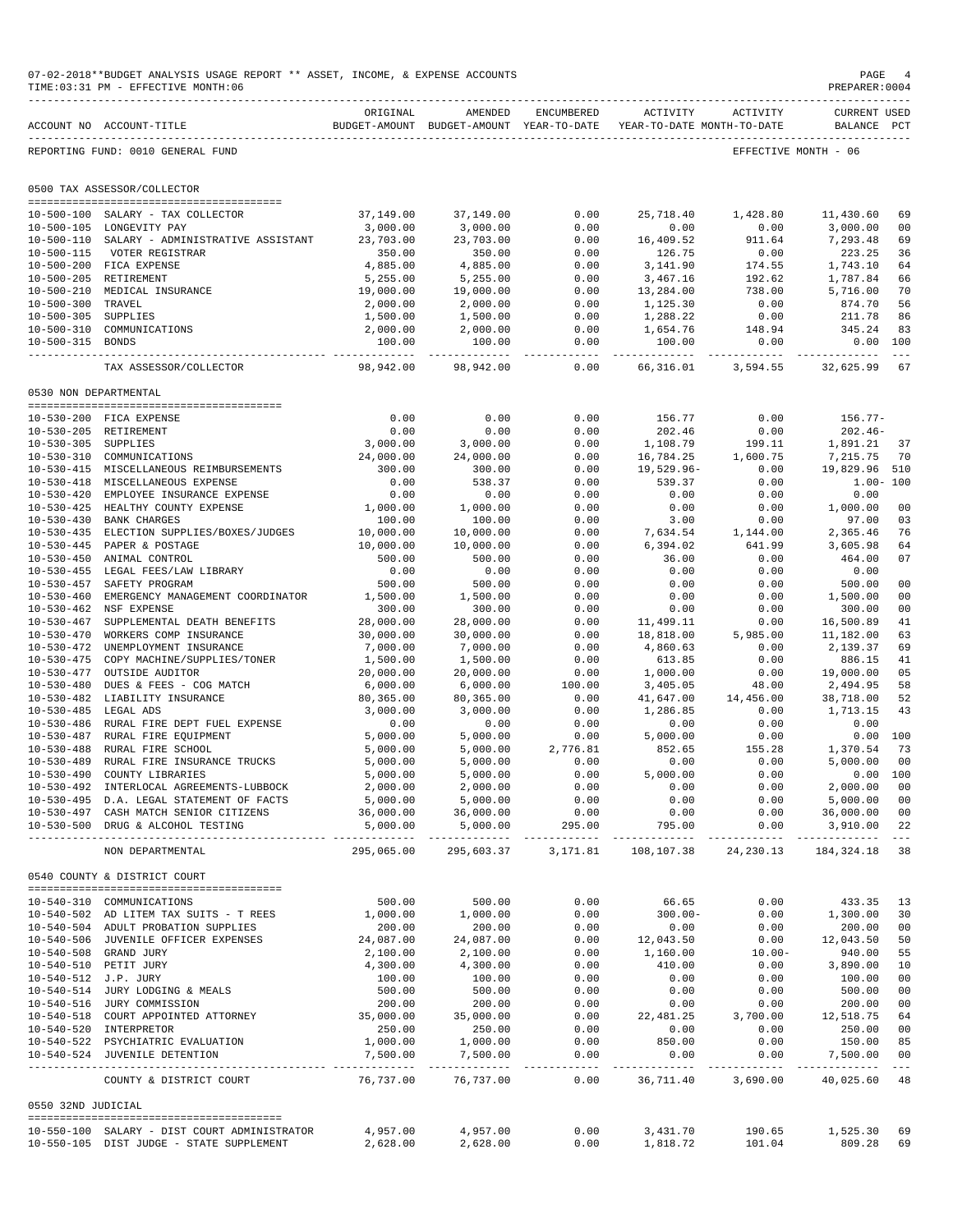|                       | 07-02-2018**BUDGET ANALYSIS USAGE REPORT ** ASSET, INCOME, & EXPENSE ACCOUNTS<br>TIME: 03:31 PM - EFFECTIVE MONTH: 06 |                         |                                                     |               |                        |                                        | PAGE<br>PREPARER: 0004             |                      |
|-----------------------|-----------------------------------------------------------------------------------------------------------------------|-------------------------|-----------------------------------------------------|---------------|------------------------|----------------------------------------|------------------------------------|----------------------|
|                       | ACCOUNT NO ACCOUNT-TITLE                                                                                              | ORIGINAL                | AMENDED<br>BUDGET-AMOUNT BUDGET-AMOUNT YEAR-TO-DATE | ENCUMBERED    | <b>ACTIVITY</b>        | ACTIVITY<br>YEAR-TO-DATE MONTH-TO-DATE | <b>CURRENT USED</b><br>BALANCE PCT |                      |
|                       | REPORTING FUND: 0010 GENERAL FUND                                                                                     |                         |                                                     |               |                        |                                        | EFFECTIVE MONTH - 06               |                      |
|                       | 10-550-117 SALARY - COURT REPORTER                                                                                    | 11,755.00               | 11,755.00                                           | 0.00          | 8,137.62               | 452.09                                 | 3,617.38                           | 69                   |
|                       | 10-550-200 FICA EXPENSE                                                                                               | 1,362.00                | 1,362.00                                            | 0.00          | 1,024.20               | 56.90                                  | 337.80                             | 75                   |
|                       | 10-550-205 RETIREMENT                                                                                                 | 1,675.00                | 1,675.00                                            | 0.00          | 1,101.96               | 61.22                                  | 573.04                             | 66                   |
|                       | 10-550-210 MEDICAL INSURANCE                                                                                          | 1,987.00                | 1,987.00                                            | 0.00          | 1,806.21               | 0.00                                   | 180.79                             | 91                   |
| 10-550-300 TRAVEL     |                                                                                                                       | 1,000.00                | 1,000.00                                            | 0.00          | 280.90                 | 0.00                                   | 719.10                             | 28                   |
| 10-550-305 SUPPLIES   |                                                                                                                       | 1,500.00                | 1,500.00                                            | 0.00          | 396.20                 | 0.00                                   | 1,103.80                           | 26                   |
|                       | 10-550-310 COMMUNICATIONS                                                                                             | 0.00                    | 0.00                                                | 0.00          | 0.00                   | 0.00                                   | 0.00                               |                      |
|                       | 10-550-530 7TH ADM REGION ASSESSMENT<br>10-550-532 COURT REPORTER INSURANCE                                           | 533.00<br>1,300.00      | 533.00<br>1,300.00                                  | 0.00<br>0.00  | 0.00<br>0.00           | 0.00<br>0.00                           | 533.00<br>1,300.00                 | 0 <sub>0</sub><br>00 |
|                       | 10-550-534 LUNACY COMMITMENT                                                                                          | 3,500.00                | 3,500.00                                            | 0.00          | 0.00                   | 0.00                                   | 3,500.00                           | 0 <sub>0</sub>       |
|                       | 10-550-536 VISITING JUDGE/COURT REPORTER                                                                              | 2,000.00                | 2,000.00                                            | 0.00          | 102.28                 | 0.00                                   | 1,897.72                           | 05                   |
|                       | 10-550-538 D.J. LEGAL STATEMENT OF FACTS                                                                              | 7,900.00                | 7,900.00                                            | 0.00<br>$---$ | 0.00                   | 0.00                                   | 7,900.00                           | 00                   |
|                       | 32ND JUDICIAL                                                                                                         | 42,097.00               | 42,097.00                                           | 0.00          | 18,099.79              | 861.90                                 | 23,997.21                          | 43                   |
| 0560 INDIGENT WELFARE |                                                                                                                       |                         |                                                     |               |                        |                                        |                                    |                      |
|                       | 10-560-560 CHILD CARE                                                                                                 | 500.00                  | 500.00                                              | 0.00          | 0.00                   | 0.00                                   | 500.00                             | 00                   |
|                       | 10-560-562 DOCTOR'S SERVICES                                                                                          | 3,800.00                | 3,800.00                                            | 0.00          | 381.00                 | 381.00                                 | 3,419.00                           | 10                   |
|                       | 10-560-563 OUT OF COUNTY COURT COST                                                                                   | 0.00                    | 0.00                                                | 0.00          | 0.00                   | 0.00                                   | 0.00                               |                      |
| 10-560-564 BURIALS    |                                                                                                                       | 2,500.00                | 2,500.00                                            | 0.00          | 1,000.00               | 0.00                                   | 1,500.00                           | 40                   |
|                       | 10-560-566 EMERGENCY AID                                                                                              | 100.00                  | 100.00                                              | 0.00          | 0.00                   | 0.00                                   | 100.00                             | 00                   |
| 10-560-568 CLOTHING   |                                                                                                                       | 100.00                  | 100.00                                              | 0.00          | 0.00                   | 0.00                                   | 100.00                             | 0 <sub>0</sub>       |
|                       | 10-560-570 MEALS, ROOM, CARE                                                                                          | 100.00                  | 100.00                                              | 0.00          | 0.00                   | 0.00                                   | 100.00                             | 00                   |
| 10-560-572 HOSPITAL   |                                                                                                                       | 100.00                  | 100.00                                              | 0.00          | 0.00                   | 0.00                                   | 100.00                             | 00                   |
|                       | 10-560-574 MEDICAL BILLS                                                                                              | 100.00                  | 100.00                                              | 0.00          | 0.00                   | 0.00                                   | 100.00                             | 0 <sub>0</sub>       |
|                       | 10-560-576 MEDICAL SUPPLIES<br>10-560-579 AUTOPSY EXPENSE                                                             | 100.00<br>0.00          | 100.00<br>0.00                                      | 0.00<br>0.00  | 0.00<br>0.00           | 0.00<br>0.00                           | 100.00<br>0.00                     | 0 <sub>0</sub>       |
|                       | INDIGENT WELFARE                                                                                                      | --------<br>7,400.00    | 7,400.00                                            | -----<br>0.00 | -------<br>1,381.00    | 381.00                                 | -------<br>6,019.00                | 19                   |
|                       | 0570 FISHER COUNTY WIND FARMS                                                                                         |                         |                                                     |               |                        |                                        |                                    |                      |
|                       | 10-570-590 TAX ABATEMENT EXPENSE                                                                                      | 0.00                    | 0.00                                                | 0.00          | 0.00                   | 0.00                                   | 0.00                               |                      |
|                       | ------------------                                                                                                    |                         |                                                     |               | $\frac{1}{2}$          |                                        |                                    |                      |
|                       | FISHER COUNTY WIND FARMS                                                                                              | 0.00                    | 0.00                                                | 0.00          | 0.00                   | 0.00                                   | 0.00                               |                      |
| 0580 COUNTY SHERIFF   |                                                                                                                       |                         |                                                     |               |                        |                                        |                                    |                      |
|                       | 10-580-100 SALARY - SHERIFF                                                                                           | 45,000.00               | 45,000.00                                           | 0.00          | 30,595.15              | 1,699.73                               | 14,404.85                          | 68                   |
|                       | 10-580-105 LONGEVITY PAY                                                                                              | 1,800.00                | 1,800.00                                            | 0.00          | 0.00                   | 0.00                                   | 1,800.00                           | 0 <sub>0</sub>       |
|                       | 10-580-110 SALARY - DEPUTY                                                                                            | 109,205.00              | 109,205.00                                          | 0.00          | 79,993.98              | 4,583.90                               | 29, 211.02                         | 73                   |
|                       | 10-580-115 PHONE ALLOWANCE                                                                                            | 720.00                  | 720.00                                              | 0.00          | 249.12                 | 13.84                                  | 470.88                             | 35                   |
|                       | 10-580-120 SALARY - PART TIME DEPUTIES                                                                                | 0.00                    | 0.00                                                | 0.00          | 690.40                 | 0.00                                   | $690.40 -$                         |                      |
|                       | 10-580-142 SALARY - JAILERS                                                                                           | 198,535.00              | 198,535.00                                          | 0.00          | 150,539.30             | 8,967.85                               | 47,995.70                          | 76                   |
|                       | 10-580-144 SALARY - PART TIME JAILERS                                                                                 | 18,000.00               | 23,201.58                                           | 0.00          | 23, 201.58             | 1,092.04                               | 0.00                               | 100                  |
|                       | 10-580-146 SALARY - OVER TIME                                                                                         | 7,500.00                | 19,146.10                                           | 0.00          | 19,146.10              | 741.89                                 | 0.00 100                           |                      |
|                       | 10-580-200 FICA EXPENSE                                                                                               | 32,000.00               | 32,000.00                                           | 0.00          | 23, 230.82             | 1,304.91                               | 8,769.18                           | 73                   |
|                       | 10-580-205 RETIREMENT<br>10-580-210 MEDICAL INSURANCE                                                                 | 36,288.00<br>113,812.00 | 36,288.00<br>113,812.00                             | 0.00<br>0.00  | 24,653.19<br>79,720.00 | 1,407.26<br>4,797.00                   | 11,634.81<br>34,092.00             | 68<br>70             |
| 10-580-300 TRAVEL     |                                                                                                                       | 2,000.00                | 2,000.00                                            | 0.00          | 2,869.53               | 2,106.39                               | $869.53 - 143$                     |                      |
| 10-580-305 SUPPLIES   |                                                                                                                       | 5,000.00                | 6,498.42                                            | 0.00          | 6,946.37               | 1,169.09                               | 447.95- 107                        |                      |
|                       | 10-580-310 COMMUNICATIONS                                                                                             | 15,000.00               | 25, 344.32                                          | 0.00          | 25,627.21              | 7,674.32                               | 282.89-101                         |                      |
|                       | 10-580-315 BONDS & NOTARY                                                                                             | 800.00                  | 800.00                                              | 0.00          | $87.07 -$              | 50.00                                  | 887.07 11                          |                      |
| $10 - 580 - 320$      | COMPUTER SOFTWARE & REPAIRS                                                                                           | 2,500.00                | 2,759.95                                            | 0.00          | 2,835.01               | 75.06                                  | $75.06 - 103$                      |                      |
|                       | 10-580-325 CERTIFICATE TRAINING JAIL PERSONAL                                                                         | 0.00                    | 2,000.00                                            | 0.00          | 2,498.00               | 712.00                                 | 498.00- 125                        |                      |
|                       | 10-580-380 UTILITIES - NEW JAIL                                                                                       | 35,000.00               | 35,000.00                                           | 0.00          | 29,550.76              | 3,397.49                               | 5,449.24                           | 84                   |
|                       | 10-580-475 COPY MACHINE EXPENSE                                                                                       | 3,500.00                | 3,500.00                                            | 0.00          | 2,399.60               | 299.95                                 | 1,100.40                           | 69                   |
|                       | 10-580-600 OUT OF COUNTY INMATE HOUSING                                                                               | 0.00                    | 0.00                                                | 0.00          | 0.00                   | 0.00                                   | 0.00                               |                      |
|                       | 10-580-602 REIMBURSEMENT DRUG FORFEITURE EXPEN                                                                        | 0.00                    | 0.00                                                | 0.00          | 0.00                   | 0.00                                   | 0.00                               |                      |
|                       | 10-580-604 NEW HIRE PSYCHIATRIC TESTING                                                                               | 3,000.00                | 3,206.35                                            | 26.11         | 3,354.32               | 147.97                                 | 174.08- 105                        |                      |
|                       | 10-580-608 VEHICLE EXPENSE                                                                                            | 10,000.00<br>25,000.00  | 10,000.00                                           | 14.00         | 9,864.24               | 1,098.96                               | 121.76                             | -99                  |
|                       | 10-580-612 INMATE EXPENSE<br>10-580-614 INMATE MEDICAL                                                                | 15,000.00               | 25,000.00<br>15,000.00                              | 0.00<br>0.00  | 21,328.19<br>14,226.21 | 3,752.37<br>7,785.26                   | 3,671.81<br>773.79                 | 85<br>95             |
|                       | 10-580-615 BODY ARMOUR GRANT 3511801 2018                                                                             | 0.00                    | 0.00                                                | 0.00          | 4,615.20               | 0.00                                   | $4,615.20-$                        |                      |
|                       | 10-580-616 VEHICLE GAS                                                                                                | 25,000.00               | 25,000.00                                           | 0.00          | 15,601.31              | 2,470.55                               | 9,398.69 62                        |                      |
|                       | 10-580-625 BUILDING INSURANCE                                                                                         | 20,000.00               | 20,000.00                                           | 0.00          | 20,000.00              | 20,000.00                              | 0.00 100                           |                      |
|                       | COUNTY SHERIFF                                                                                                        | 724,660.00              | 755,816.72                                          | 40.11         | 593,648.52             | 75,347.83                              | 162,128.09 79                      |                      |
| 0590 EXTENSION AGENT  |                                                                                                                       |                         |                                                     |               |                        |                                        |                                    |                      |
|                       | --------------------------------------<br>10-590-100 SALARY - CEA-AG                                                  | 13,477.00               | 13,477.00                                           | 0.00          | 9,329.76               | 518.32                                 | 4,147.24                           | 69                   |
|                       | 10-590-110 ADMINISTRATIVE ASSISTANT                                                                                   | 10,000.00               | 10,000.00                                           | 0.00          | 7,259.00               | 365.00                                 | 2,741.00                           | 73                   |
|                       | 10-590-200 FICA EXPENSE                                                                                               | 1,785.00                | 1,785.00                                            | 0.00          | 1,269.24               | 67.58                                  | 515.76                             | 71                   |
|                       | 10-590-205 RETIREMENT                                                                                                 | 1,920.00                | 1,920.00                                            | 0.00          | 597.43                 | 30.04                                  | 1,322.57                           | 31                   |
| 10-590-305 SUPPLIES   |                                                                                                                       | 2,750.00                | 6,405.00                                            | 0.00          | 5,903.20               | 187.86                                 | 501.80                             | 92                   |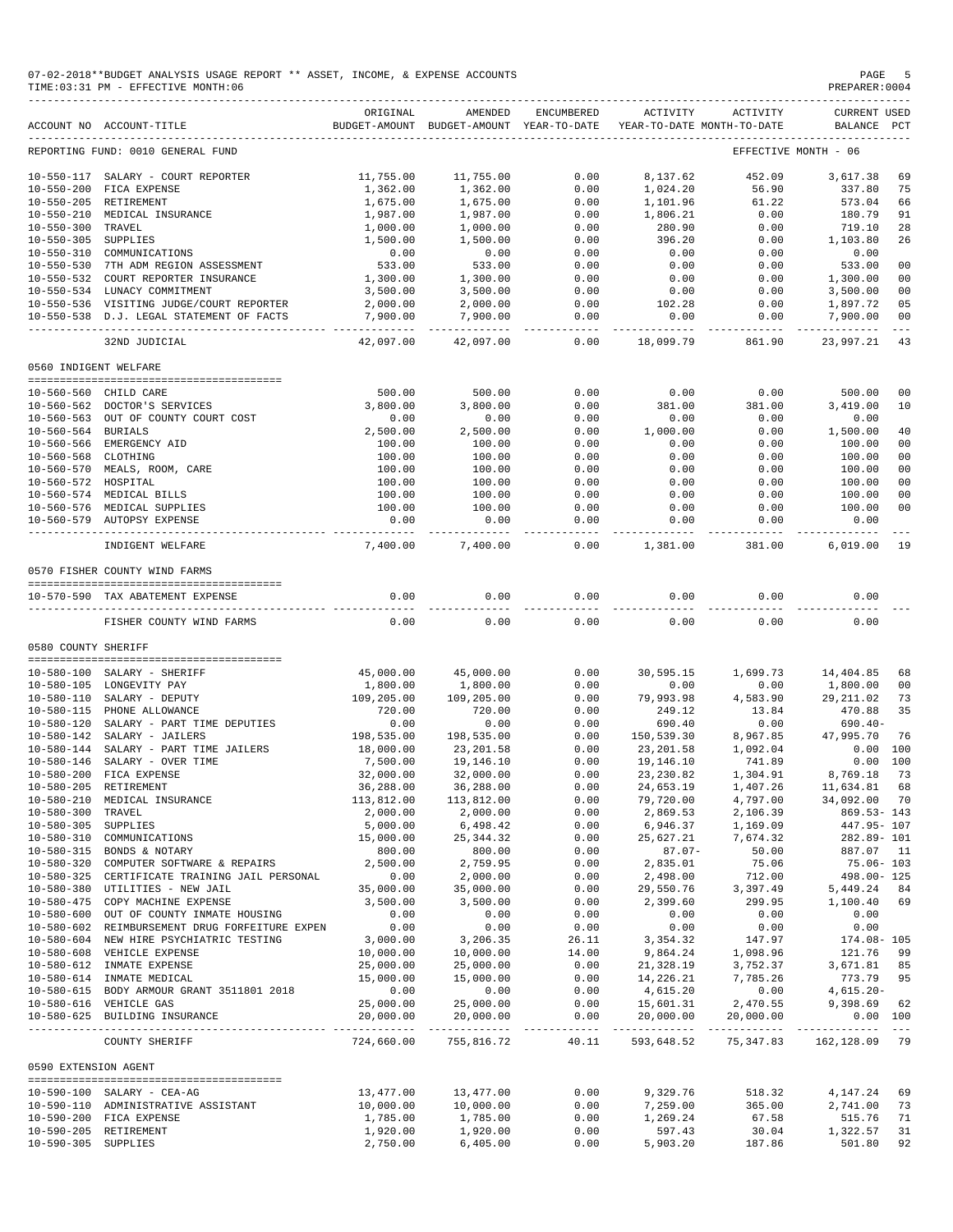|             | 07-02-2018**BUDGET ANALYSIS USAGE REPORT ** ASSET, INCOME, & EXPENSE ACCOUNTS<br>TIME: 03:31 PM - EFFECTIVE MONTH: 06 |                         |                               |                    |                                                                                 |                                          | PAGE<br>PREPARER: 0004      | - 6 |
|-------------|-----------------------------------------------------------------------------------------------------------------------|-------------------------|-------------------------------|--------------------|---------------------------------------------------------------------------------|------------------------------------------|-----------------------------|-----|
|             | ACCOUNT NO ACCOUNT-TITLE                                                                                              | ORIGINAL                | AMENDED                       | ENCUMBERED         | ACTIVITY<br>BUDGET-AMOUNT BUDGET-AMOUNT YEAR-TO-DATE YEAR-TO-DATE MONTH-TO-DATE | ACTIVITY                                 | CURRENT USED<br>BALANCE PCT |     |
|             | REPORTING FUND: 0010 GENERAL FUND                                                                                     |                         |                               |                    |                                                                                 | EFFECTIVE MONTH - 06                     |                             |     |
|             | 10-590-310 COMMUNICATIONS                                                                                             |                         | 1,000.00 1,000.00             |                    | $0.00$ 967.52 36.64                                                             |                                          | 32.48                       | 97  |
|             | 10-590-640 CAR ALLOWANCE                                                                                              | 6,000.00                | 6,000.00                      |                    | $0.00$ 3,041.80 280.65 2,958.20                                                 |                                          |                             | 51  |
|             | 10-590-642 STOCK SHOW EXPENSE                                                                                         | 6,000.00<br>----------- | 6,000.00<br>-------------     | 0.00<br>-------    | $6,000.00$ 0.00                                                                 | ----------                               | 0.00 100                    |     |
|             | EXTENSION AGENT                                                                                                       |                         | 42,932.00 46,587.00           | 0.00               |                                                                                 | 34, 367.95   1, 486.09   12, 219.05   74 |                             |     |
|             | 0600 APPRAISAL DISTRICT                                                                                               |                         |                               |                    |                                                                                 |                                          |                             |     |
|             | 10-600-644 APPRAISAL DISTRICT FEES                                                                                    | 165,000.00              | 165,000.00 0.00               |                    |                                                                                 | 87,982.94 0.00 77,017.06                 |                             | -53 |
|             | APPRAISAL DISTRICT                                                                                                    | 165,000.00              | _______________<br>165,000.00 | 0.00               | 87,982,94                                                                       | 0.00                                     | 77.017.06                   | 53  |
| 0605 GRANTS |                                                                                                                       |                         |                               |                    |                                                                                 |                                          |                             |     |
|             |                                                                                                                       |                         |                               | 0.00               | 0.00                                                                            |                                          |                             |     |
|             | 10-605-646 HOMELAND SECURITY GRANT EXPENSE                                                                            | 0.00                    | 0.00                          | 0.00               | 0.00                                                                            | 0.00                                     | 0.00                        |     |
|             | 10-605-648 HAVA GRANT EXPENSE                                                                                         | 0.00                    | 0.00                          | 0.00               |                                                                                 | 0.00                                     | 0.00                        |     |
|             | 10-605-650 SECO-(EECBG) GRANT EXPENSE<br>10-605-652 SAFE COMMUNITY GRANT EXPENSE                                      | $\sim$ 0.00<br>0.00     | 0.00<br>0.00                  | 0.00               | 0.00<br>0.00                                                                    | 0.00<br>0.00                             | 0.00<br>0.00                |     |
|             | ________________________<br>GRANTS                                                                                    | 0.00                    | 0.00                          | 0.00               | 0.00                                                                            | 0.00                                     | 0.00                        |     |
|             | 0610 COUNTY COURT AT LAW                                                                                              |                         |                               |                    |                                                                                 |                                          |                             |     |
|             | 10-610-654 COUNTY COURT AT LAW JUDGE EXPENSE                                                                          | 14,000.00               | 14,000.00                     | 0.00               | 13,818.89                                                                       | 0.00                                     | 181.11 99                   |     |
|             | ______________________<br>COUNTY COURT AT LAW                                                                         |                         | 14,000.00  14,000.00          | ----------<br>0.00 | 13,818.89                                                                       | 0.00                                     | 181.11                      | 99  |
|             | GENERAL FUND<br>INCOME TOTALS                                                                                         |                         | 2,643,178.00 2,681,845.50     |                    | 3.352.826.17 39.456.38 670.980.67+ 125                                          |                                          |                             |     |

EXPENSE TOTALS 2,356,146.00 2,391,496.09 3,667.34 1,473,543.80 141,819.97 914,284.95 62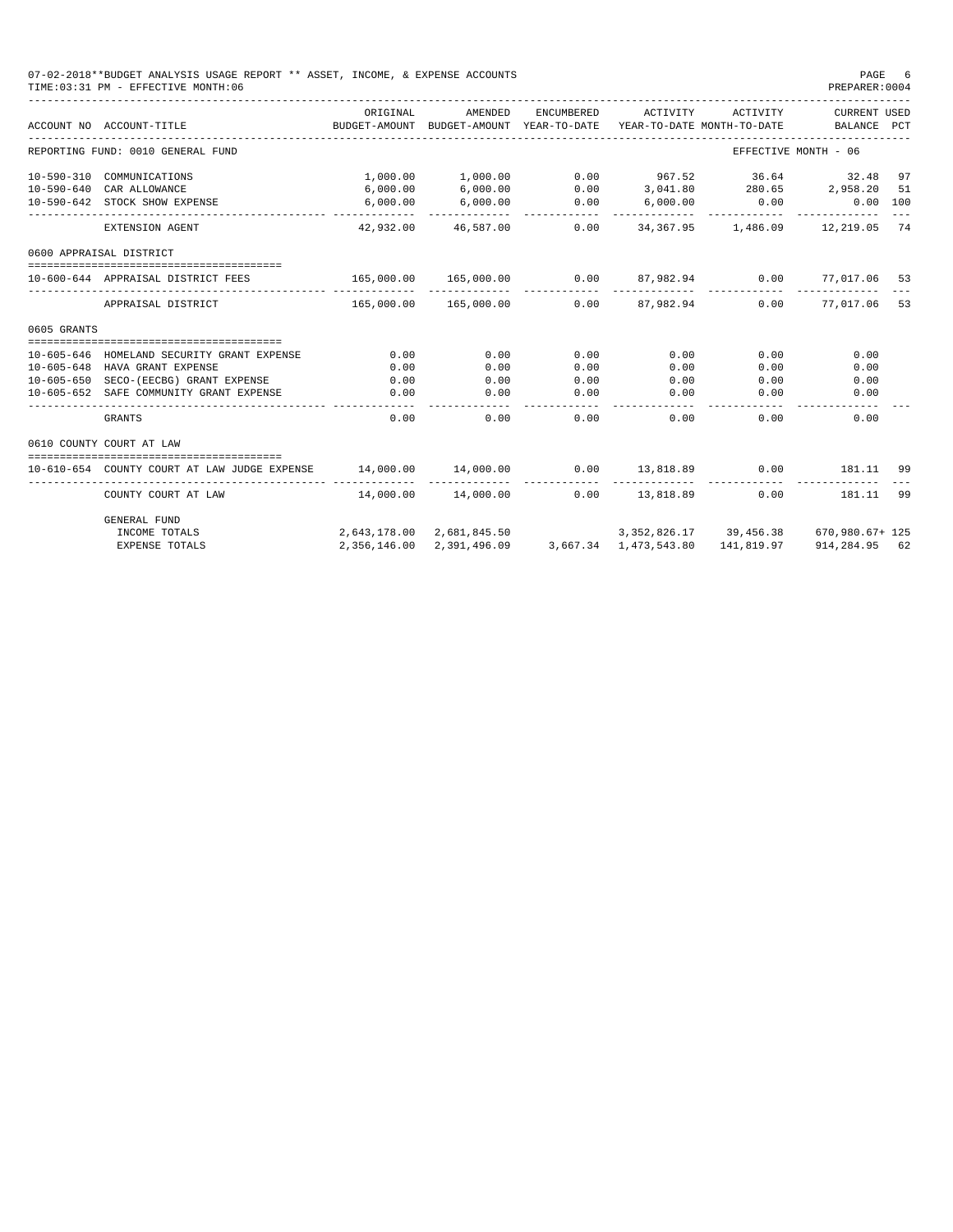|                       | 07-02-2018**BUDGET ANALYSIS USAGE REPORT ** ASSET, INCOME, & EXPENSE ACCOUNTS<br>TIME: 03:31 PM - EFFECTIVE MONTH: 06 |                          |                          |                   |                                                                                        |                           | PAGE<br>PREPARER: 0004             | -7                   |
|-----------------------|-----------------------------------------------------------------------------------------------------------------------|--------------------------|--------------------------|-------------------|----------------------------------------------------------------------------------------|---------------------------|------------------------------------|----------------------|
|                       | ACCOUNT NO ACCOUNT-TITLE                                                                                              | ORIGINAL                 | AMENDED                  | ENCUMBERED        | <b>ACTIVITY</b><br>BUDGET-AMOUNT BUDGET-AMOUNT YEAR-TO-DATE YEAR-TO-DATE MONTH-TO-DATE | ACTIVITY                  | <b>CURRENT USED</b><br>BALANCE PCT |                      |
|                       | REPORTING FUND: 0011 ROAD & BRIDGE PRECINCT 1                                                                         |                          |                          |                   |                                                                                        | EFFECTIVE MONTH - 06      |                                    |                      |
| 0100 CASH ACCOUNTS    |                                                                                                                       |                          |                          |                   |                                                                                        |                           |                                    |                      |
|                       | 11-100-100 CFC: ROAD & BRIDGE PRECINCT 1                                                                              |                          |                          |                   | $87, 244.96 -$                                                                         | $4,534.35-$               | 201, 227.38-                       |                      |
|                       | 11-100-185 DUE FROM I&S FUND                                                                                          |                          |                          |                   | 0.00                                                                                   | 0.00                      | 30,177.38                          |                      |
|                       | 11-100-197 DUE FROM GENERAL FUND                                                                                      |                          |                          |                   | 0.00                                                                                   | 0.00                      | 0.00                               |                      |
|                       | 11-100-280 DELINQUENT TAXES RECEIVABLE                                                                                |                          |                          |                   | 0.00<br>0.00                                                                           | 0.00<br>0.00              | 3,345.72                           |                      |
|                       | 11-100-285 ALLOWANCE-UNCOLLETABLE TAXES<br>11-100-290 DUE FROM APPRAISAL DISTRICT                                     |                          |                          |                   | 0.00                                                                                   | 0.00                      | $836.43-$<br>69.92                 |                      |
|                       | CASH ACCOUNTS                                                                                                         |                          |                          |                   | ------------- -<br>87,244.96-                                                          | ------------<br>4,534.35- | -------------<br>168,470.79-       |                      |
| 0311 REVENUE ACCOUNTS |                                                                                                                       |                          |                          |                   |                                                                                        |                           |                                    |                      |
|                       | 11-311-100 ADVALOREM TAXES                                                                                            | 189,046.00               |                          |                   |                                                                                        |                           |                                    |                      |
|                       | 11-311-110 MOTOR VEHICLE REGISTRATION                                                                                 | 47,000.00                | 189,046.00<br>47,000.00  |                   | 26,391.18<br>47,954.50                                                                 | 215.19<br>7,385.14        | 162,654.82 14<br>954.50+ 102       |                      |
|                       | 11-311-120 GROSS WEIGHT AND AXLE FEES                                                                                 | 14,000.00                | 14,000.00                |                   | 12,971.09                                                                              | 0.00                      | 1,028.91                           | 93                   |
|                       | 11-311-130 LONG TERM FINANCING INCOME                                                                                 | 0.00                     | 0.00                     |                   | 0.00                                                                                   | 0.00                      | 0.00                               |                      |
|                       | 11-311-140 BRIDGE REPAIR INSURANCE                                                                                    | 0.00                     | 0.00                     |                   | 0.00                                                                                   | 0.00                      | 0.00                               |                      |
|                       | 11-311-145 RESERVE FEMA FUNDS                                                                                         | 0.00                     | 0.00                     |                   | 0.00                                                                                   | 0.00                      | 0.00                               |                      |
|                       | 11-311-150 OTHER INCOME                                                                                               | 0.00                     | 0.00                     |                   | 13.03                                                                                  | 0.00                      | $13.03+$                           |                      |
|                       | 11-311-155 RESERVE FUNDS                                                                                              | 0.00                     | 0.00                     |                   | 0.00                                                                                   | 0.00                      | 0.00                               |                      |
|                       | 11-311-160 SALE OF FIXED ASSETS                                                                                       | 0.00                     | 0.00                     |                   | 0.00                                                                                   | 0.00                      | 0.00                               |                      |
|                       | 11-311-165 RESERVE CERTZ FUNDS<br>11-311-180 INTEREST EARNED                                                          | 0.00<br>0.00             | 745.08<br>0.00           |                   | 116.92<br>0.00                                                                         | 0.00<br>0.00              | 628.16<br>0.00                     | 16                   |
|                       |                                                                                                                       |                          | ------------             |                   |                                                                                        |                           | -------------                      |                      |
|                       | REVENUE ACCOUNTS                                                                                                      | 250,046.00               | 250,791.08               | 0.00              | 87,446.72                                                                              | 7,600.33                  | 163, 344.36                        | 35                   |
| 0611 EXPENSE ACCOUNTS | --------------------------------------                                                                                |                          |                          |                   |                                                                                        |                           |                                    |                      |
|                       | 11-611-100 SALARY - COMMISSIONER PCT 1                                                                                | 34,126.00                | 34,126.00                | 0.00              | 23,625.36                                                                              | 1,312.52                  | 10,500.64                          | 69                   |
|                       | 11-611-105 LONGEVITY PAY                                                                                              | 2,100.00                 | 2,100.00                 | 0.00              | 0.00                                                                                   | 0.00                      | 2,100.00                           | 0 <sub>0</sub>       |
|                       | 11-611-110 SALARY - ROAD FOREMAN                                                                                      | 33,573.00                | 33,573.00                | 0.00              | 23, 244.30                                                                             | 1,291.35                  | 10,328.70                          | 69                   |
|                       | 11-611-112 SALARY - ROAD HAND                                                                                         | 27,748.00                | 27,748.00                | 0.00              | 18,809.40                                                                              | 1,067.20                  | 8,938.60                           | 68                   |
|                       | 11-611-115 PHONE ALLOWANCE                                                                                            | 360.00                   | 360.00                   | 0.00              | 27.68                                                                                  | 13.84                     | 332.32                             | 08                   |
|                       | 11-611-120 SALARY - PART TIME                                                                                         | 10,000.00                | 10,000.00                | 0.00              | 6,600.00                                                                               | 400.00                    | 3,400.00                           | 66                   |
|                       | 11-611-200 FICA EXPENSE<br>11-611-205 RETIREMENT                                                                      | 8,188.00                 | 8,188.00                 | 0.00<br>0.00      | 5,540.79                                                                               | 312.11                    | 2,647.21                           | 68<br>68             |
|                       | 11-611-210 MEDICAL INSURANCE                                                                                          | 8,852.00<br>28,453.00    | 8,852.00<br>28,453.00    | 0.00              | 5,987.34<br>19,926.00                                                                  | 337.33<br>1,107.00        | 2,864.66<br>8,527.00               | 70                   |
|                       | 11-611-300 TRAVEL & SCHOOL                                                                                            | 2,000.00                 | 2,000.00                 | 0.00              | 240.00                                                                                 | 0.00                      | 1,760.00                           | 12                   |
| 11-611-305 SUPPLIES   |                                                                                                                       | 8,600.00                 | 8,600.00                 | 0.00              | 3,895.77                                                                               | 180.04                    | 4,704.23                           | 45                   |
|                       | 11-611-310 COMMUNICATIONS                                                                                             | 1,400.00                 | 1,400.00                 | 0.00              | 442.88                                                                                 | 13.84                     | 957.12                             | 32                   |
| 11-611-315 BONDS      |                                                                                                                       | 200.00                   | 200.00                   | 0.00              | 0.00                                                                                   | 0.00                      | 200.00                             | 0 <sub>0</sub>       |
|                       | 11-611-320 REPAIRS & MAINTENANCE                                                                                      | 30,000.00                | 30,000.00                | 7.00              | 16,587.70                                                                              | 3,344.67                  | 13,405.30                          | 55                   |
| 11-611-380 UTILITIES  |                                                                                                                       | 2,000.00                 | 2,000.00                 | 37.27             | 1,931.83                                                                               | 217.46                    | 30.90                              | 98                   |
|                       | 11-611-620 CAPITAL OUTLAY UNIT COST                                                                                   | 0.00                     | 0.00                     | 0.00              | 0.00                                                                                   | 0.00                      | 0.00                               |                      |
|                       | 11-611-622 CAPITAL OUTLAY (OVER 5,000)                                                                                | 20,528.00                | 20,528.00                | 0.00              | 19,822.46                                                                              | 0.00                      | 705.54                             | 97                   |
|                       | 11-611-624 CAPITAL OUTLAY LOAN INTEREST                                                                               | 706.00                   | 706.00                   | 0.00              | 705.01                                                                                 | 0.00                      | $0.99$ 100                         |                      |
|                       | 11-611-700 DIESEL, OIL, AND GASOLINE<br>11-611-705 ROAD MATERIAL & CONSTRUCTION                                       | 25,000.00<br>8,000.00    | 25,000.00<br>8,000.00    | 980.65<br>0.00    | 22,920.01<br>0.00                                                                      | 2,658.85<br>0.00          | 1,099.34<br>8,000.00               | 96<br>0 <sub>0</sub> |
|                       | 11-611-710 LOCAL MATCHING CETRZ GT                                                                                    | 0.00                     | 0.00                     | 0.00              | 0.00                                                                                   | 0.00                      | 0.00                               |                      |
|                       | 11-611-715 FEE REIMBURSEMENT                                                                                          | 0.00                     | 0.00                     | 0.00              | 0.00                                                                                   | 0.00                      | 0.00                               |                      |
|                       | 11-611-720 BRIDGE REPAIR                                                                                              | 0.00                     | 0.00                     | 0.00              | 0.00                                                                                   | 0.00                      | 0.00                               |                      |
|                       | 11-611-725 TIRES & TUBES                                                                                              | 8,000.00                 | 8,000.00                 | 0.00              | 3,100.44                                                                               | 0.00                      | 4,899.56                           | 39                   |
|                       | 11-611-730 RESERVE MONEY                                                                                              | 0.00                     | 0.00                     | 0.00              | 0.00                                                                                   | 0.00                      | 0.00                               |                      |
|                       | 11-611-735 CERTZ RESERVE                                                                                              | 0.00                     | 0.00                     | 0.00              | 0.00                                                                                   | 0.00                      | 0.00                               |                      |
|                       | 11-611-740 FEMA RESERVE                                                                                               | 0.00<br>----------       | 0.00<br>---------        | 0.00<br>--------- | 0.00<br>----------                                                                     | 0.00                      | 0.00                               |                      |
|                       | EXPENSE ACCOUNTS                                                                                                      | 259,834.00               | 259,834.00               | 1,024.92          | 173,406.97                                                                             | 12,256.21                 | 85, 402.11                         | 67                   |
|                       | ROAD & BRIDGE PRECINCT 1                                                                                              |                          |                          |                   |                                                                                        |                           |                                    |                      |
|                       | INCOME TOTALS<br>EXPENSE TOTALS                                                                                       | 250,046.00<br>259,834.00 | 250,791.08<br>259,834.00 | 1,024.92          | 87,446.72<br>173,406.97                                                                | 7,600.33<br>12,256.21     | 163,344.36                         | 35<br>67             |
|                       |                                                                                                                       |                          |                          |                   |                                                                                        |                           | 85,402.11                          |                      |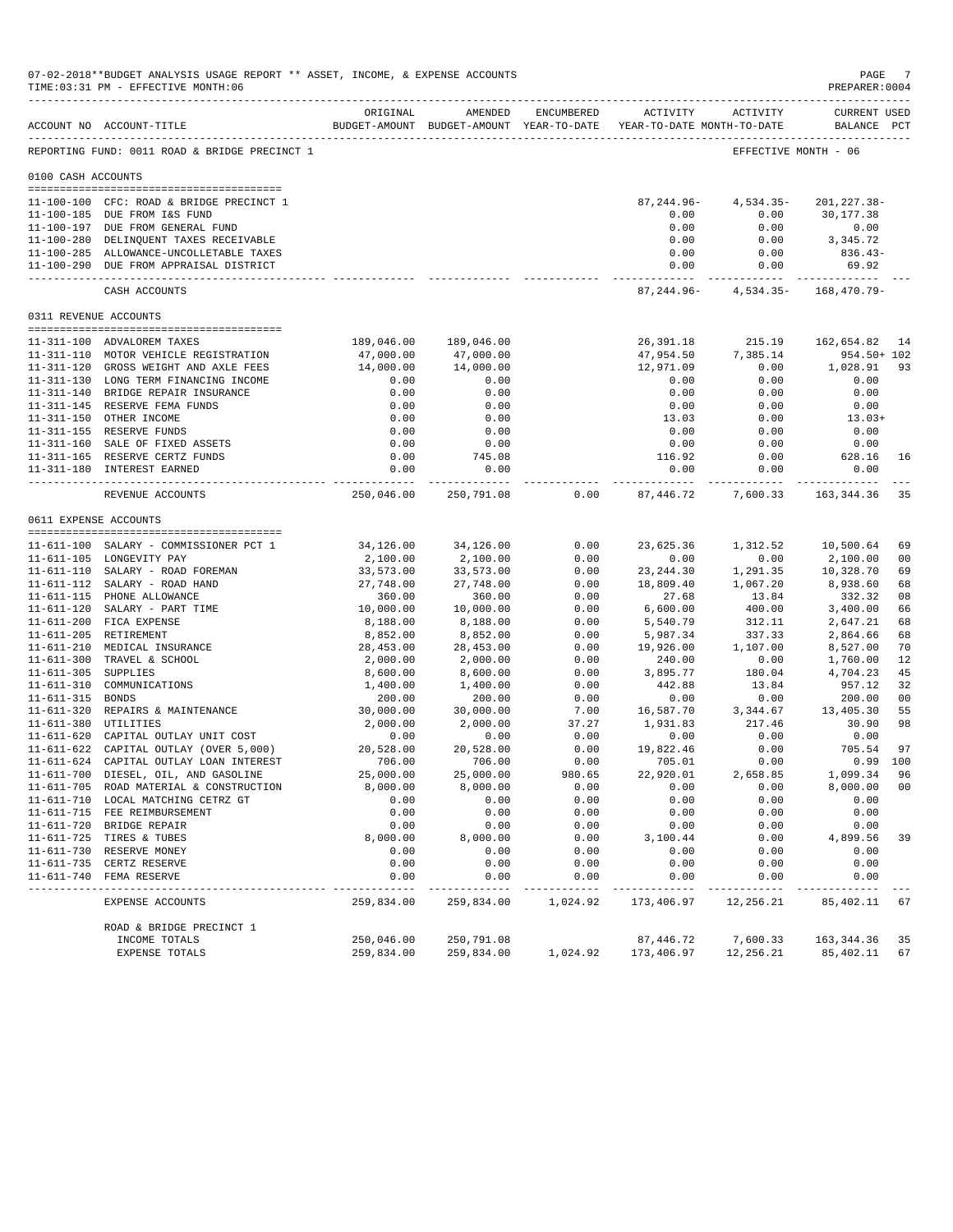|                       | 07-02-2018**BUDGET ANALYSIS USAGE REPORT ** ASSET, INCOME, & EXPENSE ACCOUNTS<br>TIME: 03:31 PM - EFFECTIVE MONTH: 06 |                          |                                                     |                       |                                               |                             | PAGE<br>PREPARER: 0004             | -8             |
|-----------------------|-----------------------------------------------------------------------------------------------------------------------|--------------------------|-----------------------------------------------------|-----------------------|-----------------------------------------------|-----------------------------|------------------------------------|----------------|
|                       | ACCOUNT NO ACCOUNT-TITLE                                                                                              | ORIGINAL                 | AMENDED<br>BUDGET-AMOUNT BUDGET-AMOUNT YEAR-TO-DATE | ENCUMBERED            | <b>ACTIVITY</b><br>YEAR-TO-DATE MONTH-TO-DATE | ACTIVITY                    | <b>CURRENT USED</b><br>BALANCE PCT |                |
|                       | REPORTING FUND: 0012 ROAD & BRIDGE PRECINCT 2                                                                         |                          |                                                     |                       |                                               | EFFECTIVE MONTH - 06        |                                    |                |
| 0100 CASH ACCOUNTS    |                                                                                                                       |                          |                                                     |                       |                                               |                             |                                    |                |
|                       | 12-100-100 CFC: ROAD & BRIDGE PRECINCT 2                                                                              |                          |                                                     |                       | 82,038.77-                                    | $7,105.53-$                 | 194,285.88-                        |                |
|                       | 12-100-185 DUE FROM I&S FUND                                                                                          |                          |                                                     |                       | 0.00                                          | 0.00                        | 31,563.08                          |                |
|                       | 12-100-186 DUE FROM GENERAL FUND                                                                                      |                          |                                                     |                       | 0.00                                          | 0.00                        | 0.00                               |                |
|                       | 12-100-280 DELINQUENT TAXES RECEIVABLE                                                                                |                          |                                                     |                       | 0.00                                          | 0.00                        | 3,345.72                           |                |
|                       | 12-100-285 ALLOWANCE-UNCOLLETABLE TAXES<br>12-100-290 DUE FROM APPRAISAL DISTRICT                                     |                          |                                                     |                       | 0.00<br>0.00                                  | 0.00<br>0.00                | $836.43-$<br>69.92                 |                |
|                       | CASH ACCOUNTS                                                                                                         |                          |                                                     |                       | ------------- -<br>$82,038.77-$               | ------------<br>$7,105.53-$ | 160,143.59-                        |                |
| 0312 REVENUE ACCOUNTS |                                                                                                                       |                          |                                                     |                       |                                               |                             |                                    |                |
|                       |                                                                                                                       |                          |                                                     |                       |                                               |                             |                                    |                |
|                       | 12-312-100 ADVALOREM TAXES                                                                                            | 189,046.00               | 189,046.00                                          |                       | 26,803.04                                     | 215.17                      | 162, 242.96 14                     |                |
|                       | 12-312-110 MOTOR VEHICLE REGISTRATION<br>12-312-120 GROSS WEIGHT AND AXLE FEES                                        | 47,000.00<br>14,000.00   | 47,000.00<br>14,000.00                              |                       | 47,954.22<br>12,971.09                        | 7,385.13<br>0.00            | 954.22+ 102<br>1,028.91            | 93             |
|                       | 12-312-130 LONG TERM FINANCING INCOME                                                                                 | 0.00                     | 0.00                                                |                       | 0.00                                          | 0.00                        | 0.00                               |                |
|                       | 12-312-140 BRIDGE REPAIR INSURANCE                                                                                    | 0.00                     | 0.00                                                |                       | 0.00                                          | 0.00                        | 0.00                               |                |
|                       | 12-312-145 RESERVE FEMA FUNDS                                                                                         | 0.00                     | 24,710.66                                           |                       | 31,529.34                                     | 0.00                        | $6,818.68+128$                     |                |
|                       | 12-312-150 OTHER INCOME                                                                                               | 0.00                     | 0.00                                                |                       | 13.03                                         | 0.00                        | $13.03+$                           |                |
|                       | 12-312-155 RESERVE FUNDS                                                                                              | 0.00                     | 0.00                                                |                       | 0.00                                          | 0.00                        | 0.00                               |                |
|                       | 12-312-160 SALE OF FIXED ASSETS                                                                                       | 0.00                     | 0.00                                                |                       | 0.00                                          | 0.00                        | 0.00                               |                |
|                       | 12-312-165 RESERVE CERTZ FUNDS                                                                                        | 0.00                     | 413.88                                              |                       | 3,042.74                                      | 0.00                        | 2,628.86+735                       |                |
|                       | 12-312-180 INTEREST EARNED                                                                                            | 0.00                     | 0.00<br>------------                                |                       | 0.00                                          | 0.00                        | 0.00<br>-------------              |                |
|                       | REVENUE ACCOUNTS                                                                                                      | 250,046.00               | 275,170.54                                          | 0.00                  | 122,313.46                                    | 7,600.30                    | 152,857.08                         | 44             |
| 0612 EXPENSE ACCOUNTS |                                                                                                                       |                          |                                                     |                       |                                               |                             |                                    |                |
|                       | 12-612-100 SALARY - COMMISSIONER PCT 2                                                                                | 34,126.00                | 34,126.00                                           | 0.00                  | 23,625.36                                     | 1,312.52                    | 10,500.64                          | 69             |
|                       | 12-612-105 LONGEVITY PAY                                                                                              | 1,200.00                 | 1,200.00                                            | 0.00                  | 0.00                                          | 0.00                        | 1,200.00                           | 0 <sub>0</sub> |
|                       | 12-612-110 SALARY - ROAD FOREMAN                                                                                      | 33,573.00                | 33,573.00                                           | 0.00                  | 23, 244.30                                    | 1,291.35                    | 10,328.70                          | 69             |
|                       | 12-612-112 SALARY - ROAD HAND                                                                                         | 27,748.00                | 27,748.00                                           | 0.00                  | 18,142.40                                     | 0.00                        | 9,605.60                           | 65             |
|                       | 12-612-115 PHONE ALLOWANCE                                                                                            | 720.00                   | 720.00                                              | 0.00                  | 0.00                                          | 0.00                        | 720.00                             | 0 <sub>0</sub> |
|                       | 12-612-120 SALARY - PART TIME                                                                                         | 10,000.00                | 22, 289.34                                          | 0.00                  | 21,893.60                                     | 1,333.60                    | 395.74                             | 98             |
|                       | 12-612-200 FICA EXPENSE                                                                                               | 8,113.00                 | 8,113.00                                            | 0.00                  | 6,575.67                                      | 298.33                      | 1,537.33                           | 81             |
|                       | 12-612-205 RETIREMENT                                                                                                 | 8,777.00                 | 8,777.00                                            | 0.00                  | 6,592.61                                      | 326.34                      | 2,184.39                           | 75             |
|                       | 12-612-210 MEDICAL INSURANCE                                                                                          | 28,453.00                | 28,453.00                                           | 0.00                  | 19,372.25                                     | 757.25                      | 9,080.75                           | 68             |
|                       | 12-612-300 TRAVEL & SCHOOL                                                                                            | 2,000.00                 | 2,000.00                                            | 0.00                  | 1,788.28                                      | 304.67                      | 211.72                             | 89             |
| 12-612-305 SUPPLIES   | 12-612-310 COMMUNICATIONS                                                                                             | 8,600.00<br>1,400.00     | 8,600.00<br>1,400.00                                | 0.00<br>0.00          | 6,387.39<br>498.24                            | 157.80<br>27.68             | 2,212.61<br>901.76                 | 74<br>36       |
| 12-612-315 BONDS      |                                                                                                                       | 0.00                     | 0.00                                                | 0.00                  | 0.00                                          | 0.00                        | 0.00                               |                |
|                       | 12-612-320 REPAIRS & MAINTENANCE                                                                                      | 30,000.00                | 30,000.00                                           | 700.96                | 16,448.01                                     | 829.68                      | 12,851.03                          | 57             |
| 12-612-380 UTILITIES  |                                                                                                                       | 2,000.00                 | 2,000.00                                            | 0.00                  | 2,089.37                                      | 160.23                      | $89.37 - 104$                      |                |
|                       | 12-612-620 CAPITAL OUTLAY UNIT COST                                                                                   | 0.00                     | 0.00                                                | 0.00                  | 0.00                                          | 0.00                        | 0.00                               |                |
|                       | 12-612-622 CAPITAL OUTLAY (OVER 5,000)                                                                                | 29,774.00                | 29,774.00                                           | 0.00                  | 29,774.00                                     | 0.00                        | 0.00 100                           |                |
|                       | 12-612-624 CAPITAL OUTLAY LOAN INTEREST                                                                               | 0.00                     | 0.00                                                | 0.00                  | 0.00                                          | 0.00                        | 0.00                               |                |
|                       | 12-612-700 DIESEL, OIL, AND GASOLINE                                                                                  | 25,000.00                | 25,000.00                                           | 0.00                  | 22,711.55                                     | 2,974.84                    | 2,288.45                           | 91             |
|                       | 12-612-705 ROAD MATERIAL & CONSTRUCTION                                                                               | 8,000.00                 | 8,000.00                                            | 0.00                  | 2,729.00                                      | 2,729.00                    | 5,271.00                           | 34             |
|                       | 12-612-710 LOCAL MATCHING CETRZ GT                                                                                    | 0.00                     | 0.00                                                | 0.00                  | 0.00                                          | 0.00                        | 0.00                               |                |
|                       | 12-612-715 FEE REIMBURSEMENT                                                                                          | 0.00                     | 0.00                                                | 0.00                  | 0.00                                          | 0.00                        | 0.00                               |                |
|                       | 12-612-720 BRIDGE REPAIR<br>12-612-725 TIRES & TUBES                                                                  | 0.00<br>8,000.00         | 0.00                                                | 0.00                  | 0.00<br>10,794.26                             | 0.00<br>1,226.95            | 0.00                               |                |
|                       | 12-612-730 RESERVE MONEY                                                                                              | 0.00                     | 11,080.58<br>0.00                                   | 2,132.06<br>0.00      | 0.00                                          | 0.00                        | 1,845.74- 117<br>0.00              |                |
|                       | 12-612-735 CERTZ RESERVE                                                                                              | 0.00                     | 0.00                                                | 0.00                  | 0.00                                          | 0.00                        | 0.00                               |                |
|                       | 12-612-740 FEMA RESERVE                                                                                               | 0.00                     | 0.00                                                | 0.00                  | 0.00                                          | 0.00                        | 0.00                               |                |
|                       | EXPENSE ACCOUNTS                                                                                                      | ----------<br>267,484.00 | -------<br>282,853.92                               | ---------<br>2,833.02 | $- - - - - -$<br>212,666.29                   | 13,730.24                   | 67,354.61                          | 76             |
|                       | ROAD & BRIDGE PRECINCT 2                                                                                              |                          |                                                     |                       |                                               |                             |                                    |                |
|                       | INCOME TOTALS                                                                                                         | 250,046.00               | 275,170.54                                          |                       | 122, 313.46                                   | 7,600.30                    | 152,857.08                         | 44             |
|                       | EXPENSE TOTALS                                                                                                        | 267,484.00               | 282,853.92                                          | 2,833.02              | 212,666.29                                    | 13,730.24                   | 67,354.61                          | 76             |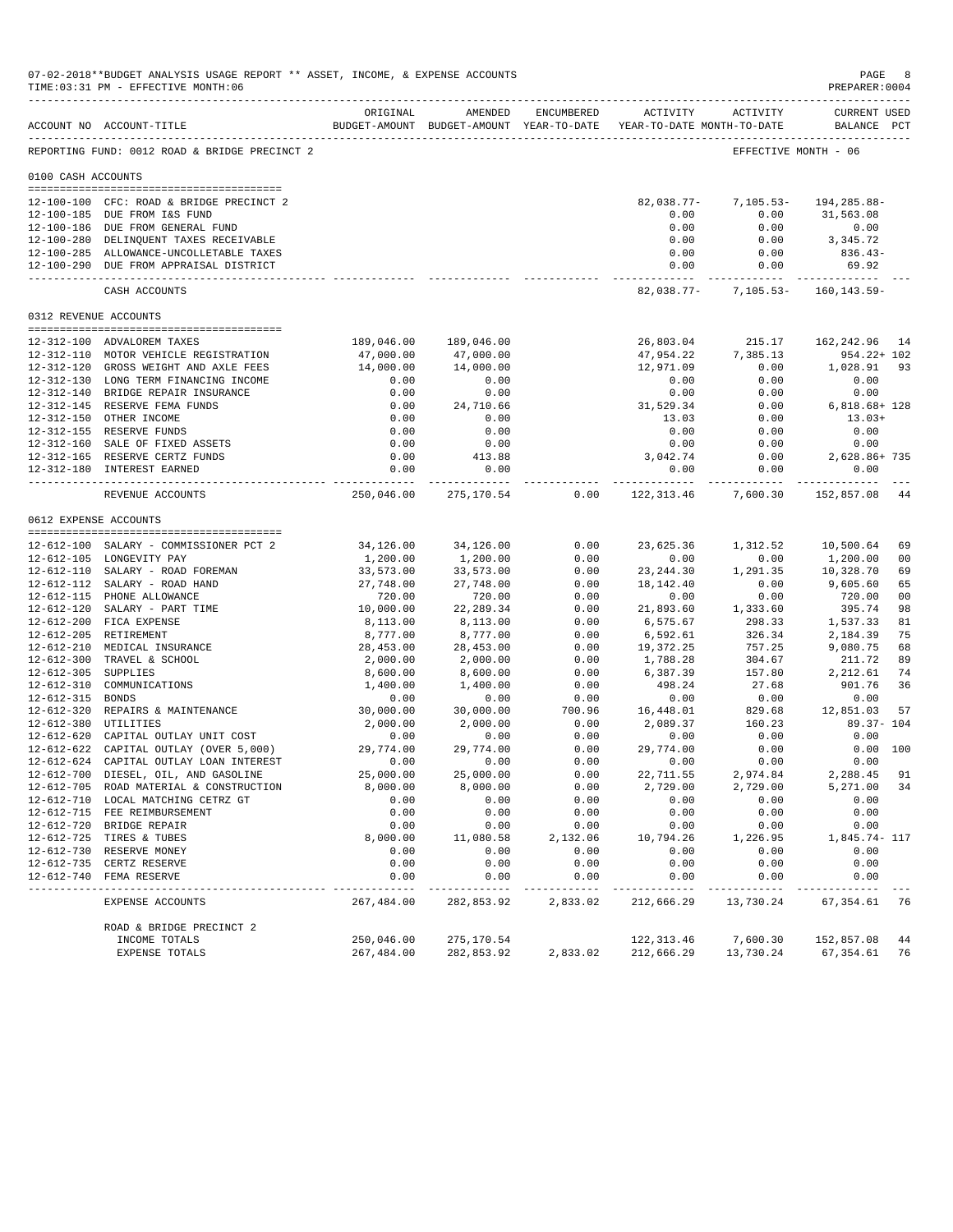|                       | 07-02-2018**BUDGET ANALYSIS USAGE REPORT ** ASSET, INCOME, & EXPENSE ACCOUNTS<br>TIME: 03:31 PM - EFFECTIVE MONTH: 06 |                        |                        |               |                                                                                        |                  | PAGE<br>PREPARER: 0004      | -9             |
|-----------------------|-----------------------------------------------------------------------------------------------------------------------|------------------------|------------------------|---------------|----------------------------------------------------------------------------------------|------------------|-----------------------------|----------------|
|                       | ACCOUNT NO ACCOUNT-TITLE                                                                                              | ORIGINAL               | AMENDED                | ENCUMBERED    | <b>ACTIVITY</b><br>BUDGET-AMOUNT BUDGET-AMOUNT YEAR-TO-DATE YEAR-TO-DATE MONTH-TO-DATE | ACTIVITY         | CURRENT USED<br>BALANCE PCT |                |
|                       | REPORTING FUND: 0013 ROAD & BRIDGE PRECINCT 3                                                                         |                        |                        |               |                                                                                        |                  | EFFECTIVE MONTH - 06        |                |
| 0100 CASH ACCOUNTS    |                                                                                                                       |                        |                        |               |                                                                                        |                  |                             |                |
|                       | 13-100-100 CFC: ROAD & BRIDGE PRECINCT 3                                                                              |                        |                        |               | $80,640.50-$                                                                           | 1,758.76-        | $206, 366.49 -$             |                |
|                       | 13-100-185 DUE FROM I&S FUND                                                                                          |                        |                        |               | 0.00                                                                                   | 0.00             | 31,563.08                   |                |
|                       | 13-100-186 DUE TO GENERAL FUND                                                                                        |                        |                        |               | 0.00                                                                                   | 0.00             | 0.00                        |                |
|                       | 13-100-280 DELINQUENT TAXES RECEIVABLE                                                                                |                        |                        |               | 0.00                                                                                   | 0.00             | 3, 345, 72                  |                |
|                       | 13-100-285 ALLOWANCE-UNCOLLETABLE TAXES<br>13-100-290 DUE FROM APPRAISAL DISTRICT                                     |                        |                        |               | 0.00<br>0.00                                                                           | 0.00<br>0.00     | 836.43-<br>69.92            |                |
|                       | CASH ACCOUNTS                                                                                                         |                        |                        |               | ------------- ------------<br>80,640.50-                                               | 1,758.76-        | 172, 224. 20-               |                |
|                       | 0313 REVENUE ACCOUNTS                                                                                                 |                        |                        |               |                                                                                        |                  |                             |                |
|                       |                                                                                                                       |                        |                        |               |                                                                                        |                  |                             |                |
|                       | 13-313-100 ADVALOREM TAXES                                                                                            | 189,046.00             | 189,046.00             |               | 26, 247.93                                                                             | 215.19           | 162,798.07                  | 14             |
|                       | 13-313-110 MOTOR VEHICLE REGISTRATION<br>13-313-120 GROSS WEIGHT AND AXLE FEES                                        | 47,000.00<br>14,000.00 | 47,000.00<br>14,000.00 |               | 47,954.25<br>12,971.08                                                                 | 7,385.13<br>0.00 | 954.25+ 102<br>1,028.92     | 93             |
|                       | 13-313-130 LONG TERM FINANCING INCOME                                                                                 | 0.00                   | 0.00                   |               | 0.00                                                                                   | 0.00             | 0.00                        |                |
|                       | 13-313-140 BRIDGE REPAIR INSURANCE                                                                                    | 0.00                   | 0.00                   |               | 0.00                                                                                   | 0.00             | 0.00                        |                |
|                       | 13-313-145 RESERVE FEMA FUNDS                                                                                         | 0.00                   | 53,660.20              |               | 52,830.10                                                                              | 0.00             | 830.10                      | 98             |
|                       | 13-313-150 OTHER INCOME                                                                                               | 0.00                   | 0.00                   |               | 13.03                                                                                  | 0.00             | $13.03+$                    |                |
|                       | 13-313-155 RESERVE FUNDS                                                                                              | 0.00                   | 0.00                   |               | 0.00                                                                                   | 0.00             | 0.00                        |                |
|                       | 13-313-160 SALE OF FIXED ASSETS                                                                                       | 0.00                   | 0.00                   |               | 0.00                                                                                   | 0.00             | 0.00                        |                |
|                       | 13-313-165 RESERVE CERTZ FUNDS                                                                                        | 0.00                   | 24, 358.08             |               | 580.08                                                                                 | 0.00             | 23,778.00                   | 02             |
|                       | 13-313-180 INTEREST EARNED                                                                                            | 0.00<br>------------   | 0.00<br>------------   |               | 0.00<br>------------ ------------                                                      | 0.00             | 0.00<br>-------------       |                |
|                       | REVENUE ACCOUNTS                                                                                                      | 250,046.00             | 328,064.28             | 0.00          | 140,596.47                                                                             | 7,600.32         | 187,467.81                  | 43             |
| 0613 EXPENSE ACCOUNTS |                                                                                                                       |                        |                        |               |                                                                                        |                  |                             |                |
|                       | 13-613-100 SALARY - COMMISSIONER PCT 3                                                                                | 34,126.00              | 34,126.00              | 0.00          | 23,625.36                                                                              | 1,312.52         | 10,500.64                   | 69             |
|                       | 13-613-105 LONGEVITY PAY                                                                                              | 1,800.00               | 1,800.00               | 0.00          | 0.00                                                                                   | 0.00             | 1,800.00                    | 0 <sub>0</sub> |
|                       | 13-613-110 SALARY - ROAD FOREMAN                                                                                      | 33,573.00              | 33,573.00              | 0.00          | 23, 244.30                                                                             | 1,291.35         | 10,328.70                   | 69             |
|                       | 13-613-112 SALARY - ROAD HAND                                                                                         | 27,748.00              | 27,748.00              | 0.00          | 13,886.94                                                                              | 1,067.20         | 13,861.06                   | 50             |
|                       | 13-613-115 PHONE ALLOWANCE                                                                                            | 720.00                 | 720.00                 | 0.00          | 0.00                                                                                   | 0.00             | 720.00                      | 0 <sub>0</sub> |
|                       | 13-613-120 SALARY - PART TIME                                                                                         | 10,000.00              | 10,000.00              | 0.00          | 2,310.00                                                                               | 610.00           | 7,690.00                    | 23             |
|                       | 13-613-200 FICA EXPENSE                                                                                               | 8,232.00               | 8,232.00               | 0.00          | 4,812.79                                                                               | 326.85           | 3,419.21                    | 58             |
|                       | 13-613-205 RETIREMENT                                                                                                 | 8,865.00               | 8,865.00               | 0.00          | 5,198.84                                                                               | 353.47           | 3,666.16                    | 59             |
|                       | 13-613-210 MEDICAL INSURANCE                                                                                          | 28,453.00              | 28,453.00              | 0.00          | 18,081.00                                                                              | 1,107.00         | 10,372.00                   | 64             |
|                       | 13-613-300 TRAVEL & SCHOOL                                                                                            | 2,000.00               | 2,000.00               | 0.00          | 1,084.81                                                                               | 225.00           | 915.19                      | 54             |
| 13-613-305 SUPPLIES   | 13-613-310 COMMUNICATIONS                                                                                             | 8,600.00<br>1,400.00   | 8,600.00<br>1,400.00   | 31.33<br>0.00 | 5,905.14<br>1,072.37                                                                   | 402.19<br>131.96 | 2,663.53<br>327.63          | 69<br>77       |
| 13-613-315 BONDS      |                                                                                                                       | 200.00                 | 200.00                 | 0.00          | 0.00                                                                                   | 0.00             | 200.00                      | 0 <sub>0</sub> |
|                       | 13-613-320 REPAIRS & MAINTENANCE                                                                                      | 30,000.00              | 30,830.10              | 0.00          | 30,260.42                                                                              | 37.94            | 569.68                      | 98             |
| 13-613-380 UTILITIES  |                                                                                                                       | 2,000.00               | 2,000.00               | 0.00          | 987.40                                                                                 | 89.88            | 1,012.60                    | 49             |
|                       | 13-613-620 CAPITAL OUTLAY UNIT COST                                                                                   | 0.00                   | 0.00                   | 0.00          | 0.00                                                                                   | 0.00             | 0.00                        |                |
|                       | 13-613-622 CAPITAL OUTLAY (OVER 5,000)                                                                                | 90,740.00              | 90,740.00              | 0.00          | 90,739.07                                                                              | 0.00             | $0.93$ 100                  |                |
|                       | 13-613-624 CAPITAL OUTLAY LOAN INTEREST                                                                               | 2,443.00               | 2,443.00               | 0.00          | 2,431.97                                                                               | 0.00             | 11.03 100                   |                |
|                       | 13-613-700 DIESEL, OIL, AND GASOLINE                                                                                  | 25,000.00              | 25,000.00              | 1,176.79      | 17, 374.65                                                                             | 2,361.96         | 6,448.56                    | 74             |
|                       | 13-613-705 ROAD MATERIAL & CONSTRUCTION                                                                               | 8,000.00               | 8,000.00               | 495.00        | 4,527.00                                                                               | 364.50           | 2,978.00                    | 63             |
|                       | 13-613-710 LOCAL MATCHING CETRZ GT                                                                                    | 0.00                   | 0.00                   | 0.00          | 0.00                                                                                   | 0.00             | 0.00                        |                |
|                       | 13-613-715 FEE REIMBURSEMENT                                                                                          | 0.00                   | 0.00                   | 0.00          | 0.00                                                                                   | 0.00             | 0.00                        |                |
|                       | 13-613-720 BRIDGE REPAIR                                                                                              | 0.00                   | 0.00                   | 0.00          | 0.00                                                                                   | 0.00             | 0.00                        |                |
|                       | 13-613-725 TIRES & TUBES                                                                                              | 8,000.00               | 8,000.00               | 0.00          | 1,596.26                                                                               | 77.95            | 6,403.74                    | 20             |
|                       | 13-613-730 RESERVE MONEY                                                                                              | 0.00<br>0.00           | 0.00                   | 0.00          | 0.00                                                                                   | 0.00             | 0.00                        |                |
|                       | 13-613-735 CERTZ RESERVE<br>13-613-740 FEMA RESERVE                                                                   | 0.00                   | 0.00<br>0.00           | 0.00<br>0.00  | 0.00<br>0.00                                                                           | 0.00<br>0.00     | 0.00<br>0.00                |                |
|                       | EXPENSE ACCOUNTS                                                                                                      | 331,900.00             | 332,730.10             | 1,703.12      | 247,138.32                                                                             | 9,759.77         | 83,888.66                   | -75            |
|                       | ROAD & BRIDGE PRECINCT 3                                                                                              |                        |                        |               |                                                                                        |                  |                             |                |
|                       | INCOME TOTALS                                                                                                         | 250,046.00             | 328,064.28             |               | 140,596.47                                                                             | 7,600.32         | 187, 467.81                 | 43             |
|                       | EXPENSE TOTALS                                                                                                        | 331,900.00             | 332,730.10             | 1,703.12      | 247,138.32                                                                             | 9,759.77         | 83,888.66                   | 75             |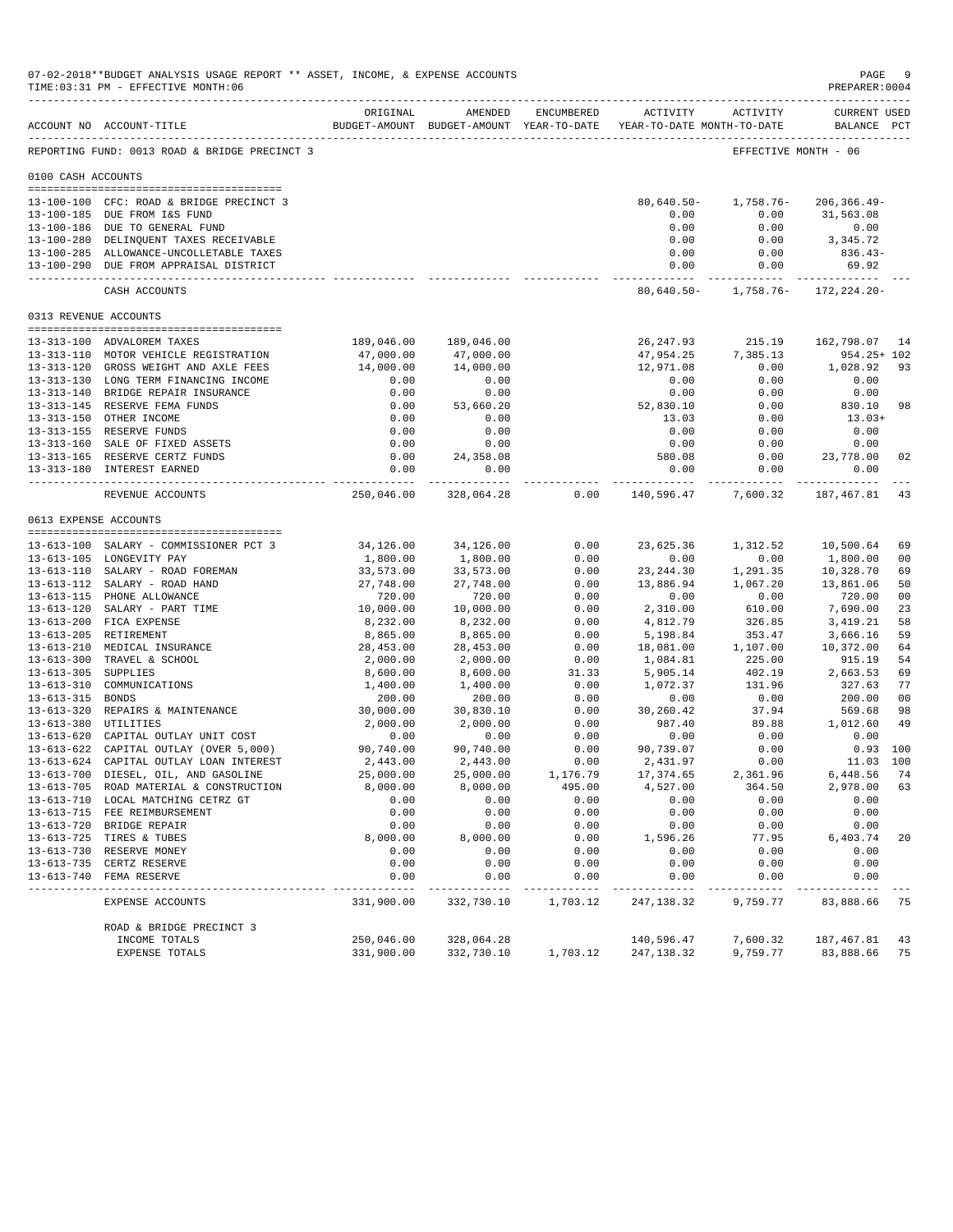|                     | 07-02-2018**BUDGET ANALYSIS USAGE REPORT ** ASSET, INCOME, & EXPENSE ACCOUNTS<br>TIME: 03:31 PM - EFFECTIVE MONTH: 06 |                        |                        |              |                                                                                                     |                                   | PAGE 10<br>PREPARER: 0004          |                      |
|---------------------|-----------------------------------------------------------------------------------------------------------------------|------------------------|------------------------|--------------|-----------------------------------------------------------------------------------------------------|-----------------------------------|------------------------------------|----------------------|
|                     | ACCOUNT NO ACCOUNT-TITLE                                                                                              | ORIGINAL               | AMENDED                |              | ENCUMBERED ACTIVITY ACTIVITY<br>BUDGET-AMOUNT BUDGET-AMOUNT YEAR-TO-DATE YEAR-TO-DATE MONTH-TO-DATE |                                   | <b>CURRENT USED</b><br>BALANCE PCT |                      |
|                     | _____________________________________<br>REPORTING FUND: 0014 ROAD & BRIDGE PRECINCT 4                                |                        |                        |              |                                                                                                     |                                   | EFFECTIVE MONTH - 06               |                      |
| 0100 CASH ACCOUNTS  |                                                                                                                       |                        |                        |              |                                                                                                     |                                   |                                    |                      |
|                     | --------------------------------------                                                                                |                        |                        |              |                                                                                                     |                                   |                                    |                      |
|                     | 14-100-100 CFC: ROAD & BRIDGE PRECINCT 4<br>14-100-185 DUE FROM I&S FUND                                              |                        |                        |              | 156,893.47-<br>0.00                                                                                 | $7,932.00 -$<br>0.00              | 134,987.38-<br>31,563.08           |                      |
|                     | 14-100-186 DUE FROM GENERAL FUND                                                                                      |                        |                        |              | 0.00                                                                                                | 0.00                              | 0.00                               |                      |
|                     | 14-100-280 DELINQUENT TAXES RECEIVABLE                                                                                |                        |                        |              | 0.00                                                                                                | 0.00                              | 3,345.72                           |                      |
|                     | 14-100-285 ALLOWANCE-UNCOLLETABLE TAXES                                                                               |                        |                        |              | 0.00                                                                                                | 0.00                              | 836.43-                            |                      |
|                     | 14-100-290 DUE FROM APPRAISAL DISTRICT                                                                                |                        |                        |              | 0.00                                                                                                | 0.00                              | 69.92                              |                      |
|                     | CASH ACCOUNTS                                                                                                         |                        |                        |              |                                                                                                     | 156,893.47- 7,932.00- 100,845.09- |                                    |                      |
|                     | 0314 REVENUE ACCOUNTS                                                                                                 |                        |                        |              |                                                                                                     |                                   |                                    |                      |
|                     | --------------------------------------                                                                                |                        |                        |              |                                                                                                     |                                   |                                    |                      |
|                     | 14-314-100 ADVALOREM TAXES                                                                                            | 189,046.00             | 189,046.00             |              | 26,247.90                                                                                           | 215.18<br>7,385.12                | 162,798.10 14                      |                      |
|                     | 14-314-110 MOTOR VEHICLE REGISTRATION<br>14-314-120 GROSS WEIGHT AND AXLE FEES                                        | 47,000.00<br>14,000.00 | 47,000.00<br>14,000.00 |              | 47,954.03<br>12,971.07                                                                              | 0.00                              | 954.03+ 102<br>1,028.93            | 93                   |
|                     | 14-314-130 LONG TERM FINANCING INCOME                                                                                 | 0.00                   | 0.00                   |              | 0.00                                                                                                | 0.00                              | 0.00                               |                      |
|                     | 14-314-140 BRIDGE REPAIR INSURANCE                                                                                    | 0.00                   | 0.00                   |              | 0.00                                                                                                | 0.00                              | 0.00                               |                      |
|                     | 14-314-145 RESERVE FEMA FUNDS                                                                                         | 0.00                   | 0.00                   |              | 0.00                                                                                                | 0.00                              | 0.00                               |                      |
|                     | 14-314-150 OTHER INCOME                                                                                               | 0.00                   | 0.00                   |              | 13.03                                                                                               | 0.00                              | $13.03+$                           |                      |
|                     | 14-314-155 RESERVE FUNDS                                                                                              | 0.00                   | 0.00                   |              | 0.00                                                                                                | 0.00                              | 0.00                               |                      |
|                     | 14-314-160 SALE OF FIXED ASSETS                                                                                       | 0.00                   | 0.00                   |              | 0.00                                                                                                | 0.00                              | 0.00                               |                      |
|                     | 14-314-165 RESERVE CERTZ FUNDS                                                                                        | 0.00                   | 0.00                   |              | 9,668.89                                                                                            | 0.00                              | $9,668.89+$                        |                      |
|                     | 14-314-180 INTEREST EARNED                                                                                            | 0.00<br>----------- -  | 0.00<br>------------   |              | 0.00                                                                                                | 0.00                              | 0.00<br>-------------              |                      |
|                     | REVENUE ACCOUNTS                                                                                                      | 250,046.00             | 250,046.00             | 0.00         | 96,854.92                                                                                           | 7,600.30                          | 153,191.08                         | 39                   |
|                     | 0614 EXPENSE ACCOUNTS                                                                                                 |                        |                        |              |                                                                                                     |                                   |                                    |                      |
|                     |                                                                                                                       |                        |                        |              |                                                                                                     |                                   |                                    |                      |
|                     | 14-614-100 SALARY - COMMISSIONER PCT 4<br>14-614-105 LONGEVITY PAY                                                    | 34,126.00<br>2,400.00  | 34,126.00<br>2,400.00  | 0.00<br>0.00 | 23,625.36<br>0.00                                                                                   | 1,312.52<br>0.00                  | 10,500.64<br>2,400.00              | 69<br>0 <sub>0</sub> |
|                     | 14-614-110 SALARY - ROAD FOREMAN                                                                                      | 57,996.00              | 57,996.00              | 0.00         | 42,728.96                                                                                           | 2,358.56                          | 15,267.04                          | 74                   |
|                     | 14-614-112 SALARY - ROAD HAND                                                                                         | 0.00                   | 0.00                   | 0.00         | 0.00                                                                                                | 0.00                              | 0.00                               |                      |
|                     | 14-614-115 PHONE ALLOWANCE                                                                                            | 720.00                 | 720.00                 | 0.00         | 0.00                                                                                                | 0.00                              | 720.00                             | 0 <sub>0</sub>       |
|                     | 14-614-120 SALARY - PART TIME                                                                                         | 10,000.00              | 11,853.58              | 0.00         | 11,986.42                                                                                           | 1,200.00                          | 132.84- 101                        |                      |
|                     | 14-614-200 FICA EXPENSE                                                                                               | 8,304.00               | 8,304.00               | 0.00         | 6,203.79                                                                                            | 374.75                            | 2,100.21                           | 75                   |
|                     | 14-614-205 RETIREMENT                                                                                                 | 8,858.00               | 8,858.00               | 0.00         | 6,111.17                                                                                            | 403.16                            | 2,746.83                           | 69                   |
|                     | 14-614-210 MEDICAL INSURANCE                                                                                          | 28,453.00              | 28,453.00              | 0.00         | 13,442.08                                                                                           | 896.08                            | 15,010.92                          | 47                   |
|                     | 14-614-300 TRAVEL & SCHOOL                                                                                            | 2,000.00               | 2,000.00               | 0.00         | 2,000.00                                                                                            | 0.00                              |                                    | 0.00 100             |
| 14-614-305 SUPPLIES |                                                                                                                       | 8,600.00               | 8,600.00               | 0.00         | 4,886.91                                                                                            | 1,168.37                          | 3,713.09                           | 57                   |
|                     | 14-614-310 COMMUNICATIONS                                                                                             | 1,400.00               | 1,400.00               | 0.00         | 919.17                                                                                              | 44.66                             | 480.83                             | 66                   |
|                     | 14-614-320 REPAIRS & MAINTENANCE 30,000.00                                                                            |                        | 30,000.00              | 0.00         | 27,947.01                                                                                           | 2,513.95                          | 2,052.99                           | 93                   |
|                     | 14-614-380 UTILITIES                                                                                                  | 2,000.00               | 2,000.00               | 0.00         | 503.00                                                                                              | 42.00                             | 1,497.00                           | 25                   |
|                     | 14-614-620 CAPITAL OUTLAY UNIT COST<br>14-614-622 CAPITAL OUTLAY (OVER 5,000)                                         | 0.00<br>41,288.00      | 0.00                   | 0.00         | 0.00                                                                                                | 0.00                              | 0.00                               | 0.00 100             |
|                     | 14-614-624 CAPITAL OUTLAY LOAN INTEREST                                                                               | 1,863.00               | 43,150.15<br>0.85      | 0.00<br>0.00 | 43,150.15<br>0.00                                                                                   | 0.00<br>0.00                      | 0.85                               | 00                   |
|                     | 14-614-700 DIESEL, OIL, AND GASOLINE                                                                                  | 25,000.00              | 33,853.58              | 0.00         | 21,972.00                                                                                           | 5,392,33                          | 11,881.58                          | 65                   |
|                     | 14-614-705 ROAD MATERIAL & CONSTRUCTION                                                                               | 8,000.00               | 10,000.00              | 0.00         | 6,343.00                                                                                            | 0.00                              | 3,657.00                           | 63                   |
|                     | 14-614-710 LOCAL MATCHING CETRZ GT                                                                                    | 0.00                   | 0.00                   | 0.00         | 0.00                                                                                                | 0.00                              | 0.00                               |                      |
|                     | 14-614-715 FEE REIMBURSEMENT                                                                                          | 0.00                   | 0.00                   | 0.00         | 0.00                                                                                                | 0.00                              | 0.00                               |                      |
|                     | 14-614-720 BRIDGE REPAIR                                                                                              | 0.00                   | 0.00                   | 0.00         | 0.00                                                                                                | 0.00                              | 0.00                               |                      |
|                     | 14-614-725 TIRES & TUBES                                                                                              | 8,000.00               | 8,000.00               | 166.39       | 3,949.87                                                                                            | 1,257.67                          | 3,883.74                           | -51                  |
|                     | 14-614-730 RESERVE MONEY                                                                                              | 0.00                   | 0.00                   | 0.00         | 41,500.00                                                                                           | 0.00                              | $41,500.00-$                       |                      |
|                     | 14-614-735 CERTZ RESERVE                                                                                              | 0.00                   | 0.00                   | 0.00         | 0.00                                                                                                | 0.00                              | 0.00                               |                      |
|                     | 14-614-740 FEMA RESERVE                                                                                               | 0.00                   | 0.00                   | 0.00         | 0.00                                                                                                | 0.00                              | 0.00                               |                      |
|                     | EXPENSE ACCOUNTS                                                                                                      | 279,008.00             | 291,715.16             | 166.39       | 257,268.89                                                                                          | 16,964.05                         | 34,279.88                          | 88                   |
|                     | ROAD & BRIDGE PRECINCT 4                                                                                              |                        |                        |              |                                                                                                     |                                   |                                    |                      |
|                     | INCOME TOTALS                                                                                                         | 250,046.00             | 250,046.00             |              | 96,854.92                                                                                           | 7,600.30                          | 153,191.08                         | 39                   |
|                     | <b>EXPENSE TOTALS</b>                                                                                                 | 279,008.00             | 291,715.16             | 166.39       | 257,268.89                                                                                          | 16,964.05                         | 34,279.88                          | 88                   |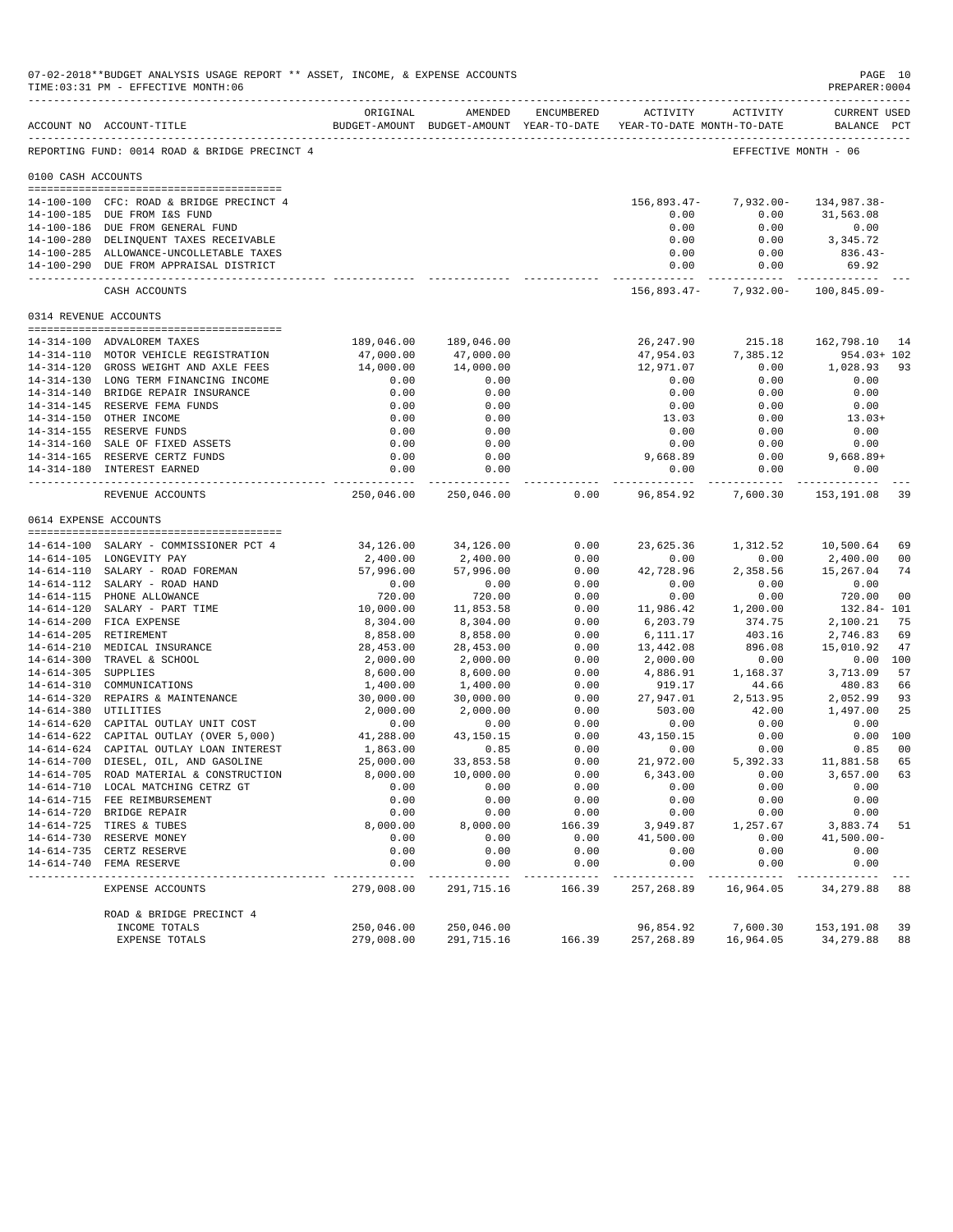|                       | 07-02-2018**BUDGET ANALYSIS USAGE REPORT ** ASSET, INCOME, & EXPENSE ACCOUNTS<br>TIME: 03:31 PM - EFFECTIVE MONTH: 06                                           |                                                      |                                                                                |            |                                   |                                  | PREPARER: 0004                                                                    | PAGE 11 |
|-----------------------|-----------------------------------------------------------------------------------------------------------------------------------------------------------------|------------------------------------------------------|--------------------------------------------------------------------------------|------------|-----------------------------------|----------------------------------|-----------------------------------------------------------------------------------|---------|
|                       | ACCOUNT NO ACCOUNT-TITLE                                                                                                                                        | ORIGINAL                                             | AMENDED<br>BUDGET-AMOUNT BUDGET-AMOUNT YEAR-TO-DATE YEAR-TO-DATE MONTH-TO-DATE | ENCUMBERED | ACTIVITY                          | ACTIVITY                         | CURRENT USED<br>BALANCE PCT                                                       |         |
|                       | REPORTING FUND: 0020 JAIL BOND I&S                                                                                                                              |                                                      |                                                                                |            |                                   |                                  | EFFECTIVE MONTH - 06                                                              |         |
| 0100 CASH ACCOUNT     |                                                                                                                                                                 |                                                      |                                                                                |            |                                   |                                  |                                                                                   |         |
|                       | 20-100-190 I&S ACCOUNT JAIL BOND<br>20-100-280 DELINQUENT TAXES RECEIVABLE<br>20-100-285 ALLOWANCE-UNCOLLETABLE TAXES<br>20-100-290 DUE FROM APPRAISAL DISTRICT |                                                      |                                                                                |            | 78,500.50<br>0.00<br>0.00<br>0.00 |                                  | 4,297.62 410,182.74<br>$0.00$ $8,455.27$<br>$0.00$ $2,113.80-$<br>$0.00$ 1,185.56 |         |
|                       | CASH ACCOUNT                                                                                                                                                    |                                                      |                                                                                |            | 78,500.50                         |                                  | 4, 297.62 417, 709.77                                                             |         |
|                       | 0315 JAIL BOND I&S REVENUE                                                                                                                                      |                                                      |                                                                                |            |                                   |                                  |                                                                                   |         |
|                       | 20-315-100 BOND TAXES<br>20-315-180 BOND TAXES INTEREST                                                                                                         | 0.00                                                 | 462,819.00 462,819.00<br>0.00                                                  |            | 0.00                              | 461,671.01 4,297.62 1,147.99 100 | 0.00<br>0.00                                                                      |         |
|                       | JAIL BOND I&S REVENUE                                                                                                                                           |                                                      | 462,819.00  462,819.00  0.00  461,671.01  4,297.62  1,147.99  100              |            |                                   | .                                |                                                                                   |         |
| 0615 EXPENSE ACCOUNTS |                                                                                                                                                                 |                                                      |                                                                                |            |                                   |                                  |                                                                                   |         |
|                       | -------------------------------------<br>20-615-622 BOND PAYMENT PRINCIPAL                                                                                      | $300,350.00$ $300,000.00$ $0.00$ $300,000.00$ $0.00$ |                                                                                |            |                                   |                                  | 0.00 100                                                                          |         |
|                       | 20-615-624 BOND PAYMENT INTEREST                                                                                                                                | 162,469.00                                           | 162,819.00<br>______________                                                   | 0.00       | 82,909.38                         |                                  | $0.00$ 79,909.62 51                                                               |         |
|                       | EXPENSE ACCOUNTS                                                                                                                                                |                                                      | 462.819.00 462.819.00                                                          |            | $0.00$ 382,909.38                 | 0.00                             | 79,909.62 83                                                                      |         |
|                       | JAIL BOND I&S                                                                                                                                                   |                                                      |                                                                                |            |                                   |                                  |                                                                                   |         |
|                       | INCOME TOTALS                                                                                                                                                   |                                                      | 462,819.00 462,819.00                                                          |            |                                   | 461,671.01 4,297.62 1,147.99 100 |                                                                                   |         |
|                       | <b>EXPENSE TOTALS</b>                                                                                                                                           | 462,819.00                                           | 462,819.00                                                                     |            | $0.00$ 382,909.38                 | 0.00                             | 79,909.62 83                                                                      |         |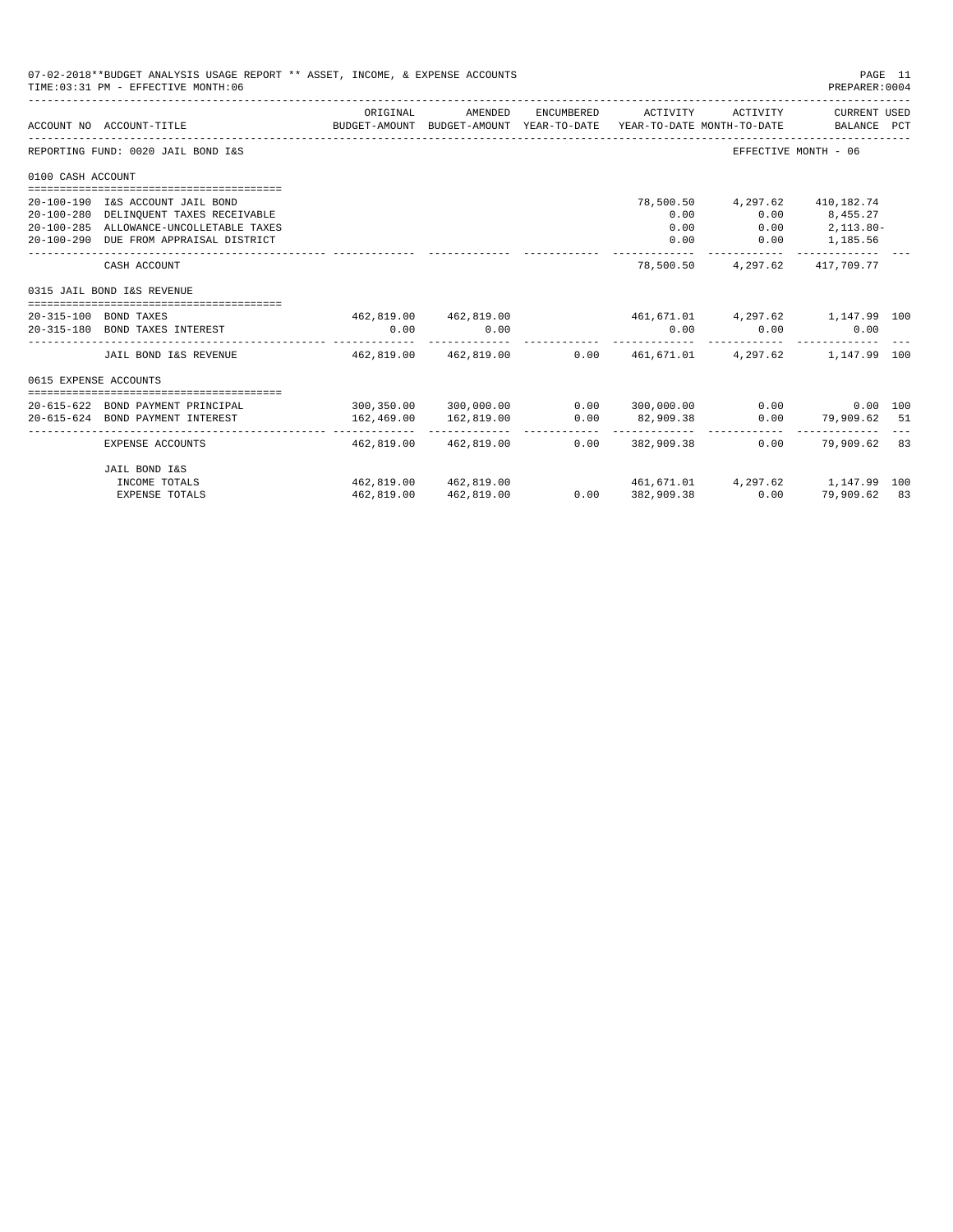|                       | 07-02-2018**BUDGET ANALYSIS USAGE REPORT ** ASSET, INCOME, & EXPENSE ACCOUNTS<br>TIME: 03:31 PM - EFFECTIVE MONTH: 06   |                                                                             |                                             |                                   |            |      | PAGE 12<br>PREPARER: 0004                         |  |
|-----------------------|-------------------------------------------------------------------------------------------------------------------------|-----------------------------------------------------------------------------|---------------------------------------------|-----------------------------------|------------|------|---------------------------------------------------|--|
|                       | ACCOUNT NO ACCOUNT-TITLE CONTROLLER THE BUDGET-AMOUNT BUDGET-AMOUNT YEAR-TO-DATE YEAR-TO-DATE MONTH-TO-DATE BALANCE PCT | ORIGINAL                                                                    |                                             |                                   |            |      | AMENDED ENCUMBERED ACTIVITY ACTIVITY CURRENT_USED |  |
|                       | REPORTING FUND: 0021 LATERAL ROAD PRECINCT 1                                                                            |                                                                             |                                             |                                   |            |      | EFFECTIVE MONTH - 06                              |  |
| 0100 CASH ACCOUNTS    |                                                                                                                         |                                                                             |                                             |                                   |            |      |                                                   |  |
|                       | 21-100-100 CFC: LATERAL ROAD PRECINCT 1                                                                                 |                                                                             |                                             |                                   |            |      | 1,614.20 0.00 3,531.86-                           |  |
|                       | CASH ACCOUNTS                                                                                                           |                                                                             |                                             |                                   | 1,614.20   | 0.00 | $3.531.86 -$                                      |  |
| 0321 REVENUE ACCOUNTS |                                                                                                                         |                                                                             |                                             |                                   |            |      |                                                   |  |
|                       | 21-321-190 STATE ROAD FUND                                                                                              |                                                                             | 5,146.00 5,146.00                           |                                   |            |      | 5,146.06 0.00 0.06+100                            |  |
|                       | REVENUE ACCOUNTS                                                                                                        |                                                                             | 5,146,00 5,146,00 0.00 5,146,06             |                                   |            |      | 0.00<br>$0.06 + 100$                              |  |
| 0621 EXPENSE ACCOUNTS |                                                                                                                         |                                                                             |                                             |                                   |            |      |                                                   |  |
|                       | 21-621-700 DIESEL, OIL, AND GASOLINE<br>21-621-705 ROAD MATERIAL & CONSTRUCTION                                         | $2,573.00$ $2,573.00$ $1,043.14$ $1,529.86$ $0.00$ $0.00$ $100$<br>2,573.00 |                                             |                                   |            |      | $2,573.00$ $0.00$ $2,002.00$ $0.00$ $571.00$ $78$ |  |
|                       | EXPENSE ACCOUNTS                                                                                                        |                                                                             | 5, 146, 00 5, 146, 00 1, 043, 14 3, 531, 86 |                                   |            |      | 571.00 89<br>$0.00$ and $0.00$                    |  |
|                       | LATERAL ROAD PRECINCT 1                                                                                                 |                                                                             |                                             |                                   |            |      |                                                   |  |
|                       | INCOME TOTALS                                                                                                           |                                                                             | 5,146.00 5,146.00                           |                                   | 5, 146, 06 |      | $0.00$ $0.06 + 100$                               |  |
|                       | <b>EXPENSE TOTALS</b>                                                                                                   | 5,146.00                                                                    |                                             | 5, 146.00   1, 043.14   3, 531.86 |            |      | 0.00<br>571.00 89                                 |  |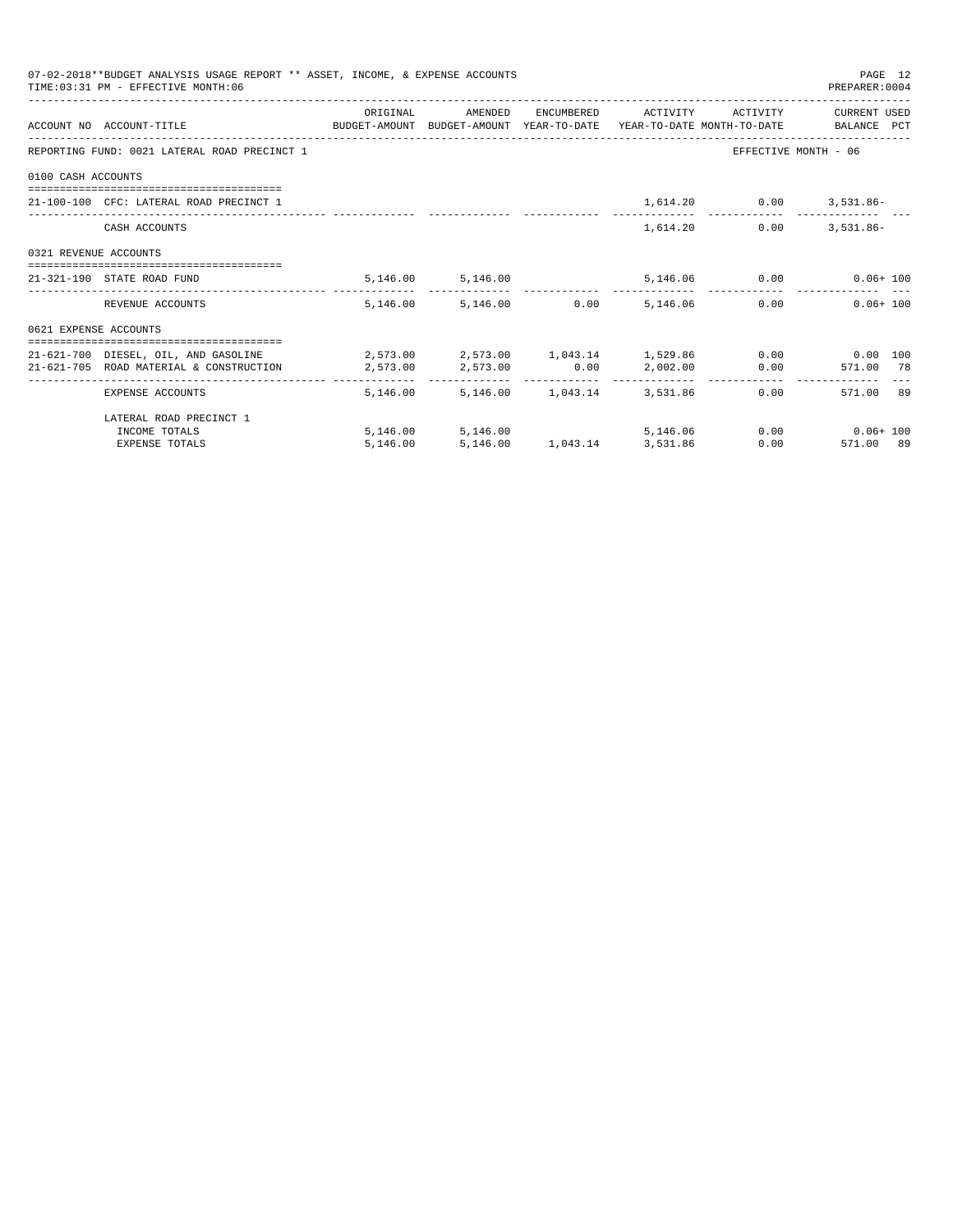|                       | 07-02-2018**BUDGET ANALYSIS USAGE REPORT ** ASSET, INCOME, & EXPENSE ACCOUNTS<br>TIME: 03:31 PM - EFFECTIVE MONTH: 06 |                                                |                        |                                           |                     |                            | PAGE 13<br>PREPARER: 0004 |  |
|-----------------------|-----------------------------------------------------------------------------------------------------------------------|------------------------------------------------|------------------------|-------------------------------------------|---------------------|----------------------------|---------------------------|--|
|                       |                                                                                                                       | ORIGINAL                                       | AMENDED                |                                           | ENCUMBERED ACTIVITY | ACTIVITY                   | CURRENT USED              |  |
|                       | ACCOUNT NO ACCOUNT-TITLE<br>BUDGET-AMOUNT BUDGET-AMOUNT YEAR-TO-DATE YEAR-TO-DATE MONTH-TO-DATE BALANCE PCT           |                                                |                        |                                           |                     |                            |                           |  |
|                       | REPORTING FUND: 0022 LATERAL ROAD PRECINCT 2                                                                          |                                                |                        |                                           |                     | EFFECTIVE MONTH - 06       |                           |  |
| 0100 CASH ACCOUNTS    |                                                                                                                       |                                                |                        |                                           |                     |                            |                           |  |
|                       | 22-100-100 CFC: LATERAL ROAD PRECINCT 2                                                                               |                                                |                        |                                           |                     | $0.05$ 549.00- 3,892.98-   |                           |  |
|                       | CASH ACCOUNTS                                                                                                         |                                                |                        |                                           |                     | 0.05<br>549.00-            | $3.892.98 -$              |  |
| 0322 REVENUE ACCOUNTS |                                                                                                                       |                                                |                        |                                           |                     |                            |                           |  |
|                       | 22-322-190 STATE ROAD FUND                                                                                            |                                                | 5, 146.00 5, 146.00    |                                           |                     | 5,146.05   0.00   0.05+100 |                           |  |
|                       | REVENUE ACCOUNTS                                                                                                      |                                                | 5,146.00 5,146.00 0.00 |                                           | 5,146.05            | 0.00                       | $0.05 + 100$              |  |
| 0622 EXPENSE ACCOUNTS |                                                                                                                       |                                                |                        |                                           |                     |                            |                           |  |
|                       | 22-622-700 DIESEL, OIL, AND GASOLINE                                                                                  | $2.573.00$ $2.573.00$ $0.00$ $2.573.00$ $0.00$ |                        |                                           |                     |                            | $0.00$ 100                |  |
|                       | 22-622-705 ROAD MATERIAL & CONSTRUCTION                                                                               | 2,573.00                                       | 2,573.00               | 0.00                                      |                     | 2,573.00 549.00            | 0.00 100                  |  |
|                       | EXPENSE ACCOUNTS                                                                                                      | ---------                                      | 5,146.00 5,146.00      | -------------      --------------<br>0.00 | 5,146,00            | 549.00                     | 0.00 100                  |  |
|                       | LATERAL ROAD PRECINCT 2                                                                                               |                                                |                        |                                           |                     |                            |                           |  |
|                       | INCOME TOTALS                                                                                                         |                                                | 5, 146, 00 5, 146, 00  |                                           |                     | 5, 146.05 0.00             | $0.05 + 100$              |  |
|                       | <b>EXPENSE TOTALS</b>                                                                                                 | 5,146.00                                       | 5,146.00               | 0.00                                      | 5,146.00            | 549.00                     | 0.00 100                  |  |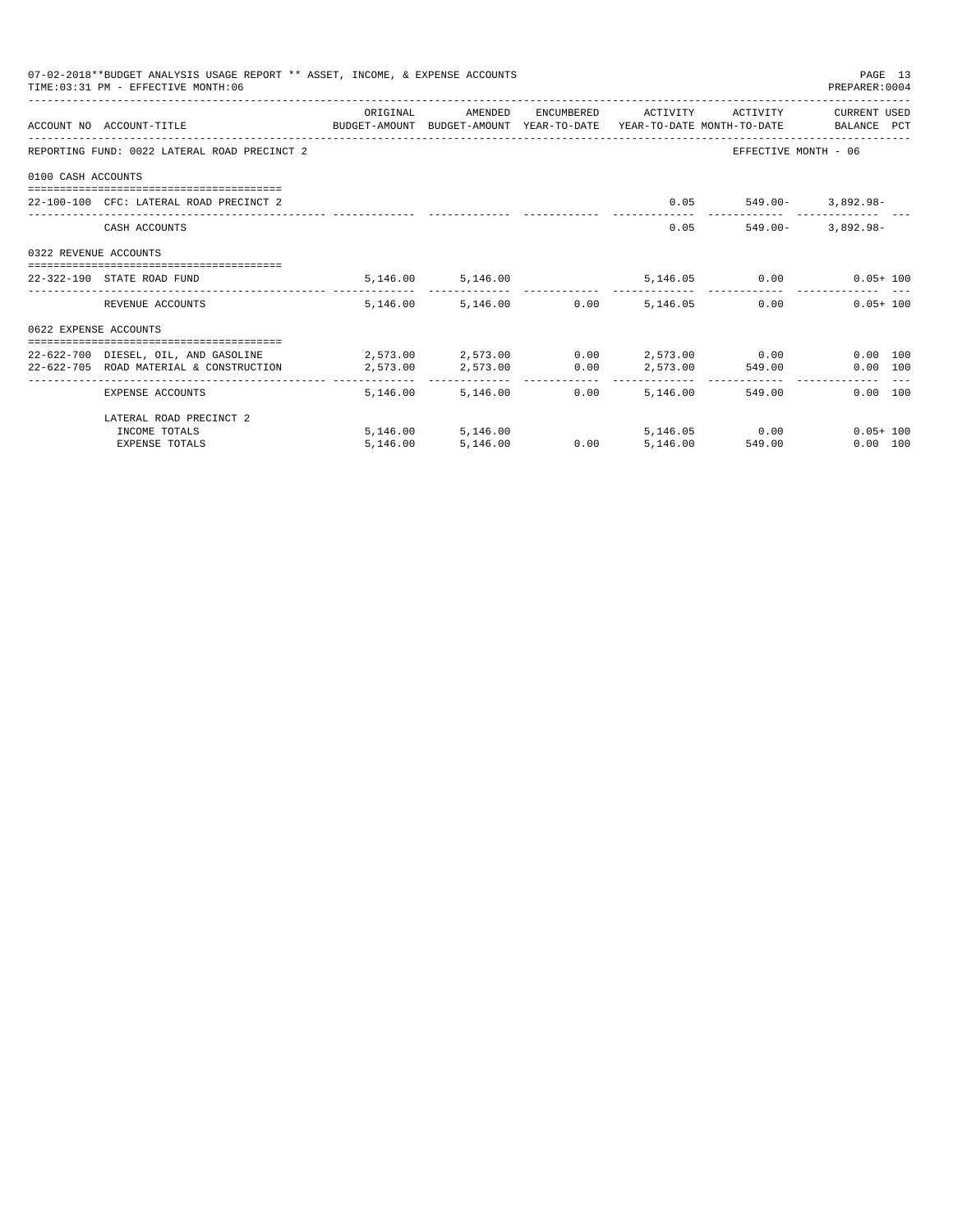|                       | 07-02-2018**BUDGET ANALYSIS USAGE REPORT ** ASSET, INCOME, & EXPENSE ACCOUNTS<br>TIME: 03:31 PM - EFFECTIVE MONTH: 06 |                                           |                        |                                           |                     |                            | PAGE 14<br>PREPARER: 0004 |  |
|-----------------------|-----------------------------------------------------------------------------------------------------------------------|-------------------------------------------|------------------------|-------------------------------------------|---------------------|----------------------------|---------------------------|--|
|                       |                                                                                                                       | ORIGINAL                                  | AMENDED                |                                           | ENCUMBERED ACTIVITY | ACTIVITY                   | CURRENT USED              |  |
|                       | ACCOUNT NO ACCOUNT-TITLE<br>BUDGET-AMOUNT BUDGET-AMOUNT YEAR-TO-DATE YEAR-TO-DATE MONTH-TO-DATE BALANCE PCT           |                                           |                        |                                           |                     |                            |                           |  |
|                       | REPORTING FUND: 0023 LATERAL ROAD PRECINCT 3                                                                          |                                           |                        |                                           |                     | EFFECTIVE MONTH - 06       |                           |  |
| 0100 CASH ACCOUNTS    |                                                                                                                       |                                           |                        |                                           |                     |                            |                           |  |
|                       | 23-100-100 CFC: LATERAL ROAD PRECINCT 3                                                                               |                                           |                        |                                           |                     | $0.06$ 534.87- 5,146.00-   |                           |  |
|                       | CASH ACCOUNTS                                                                                                         |                                           |                        |                                           |                     | $0.06$ 534.87-             | $5.146.00 -$              |  |
| 0323 REVENUE ACCOUNTS |                                                                                                                       |                                           |                        |                                           |                     |                            |                           |  |
|                       | 23-323-190 STATE ROAD FUND                                                                                            |                                           | 5, 146.00 5, 146.00    |                                           |                     | 5,146.06   0.00   0.06+100 |                           |  |
|                       | REVENUE ACCOUNTS                                                                                                      |                                           | 5,146.00 5,146.00 0.00 |                                           | 5,146.06            | $0.00$ and $0.00$          | $0.06 + 100$              |  |
| 0623 EXPENSE ACCOUNTS |                                                                                                                       |                                           |                        |                                           |                     |                            |                           |  |
|                       | 23-623-700 DIESEL, OIL, AND GASOLINE                                                                                  | $2,573.00$ $2,573.00$ $2,573.00$ $336.87$ |                        |                                           |                     |                            | $0.00$ 100                |  |
|                       | 23-623-705 ROAD MATERIAL & CONSTRUCTION                                                                               | 2,573.00                                  | 2,573.00               | 0.00                                      |                     | 2,573.00 198.00            | 0.00 100                  |  |
|                       | EXPENSE ACCOUNTS                                                                                                      | --------                                  | 5, 146.00 5, 146.00    | -------------      --------------<br>0.00 | 5,146.00            | 534.87                     | $0.00$ 100                |  |
|                       | LATERAL ROAD PRECINCT 3                                                                                               |                                           |                        |                                           |                     |                            |                           |  |
|                       | INCOME TOTALS                                                                                                         |                                           | 5,146.00 5,146.00      |                                           |                     | 5.146.06 0.00              | $0.06 + 100$              |  |
|                       | <b>EXPENSE TOTALS</b>                                                                                                 | 5,146.00                                  | 5,146.00               | 0.00                                      | 5,146.00            | 534.87                     | 0.00 100                  |  |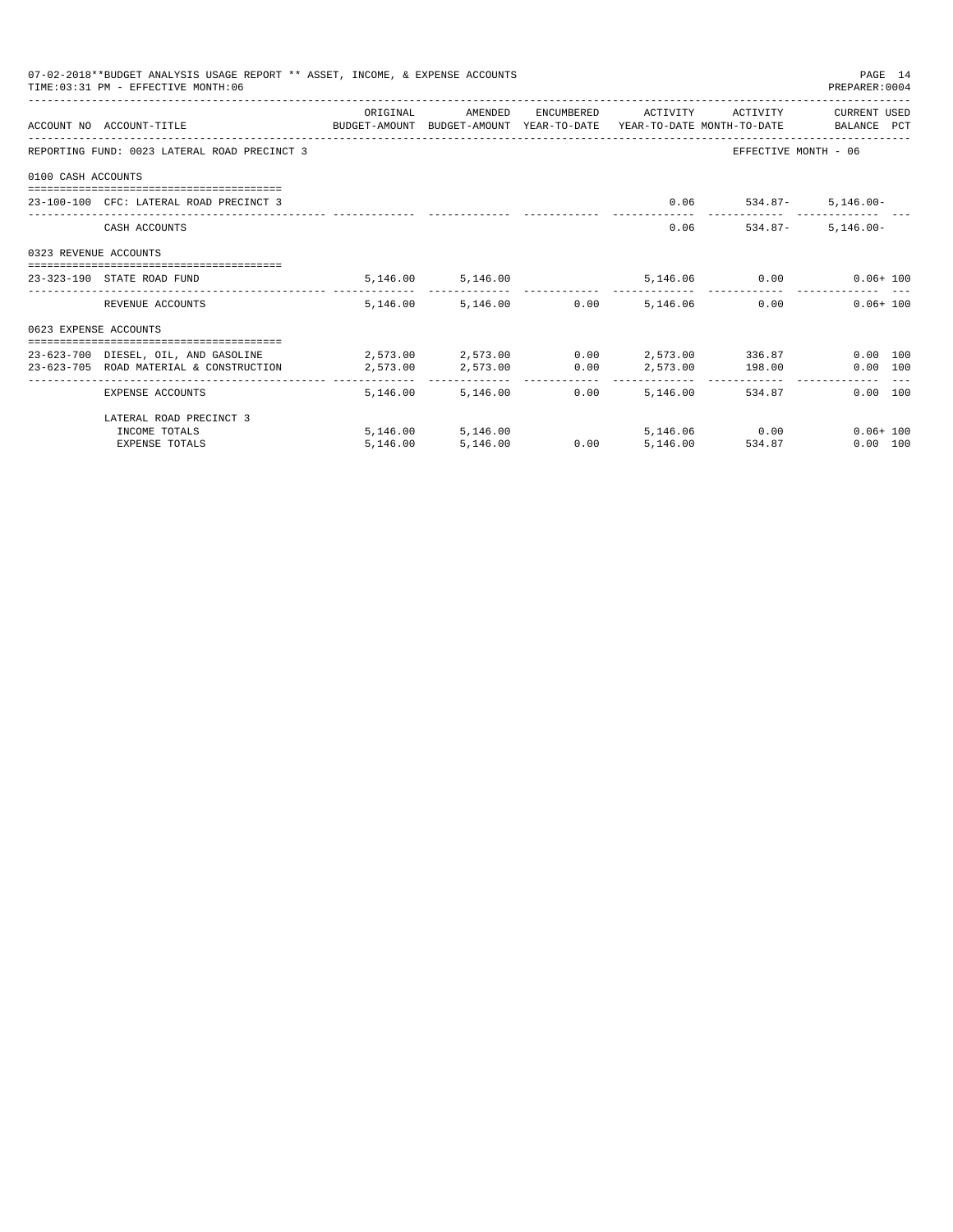|                       | 07-02-2018**BUDGET ANALYSIS USAGE REPORT ** ASSET, INCOME, & EXPENSE ACCOUNTS<br>TIME: 03:31 PM - EFFECTIVE MONTH: 06 |                                         |                        |                                           |                           |                           | PAGE 15<br>PREPARER: 0004         |
|-----------------------|-----------------------------------------------------------------------------------------------------------------------|-----------------------------------------|------------------------|-------------------------------------------|---------------------------|---------------------------|-----------------------------------|
|                       |                                                                                                                       | ORIGINAL                                | AMENDED                |                                           | ENCUMBERED ACTIVITY       | ACTIVITY                  | CURRENT USED                      |
|                       | ACCOUNT NO ACCOUNT-TITLE<br>BUDGET-AMOUNT BUDGET-AMOUNT YEAR-TO-DATE YEAR-TO-DATE MONTH-TO-DATE BALANCE PCT           |                                         |                        |                                           |                           |                           |                                   |
|                       | REPORTING FUND: 0024 LATERAL ROAD PRECINCT 4                                                                          |                                         |                        |                                           |                           |                           | EFFECTIVE MONTH - 06              |
| 0100 CASH ACCOUNTS    |                                                                                                                       |                                         |                        |                                           |                           |                           |                                   |
|                       | 24-100-100 CFC: LATERAL ROAD PRECINCT 4                                                                               |                                         |                        |                                           |                           | $0.05$ $0.00$ $3,618.98-$ |                                   |
|                       | CASH ACCOUNTS                                                                                                         |                                         |                        |                                           | 0.05                      | 0.00                      | $3.618.98 -$                      |
| 0324 REVENUE ACCOUNTS |                                                                                                                       |                                         |                        |                                           |                           |                           |                                   |
|                       | 24-324-190 STATE ROAD FUND                                                                                            |                                         | 5, 146.00 5, 146.00    |                                           |                           |                           | 5,146.05   0.00   0.05+100        |
|                       | REVENUE ACCOUNTS                                                                                                      |                                         | 5,146.00 5,146.00 0.00 |                                           | 5,146.05                  |                           | $0.05 + 100$<br>0.00              |
| 0624 EXPENSE ACCOUNTS |                                                                                                                       |                                         |                        |                                           |                           |                           |                                   |
|                       | 24-624-700 DIESEL, OIL, AND GASOLINE                                                                                  | $2.573.00$ $2.573.00$ $0.00$ $2.573.00$ |                        |                                           |                           |                           | $0.00$ and $0.00$<br>$0.00$ 100   |
|                       | 24-624-705 ROAD MATERIAL & CONSTRUCTION                                                                               | 2,573.00                                | 2,573.00               | 0.00                                      | 2,573.00                  |                           | 0.00<br>0.00 100                  |
|                       | EXPENSE ACCOUNTS                                                                                                      | ---------                               | 5, 146.00 5, 146.00    | -------------      --------------<br>0.00 | -------------<br>5,146,00 | 0.00                      | 0.00 100                          |
|                       | LATERAL ROAD PRECINCT 4                                                                                               |                                         |                        |                                           |                           |                           |                                   |
|                       | INCOME TOTALS                                                                                                         |                                         | 5, 146, 00 5, 146, 00  |                                           | 5, 146, 05                |                           | $0.00$ and $0.00$<br>$0.05 + 100$ |
|                       | <b>EXPENSE TOTALS</b>                                                                                                 | 5,146.00                                | 5,146.00               | 0.00                                      | 5,146.00                  | 0.00                      | 0.00 100                          |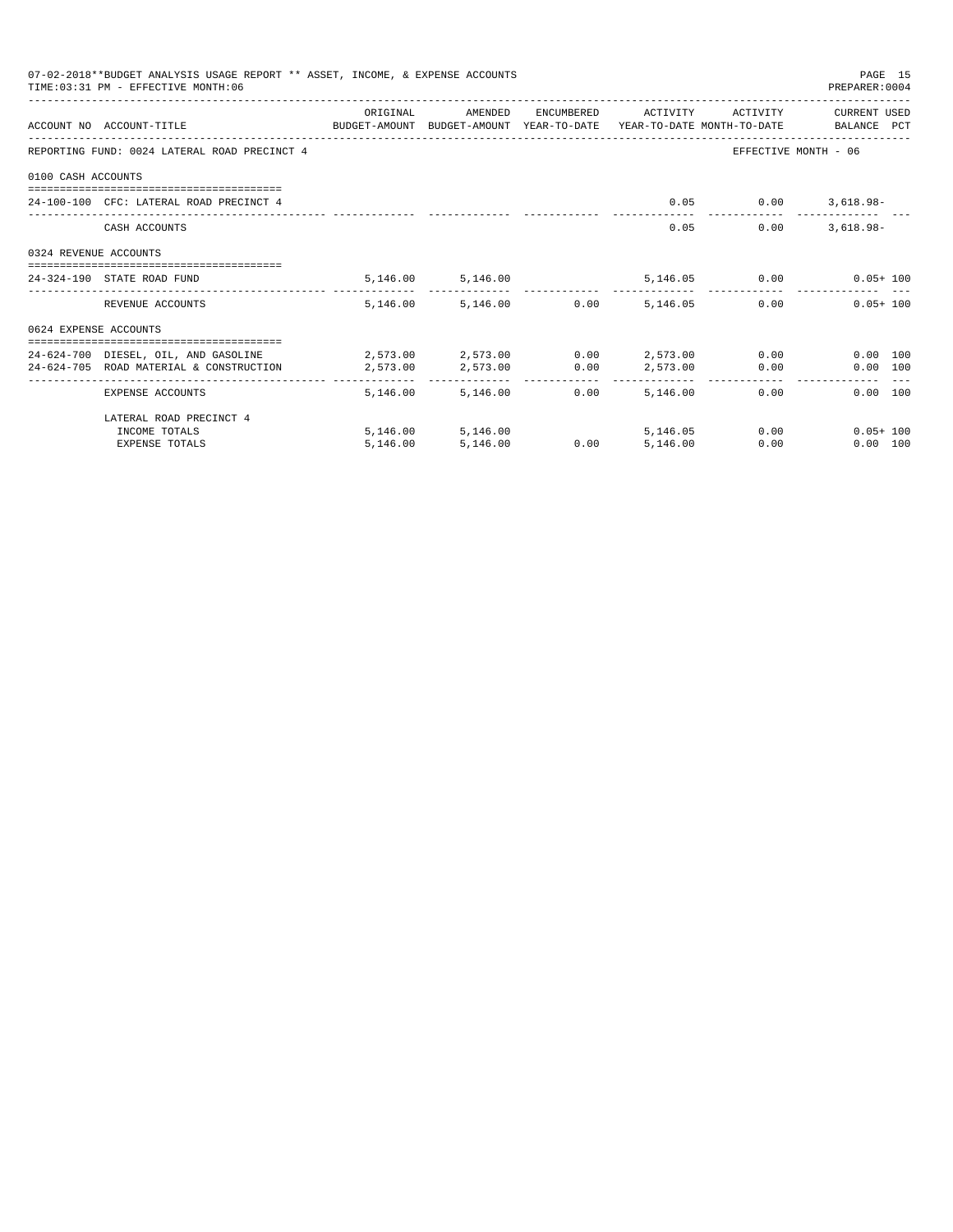|                       | 07-02-2018**BUDGET ANALYSIS USAGE REPORT ** ASSET, INCOME, & EXPENSE ACCOUNTS<br>TIME: 03:31 PM - EFFECTIVE MONTH: 06 |          |               |        |                |                             | PAGE 16<br>PREPARER: 0004                 |
|-----------------------|-----------------------------------------------------------------------------------------------------------------------|----------|---------------|--------|----------------|-----------------------------|-------------------------------------------|
|                       | ACCOUNT NO ACCOUNT-TITLE<br>BUDGET-AMOUNT BUDGET-AMOUNT YEAR-TO-DATE YEAR-TO-DATE MONTH-TO-DATE     BALANCE PCT       | ORIGINAL | AMENDED       |        |                |                             | ENCUMBERED ACTIVITY ACTIVITY CURRENT USED |
|                       | REPORTING FUND: 0030 COURT RECORDS PRESERVATION FUND                                                                  |          |               |        |                |                             | EFFECTIVE MONTH - 06                      |
| 0100 CASH ACCOUNTS    |                                                                                                                       |          |               |        |                |                             |                                           |
|                       | 30-100-100 CFC: COURT RECORDS PRES FUND                                                                               |          |               |        |                | 626.86 90.00 4,187.88       |                                           |
|                       | CASH ACCOUNTS                                                                                                         |          |               |        |                | 626.86<br>90.00             | 4,187.88                                  |
| 0330 REVENUE ACCOUNTS |                                                                                                                       |          |               |        |                |                             |                                           |
|                       | 30-330-180 INTEREST EARNED                                                                                            | 1.00     | 1.00          |        |                |                             | $6.86$ $0.00$ $5.86+686$                  |
|                       | 30-330-730 RECORDS PRESERVATION FEES                                                                                  | 500.00   | 500.00        |        |                |                             | 620.00 90.00 120.00 124                   |
|                       | REVENUE ACCOUNTS                                                                                                      | 501.00   |               | 501.00 |                |                             | $0.00$ 626.86 90.00 125.86+125            |
| 0730 EXPENSE ACCOUNTS |                                                                                                                       |          |               |        |                |                             |                                           |
|                       | . =============================                                                                                       |          |               |        |                |                             |                                           |
|                       | 30-730-730 RECORDS PRES EXPENSES                                                                                      | 0.00     | 0.00          |        | -------------- | $0.00$ $0.00$ $0.00$ $0.00$ | 0.00                                      |
|                       | EXPENSE ACCOUNTS                                                                                                      | 0.00     | 0.00          |        | 0.00           | 0.00                        | 0.00<br>0.00                              |
|                       | COURT RECORDS PRESERVATION FUND                                                                                       |          |               |        |                |                             |                                           |
|                       | INCOME TOTALS                                                                                                         |          | 501.00 501.00 |        |                |                             | 626.86 90.00 125.86+ 125                  |
|                       | <b>EXPENSE TOTALS</b>                                                                                                 | 0.00     | 0.00          | 0.00   | 0.00           | 0.00                        | 0.00                                      |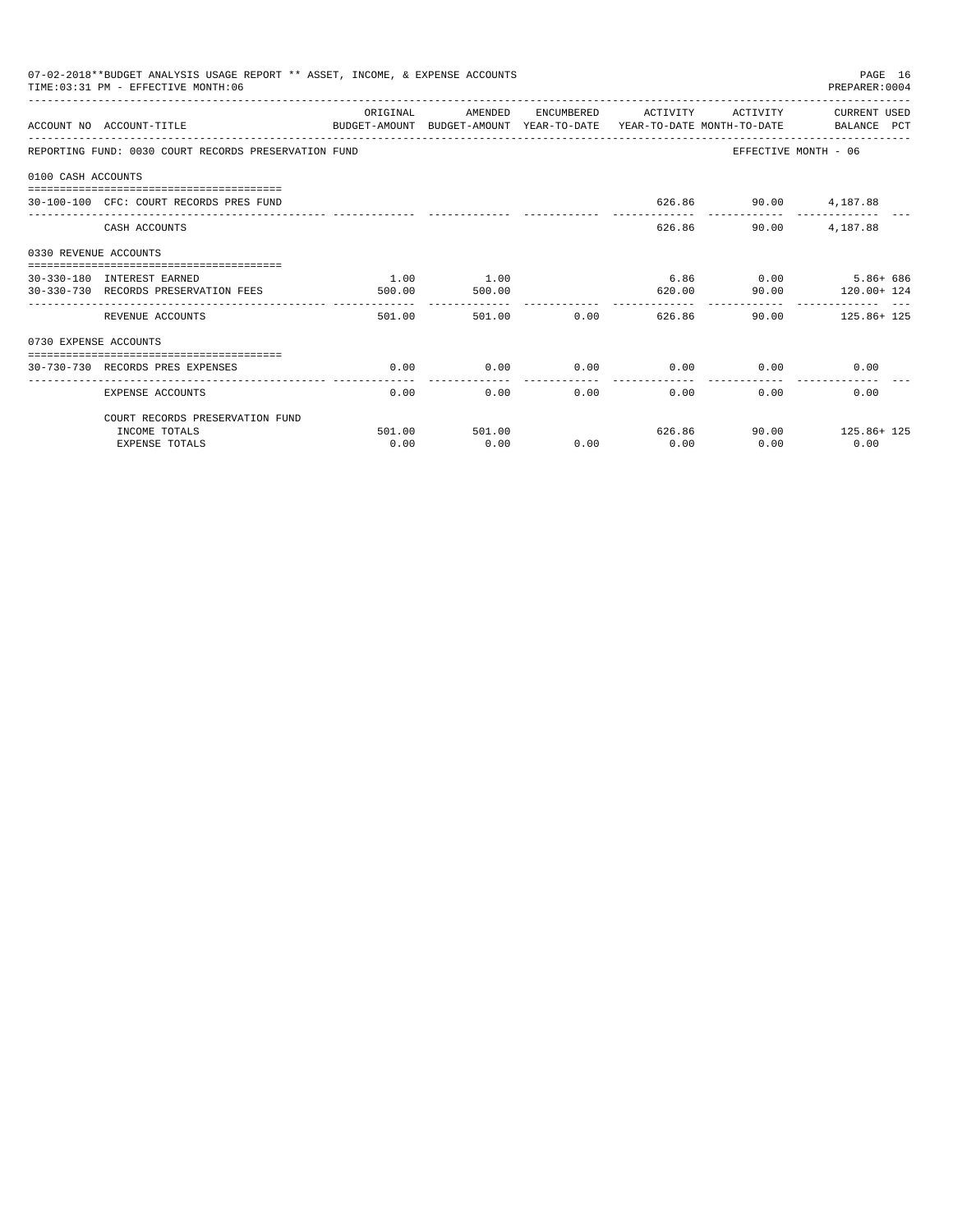| 07-02-2018**BUDGET ANALYSIS USAGE REPORT ** ASSET, INCOME, & EXPENSE ACCOUNTS<br>PAGE 17<br>TIME: 03:31 PM - EFFECTIVE MONTH: 06<br>PREPARER: 0004<br>ORIGINAL<br>AMENDED<br>ENCUMBERED ACTIVITY<br>ACTIVITY CURRENT USED<br>ACCOUNT NO ACCOUNT-TITLE<br>BUDGET-AMOUNT BUDGET-AMOUNT YEAR-TO-DATE YEAR-TO-DATE MONTH-TO-DATE BALANCE PCT<br>REPORTING FUND: 0033 C&D COURT TECHNOLOGY FUND<br>EFFECTIVE MONTH - 06<br>0100 CASH ACCOUNTS<br>51.91 1.73 457.29<br>33-100-100 CEC: C&D COURT TECHNOLOGY FUND<br>51.91<br>1.73 457.29<br>CASH ACCOUNTS<br>0333 REVENUE ACCOUNTS<br>0.00<br>$0.00$ $0.00$ $0.00$ $0.00$<br>0.00<br>33-333-180 INTEREST EARNED<br>36.00<br>51.91 1.73 15.91+144<br>33-333-733 C&D COURT TECH FEES<br>36.00<br>0.00<br>$1.73$ $15.91 + 144$<br>REVENUE ACCOUNTS<br>36.00<br>36.00<br>51.91<br>0733 EXPENSE ACCOUNTS<br>===============================<br>0.00<br>$0.00$ $0.00$ $0.00$ $0.00$<br>0.00<br>0.00<br>33-733-733 C&D COURT TECH EXPENSES<br>-------------------------<br>---------------<br>0.00<br>0.00<br>0.00<br>0.00<br>0.00<br>0.00<br>EXPENSE ACCOUNTS |       |       |      |      |       |                      |  |  |
|---------------------------------------------------------------------------------------------------------------------------------------------------------------------------------------------------------------------------------------------------------------------------------------------------------------------------------------------------------------------------------------------------------------------------------------------------------------------------------------------------------------------------------------------------------------------------------------------------------------------------------------------------------------------------------------------------------------------------------------------------------------------------------------------------------------------------------------------------------------------------------------------------------------------------------------------------------------------------------------------------------------------------------------------------------------------------------------------------|-------|-------|------|------|-------|----------------------|--|--|
|                                                                                                                                                                                                                                                                                                                                                                                                                                                                                                                                                                                                                                                                                                                                                                                                                                                                                                                                                                                                                                                                                                   |       |       |      |      |       |                      |  |  |
|                                                                                                                                                                                                                                                                                                                                                                                                                                                                                                                                                                                                                                                                                                                                                                                                                                                                                                                                                                                                                                                                                                   |       |       |      |      |       |                      |  |  |
|                                                                                                                                                                                                                                                                                                                                                                                                                                                                                                                                                                                                                                                                                                                                                                                                                                                                                                                                                                                                                                                                                                   |       |       |      |      |       |                      |  |  |
|                                                                                                                                                                                                                                                                                                                                                                                                                                                                                                                                                                                                                                                                                                                                                                                                                                                                                                                                                                                                                                                                                                   |       |       |      |      |       |                      |  |  |
|                                                                                                                                                                                                                                                                                                                                                                                                                                                                                                                                                                                                                                                                                                                                                                                                                                                                                                                                                                                                                                                                                                   |       |       |      |      |       |                      |  |  |
|                                                                                                                                                                                                                                                                                                                                                                                                                                                                                                                                                                                                                                                                                                                                                                                                                                                                                                                                                                                                                                                                                                   |       |       |      |      |       |                      |  |  |
|                                                                                                                                                                                                                                                                                                                                                                                                                                                                                                                                                                                                                                                                                                                                                                                                                                                                                                                                                                                                                                                                                                   |       |       |      |      |       |                      |  |  |
|                                                                                                                                                                                                                                                                                                                                                                                                                                                                                                                                                                                                                                                                                                                                                                                                                                                                                                                                                                                                                                                                                                   |       |       |      |      |       |                      |  |  |
|                                                                                                                                                                                                                                                                                                                                                                                                                                                                                                                                                                                                                                                                                                                                                                                                                                                                                                                                                                                                                                                                                                   |       |       |      |      |       |                      |  |  |
|                                                                                                                                                                                                                                                                                                                                                                                                                                                                                                                                                                                                                                                                                                                                                                                                                                                                                                                                                                                                                                                                                                   |       |       |      |      |       |                      |  |  |
|                                                                                                                                                                                                                                                                                                                                                                                                                                                                                                                                                                                                                                                                                                                                                                                                                                                                                                                                                                                                                                                                                                   |       |       |      |      |       |                      |  |  |
|                                                                                                                                                                                                                                                                                                                                                                                                                                                                                                                                                                                                                                                                                                                                                                                                                                                                                                                                                                                                                                                                                                   |       |       |      |      |       |                      |  |  |
| C&D COURT TECHNOLOGY FUND                                                                                                                                                                                                                                                                                                                                                                                                                                                                                                                                                                                                                                                                                                                                                                                                                                                                                                                                                                                                                                                                         |       |       |      |      |       |                      |  |  |
| INCOME TOTALS                                                                                                                                                                                                                                                                                                                                                                                                                                                                                                                                                                                                                                                                                                                                                                                                                                                                                                                                                                                                                                                                                     | 36.00 | 36.00 |      |      | 51.91 | $1.73$ $15.91 + 144$ |  |  |
| <b>EXPENSE TOTALS</b>                                                                                                                                                                                                                                                                                                                                                                                                                                                                                                                                                                                                                                                                                                                                                                                                                                                                                                                                                                                                                                                                             | 0.00  | 0.00  | 0.00 | 0.00 | 0.00  | 0.00                 |  |  |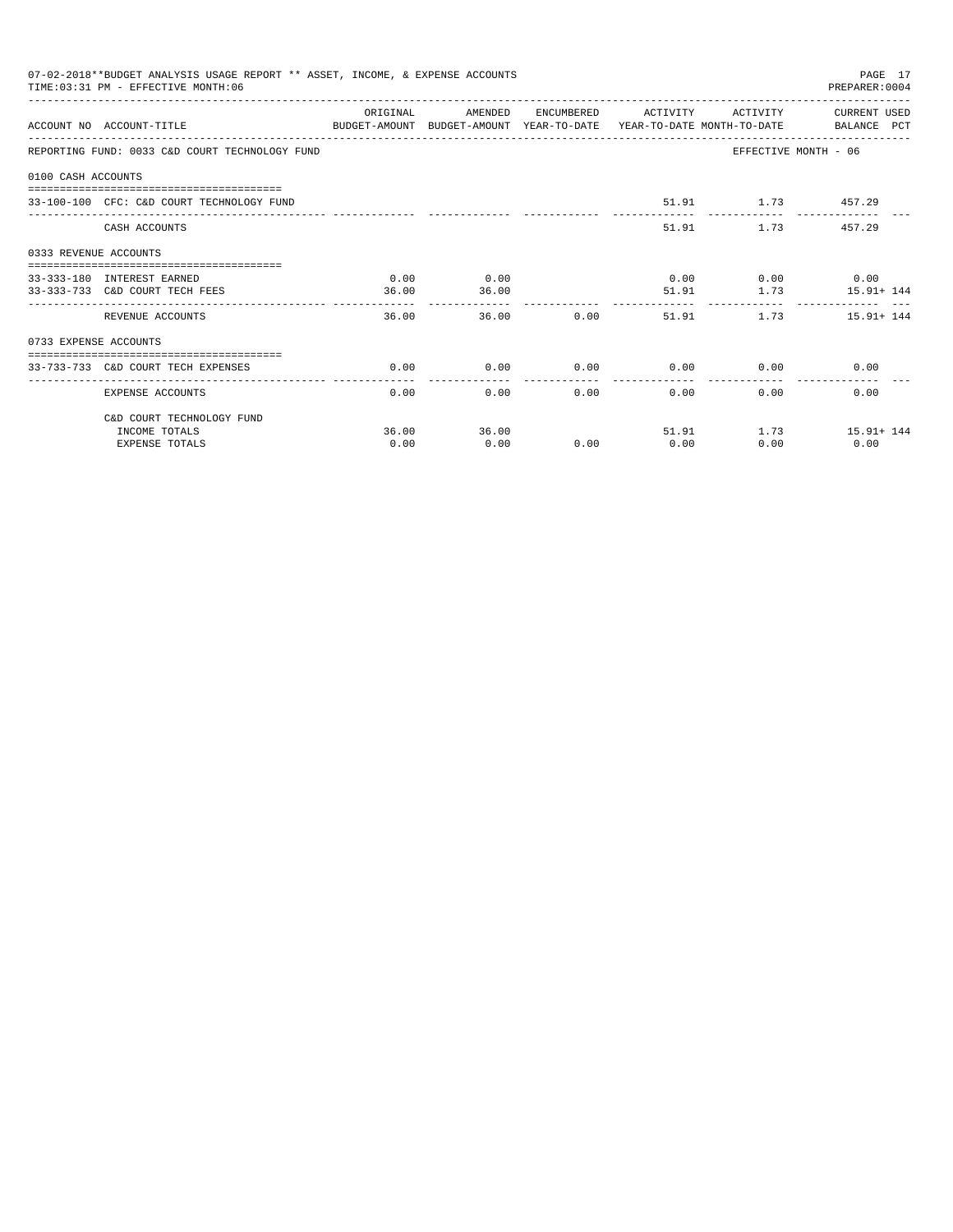|                       | 07-02-2018**BUDGET ANALYSIS USAGE REPORT ** ASSET, INCOME, & EXPENSE ACCOUNTS<br>TIME: 03:31 PM - EFFECTIVE MONTH: 06 |          |               |        |                       |                                        | PAGE 18<br>PREPARER: 0004 |  |
|-----------------------|-----------------------------------------------------------------------------------------------------------------------|----------|---------------|--------|-----------------------|----------------------------------------|---------------------------|--|
|                       | ACCOUNT NO ACCOUNT-TITLE<br>BUDGET-AMOUNT BUDGET-AMOUNT YEAR-TO-DATE YEAR-TO-DATE MONTH-TO-DATE BALANCE PCT           | ORIGINAL | AMENDED       |        | ENCUMBERED ACTIVITY   | ACTIVITY                               | CURRENT USED              |  |
|                       | REPORTING FUND: 0036 DISTRICT COURT RECORDS TECH FUND                                                                 |          |               |        |                       | EFFECTIVE MONTH - 06                   |                           |  |
| 0100 CASH ACCOUNTS    |                                                                                                                       |          |               |        |                       |                                        |                           |  |
|                       | 36-100-100 CFC: DIST COURT RECORDS TECH FUND                                                                          |          |               |        |                       | 447.87 45.00 3,475.15                  |                           |  |
|                       | CASH ACCOUNTS                                                                                                         |          |               |        | 447.87                | 45.00                                  | 3,475.15                  |  |
| 0336 REVENUE ACCOUNTS |                                                                                                                       |          |               |        |                       |                                        |                           |  |
|                       | 36-336-180 INTEREST EARNED                                                                                            | 26.00    | 26.00         |        |                       | 2.87 0.00 23.13 11                     |                           |  |
|                       | 36-336-736 DIST COURT REC TECH FEES                                                                                   | 500.00   | 500.00        |        | ------------          | 445.00 45.00                           | 55.00 89                  |  |
|                       | REVENUE ACCOUNTS                                                                                                      | 526.00   |               | 526.00 | $0.00$ 447.87         | 45.00                                  | 78.13 85                  |  |
| 0736 EXPENSE ACCOUNTS |                                                                                                                       |          |               |        |                       |                                        |                           |  |
|                       | 36-736-736 DIST COURT REC TECH EXPENSES                                                                               | 0.00     | 0.00          |        |                       | $0.00$ $0.00$ $0.00$ $0.00$            | 0.00                      |  |
|                       | EXPENSE ACCOUNTS                                                                                                      | 0.00     |               | 0.00   | -------------<br>0.00 | $0.00$ and $0.00$<br>$0.00$ and $0.00$ | 0.00                      |  |
|                       | DISTRICT COURT RECORDS TECH FUND                                                                                      |          |               |        |                       |                                        |                           |  |
|                       | INCOME TOTALS                                                                                                         |          | 526.00 526.00 |        |                       | 447.87 45.00 78.13 85                  |                           |  |
|                       | <b>EXPENSE TOTALS</b>                                                                                                 | 0.00     | 0.00          | 0.00   | 0.00                  | 0.00                                   | 0.00                      |  |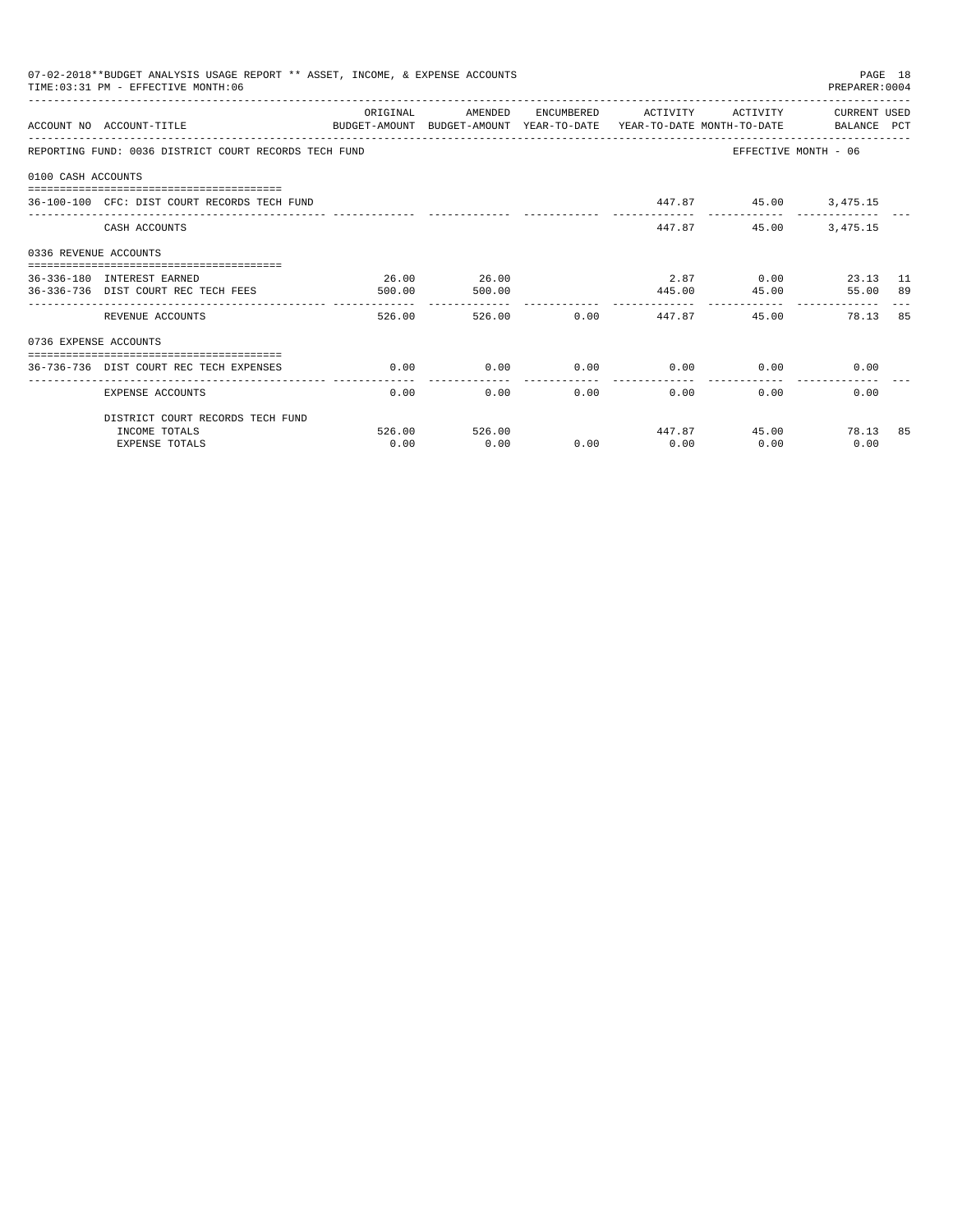| 07-02-2018**BUDGET ANALYSIS USAGE REPORT ** ASSET, INCOME, & EXPENSE ACCOUNTS<br>TIME: 03:31 PM - EFFECTIVE MONTH: 06<br>PREPARER: 0004 |                                 |                                                                                             |                     |      |                              |                      |                                     |  |
|-----------------------------------------------------------------------------------------------------------------------------------------|---------------------------------|---------------------------------------------------------------------------------------------|---------------------|------|------------------------------|----------------------|-------------------------------------|--|
|                                                                                                                                         | ACCOUNT NO ACCOUNT-TITLE        | ORIGINAL<br>BUDGET-AMOUNT BUDGET-AMOUNT YEAR-TO-DATE YEAR-TO-DATE MONTH-TO-DATE BALANCE PCT | AMENDED             |      | ENCUMBERED ACTIVITY ACTIVITY |                      | CURRENT USED                        |  |
|                                                                                                                                         | REPORTING FUND: 0038 FEMA FUND  |                                                                                             |                     |      |                              | EFFECTIVE MONTH - 06 |                                     |  |
| 0100 CASH ACCOUNTS                                                                                                                      |                                 |                                                                                             |                     |      |                              |                      |                                     |  |
|                                                                                                                                         | 38-100-160 FEMA CHECKING        |                                                                                             |                     |      | 37,615.96- 0.00 46,539.28    |                      |                                     |  |
|                                                                                                                                         | CASH ACCOUNTS                   |                                                                                             |                     |      | 37,615.96 - 0.00 46,539.28   |                      |                                     |  |
| 0300 FEMA REVENUE                                                                                                                       |                                 |                                                                                             |                     |      |                              |                      |                                     |  |
|                                                                                                                                         | 38-300-110 REVENUE PCT1         | 0.00                                                                                        | 0.00                |      | 0.00                         | 0.00                 | 0.00                                |  |
|                                                                                                                                         | 38-300-120 REVENUE PCT 2        | 0.00                                                                                        | 0.00                |      | 0.00                         | 0.00                 | 0.00                                |  |
|                                                                                                                                         | 38-300-130 REVENUE PCT 3        | 0.00                                                                                        | 0.00                |      | 0.00                         | 0.00                 | 0.00                                |  |
|                                                                                                                                         | 38-300-140 REVENUE PCT 4        | 0.00                                                                                        | 0.00                |      | 58,853.58                    |                      | $0.00$ 58,853.58+                   |  |
|                                                                                                                                         | 38-300-150 FEMA INTEREST EARNED | 0.00                                                                                        | 0.00                |      |                              |                      | 597.06 0.00 597.06+                 |  |
|                                                                                                                                         | FEMA REVENUE                    | 0.00                                                                                        | -----------<br>0.00 |      | $0.00$ 59.450.64             |                      | --------------<br>$0.00$ 59,450.64+ |  |
|                                                                                                                                         | 0400 FEMA EXPENSE ACCOUNT       |                                                                                             |                     |      |                              |                      |                                     |  |
|                                                                                                                                         | 38-400-305 EXPENSE PCT 1        | 0.00                                                                                        | 0.00                | 0.00 | 0.00                         | 0.00                 | 0.00                                |  |
|                                                                                                                                         | 38-400-306 EXPENSE PCT 2        | 0.00                                                                                        | 0.00                | 0.00 | 0.00                         | 0.00                 | 0.00                                |  |
|                                                                                                                                         | 38-400-307 EXPENSE PCT 3        | 0.00                                                                                        | 0.00                | 0.00 | 0.00                         | 0.00                 | 0.00                                |  |
|                                                                                                                                         | 38-400-308 EXPENSE PCT 4        | 0.00                                                                                        | 0.00                | 0.00 | 12,707.16                    | 0.00                 | 12,707.16-                          |  |
|                                                                                                                                         | FEMA EXPENSE ACCOUNT            | ----------<br>0.00                                                                          | -----------<br>0.00 | 0.00 | 12,707.16                    | 0.00                 | 12,707.16-                          |  |
|                                                                                                                                         | FEMA FUND                       |                                                                                             |                     |      |                              |                      |                                     |  |
|                                                                                                                                         | INCOME TOTALS                   | 0.00                                                                                        | 0.00                |      | 59,450.64                    |                      | $0.00$ 59,450.64+                   |  |
|                                                                                                                                         | <b>EXPENSE TOTALS</b>           | 0.00                                                                                        | 0.00                |      | $0.00$ 12,707.16             | 0.00                 | 12,707.16-                          |  |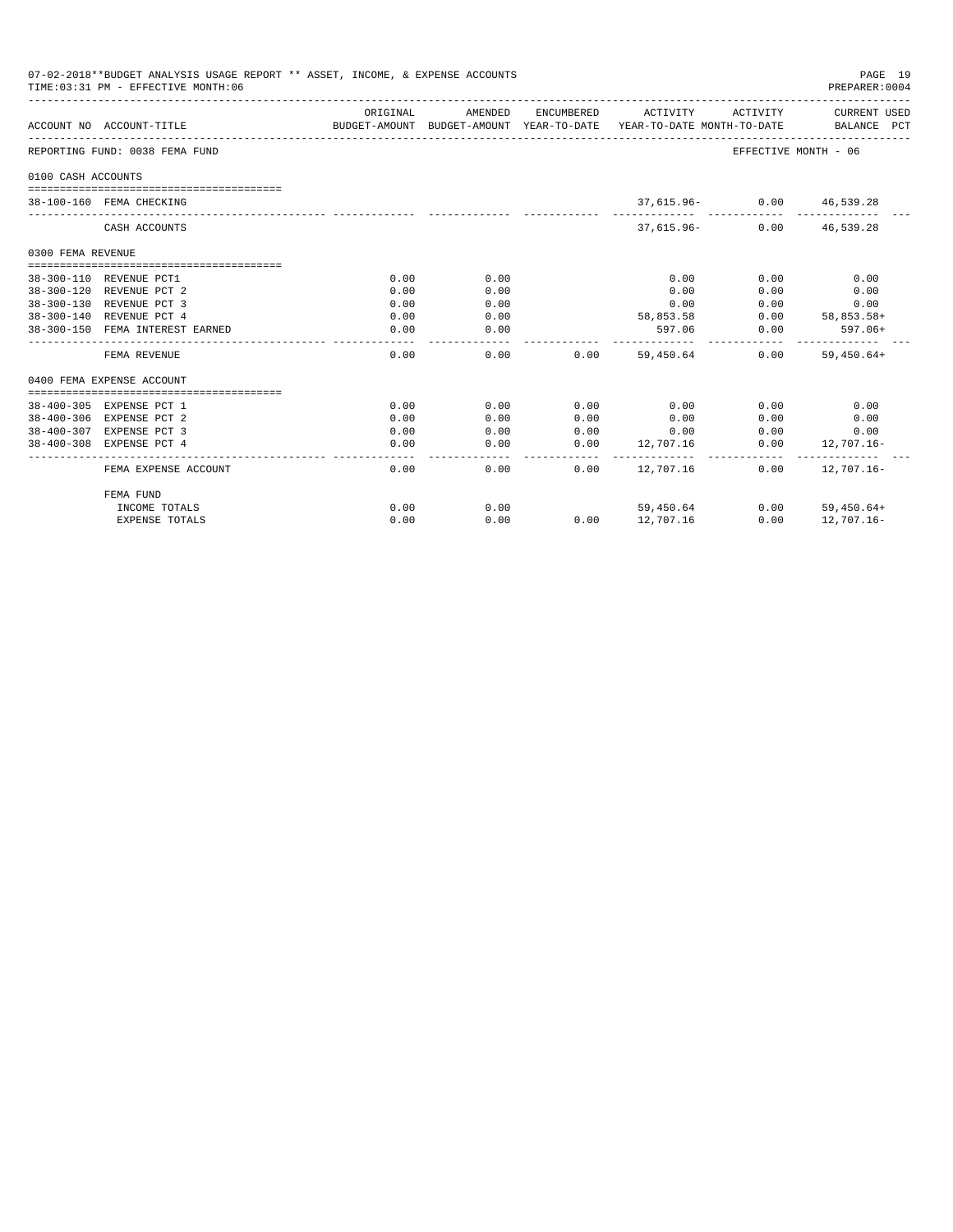|                    | 07-02-2018**BUDGET ANALYSIS USAGE REPORT ** ASSET, INCOME, & EXPENSE ACCOUNTS<br>TIME: 03:31 PM - EFFECTIVE MONTH: 06 |                        |         |              |                      |                          | PAGE 20<br>PREPARER: 0004        |
|--------------------|-----------------------------------------------------------------------------------------------------------------------|------------------------|---------|--------------|----------------------|--------------------------|----------------------------------|
|                    |                                                                                                                       | ORIGINAL               | AMENDED |              | ENCUMBERED ACTIVITY  | ACTIVITY                 | CURRENT USED                     |
|                    | ACCOUNT NO ACCOUNT-TITLE<br>BUDGET-AMOUNT BUDGET-AMOUNT YEAR-TO-DATE YEAR-TO-DATE MONTH-TO-DATE BALANCE PCT           |                        |         |              |                      |                          |                                  |
|                    | REPORTING FUND: 0039 COMMISSARY PROFIT ACCOUNT                                                                        |                        |         |              |                      |                          | EFFECTIVE MONTH - 06             |
| 0100 CASH ACCOUNTS |                                                                                                                       |                        |         |              |                      |                          |                                  |
|                    | 39-100-170 COMMISSARY CHECKING                                                                                        |                        |         |              |                      | 1,252.89 518.50 2,159.43 |                                  |
|                    | CASH ACCOUNTS                                                                                                         |                        |         |              |                      | 1,252.89 518.50          | 2,159.43                         |
|                    | 0300 COMMISSARY REVENUE ACCOUNT                                                                                       |                        |         |              |                      |                          |                                  |
|                    | 39-300-110 REVENUE COMMISSARY                                                                                         | 700.00                 | 700.00  |              |                      |                          | 1,242.85 518.50 542.85+178       |
|                    | 39-300-120 INTEREST EARNED                                                                                            | 0.00                   | 0.00    |              |                      | 10.04 0.00               | $10.04+$                         |
|                    | COMMISSARY REVENUE ACCOUNT                                                                                            | 700.00                 |         |              |                      |                          |                                  |
|                    | 0400 COMMISSARY EXPENSE                                                                                               |                        |         |              |                      |                          |                                  |
| 39-400-110 EXPENSE | ===================================                                                                                   | 0.00                   | 0.00    | 0.00         |                      | $0.00$ 0.00              | 0.00                             |
|                    | COMMISSARY EXPENSE                                                                                                    | ______________<br>0.00 | 0.00    | ------------ | ------------<br>0.00 | 0.00                     | 0.00<br>0.00                     |
|                    | COMMISSARY PROFIT ACCOUNT                                                                                             |                        |         |              |                      |                          |                                  |
|                    | INCOME TOTALS                                                                                                         | 700.00                 | 700.00  |              |                      |                          | $1,252.89$ $518.50$ $552.89+179$ |
|                    | <b>EXPENSE TOTALS</b>                                                                                                 | 0.00                   | 0.00    | 0.00         | 0.00                 | 0.00                     | 0.00                             |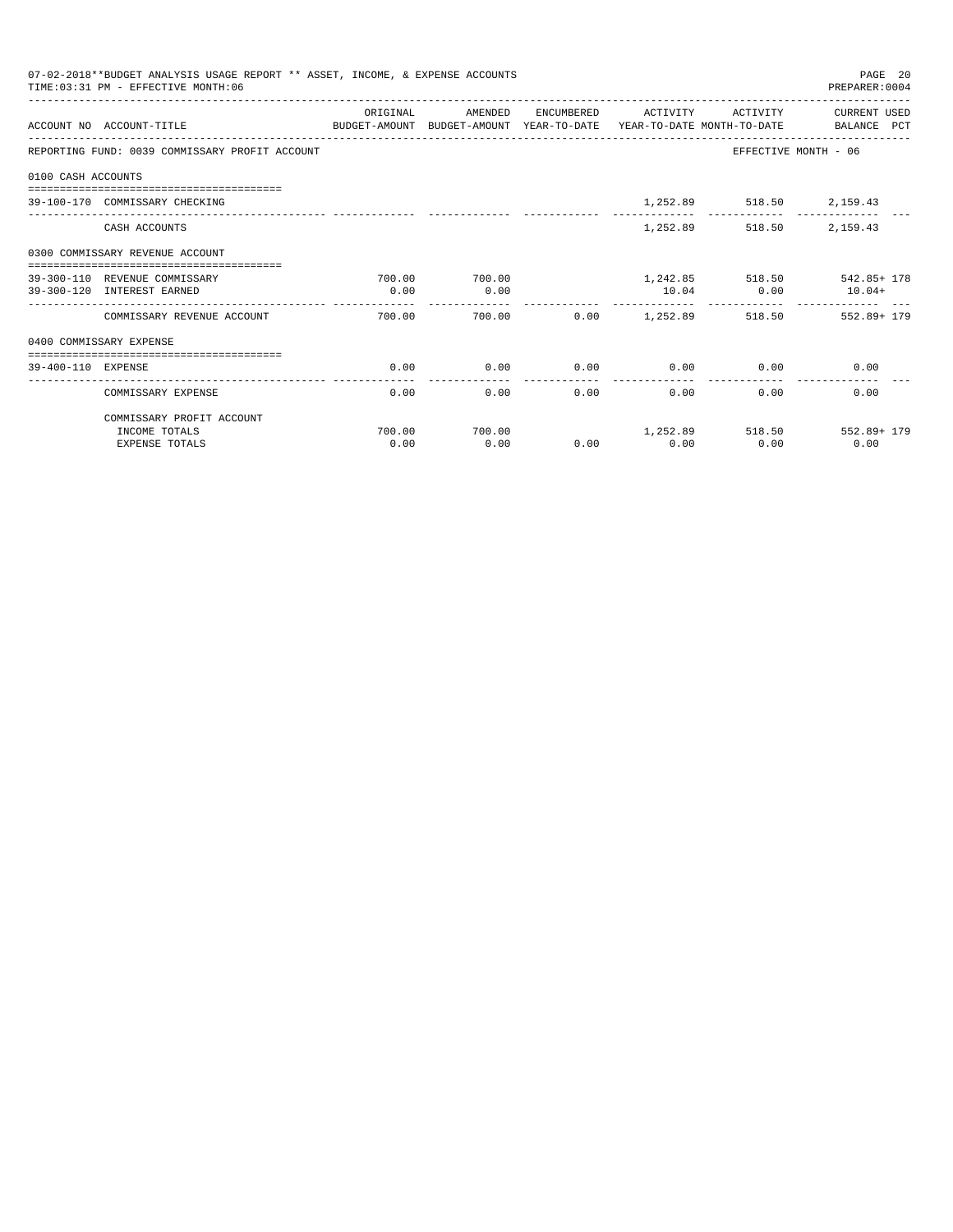|                       | 07-02-2018**BUDGET ANALYSIS USAGE REPORT ** ASSET, INCOME, & EXPENSE ACCOUNTS<br>TIME: 03:31 PM - EFFECTIVE MONTH: 06 |          |         |             |                                      |                                                  | PREPARER: 0004       | PAGE 21 |
|-----------------------|-----------------------------------------------------------------------------------------------------------------------|----------|---------|-------------|--------------------------------------|--------------------------------------------------|----------------------|---------|
|                       | ACCOUNT NO ACCOUNT-TITLE<br>BUDGET-AMOUNT BUDGET-AMOUNT YEAR-TO-DATE YEAR-TO-DATE MONTH-TO-DATE   BALANCE PCT         | ORIGINAL | AMENDED |             | ENCUMBERED ACTIVITY                  | ACTIVITY                                         | CURRENT USED         |         |
|                       | REPORTING FUND: 0040 ELECTION SERVICE CONTRACT FUND                                                                   |          |         |             |                                      |                                                  | EFFECTIVE MONTH - 06 |         |
| 0100 CASH ACCOUNTS    |                                                                                                                       |          |         |             |                                      |                                                  |                      |         |
|                       | 40-100-100 CFC: ELECTION SERVICES CONT FUND                                                                           |          |         |             |                                      | 324.51 0.00 629.73                               |                      |         |
|                       | CASH ACCOUNTS                                                                                                         |          |         |             |                                      | 324.51                                           | $0.00$ 629.73        |         |
| 0340 REVENUE ACCOUNTS |                                                                                                                       |          |         |             |                                      |                                                  |                      |         |
|                       | 40-340-180 INTEREST EARNED                                                                                            | 0.00     | 0.00    |             |                                      | $0.00$ $0.00$ $0.00$ $0.00$                      |                      |         |
|                       | 40-340-740 ELECTION SERVICE REVENUES                                                                                  | 800.00   | 800.00  |             |                                      | 324.51                                           | $0.00$ $475.49$ $41$ |         |
|                       | REVENUE ACCOUNTS                                                                                                      | 800.00   |         | 800.00 0.00 |                                      | 324.51                                           | 0.00<br>475.49       | -41     |
| 0740 EXPENSE ACCOUNTS |                                                                                                                       |          |         |             |                                      |                                                  |                      |         |
|                       | 40-740-740 ELECTION SERVICE EXPENSES                                                                                  | 800.00   | 800.00  |             |                                      | $0.00$ $0.00$ $0.00$ $0.00$ $0.00$ $0.00$ $0.00$ |                      |         |
|                       | EXPENSE ACCOUNTS                                                                                                      | 800.00   | 800.00  |             | ---------------<br>$0.00$ and $0.00$ | 0.00<br>$0.00 -$                                 | 800.00 00            |         |
|                       | ELECTION SERVICE CONTRACT FUND                                                                                        |          |         |             |                                      |                                                  |                      |         |
|                       | INCOME TOTALS                                                                                                         | 800.00   | 800.00  |             |                                      | 324.51                                           | $0.00$ 475.49        | 41      |
|                       | <b>EXPENSE TOTALS</b>                                                                                                 | 800.00   | 800.00  | 0.00        | 0.00                                 | 0.00                                             | 800.00               | 00      |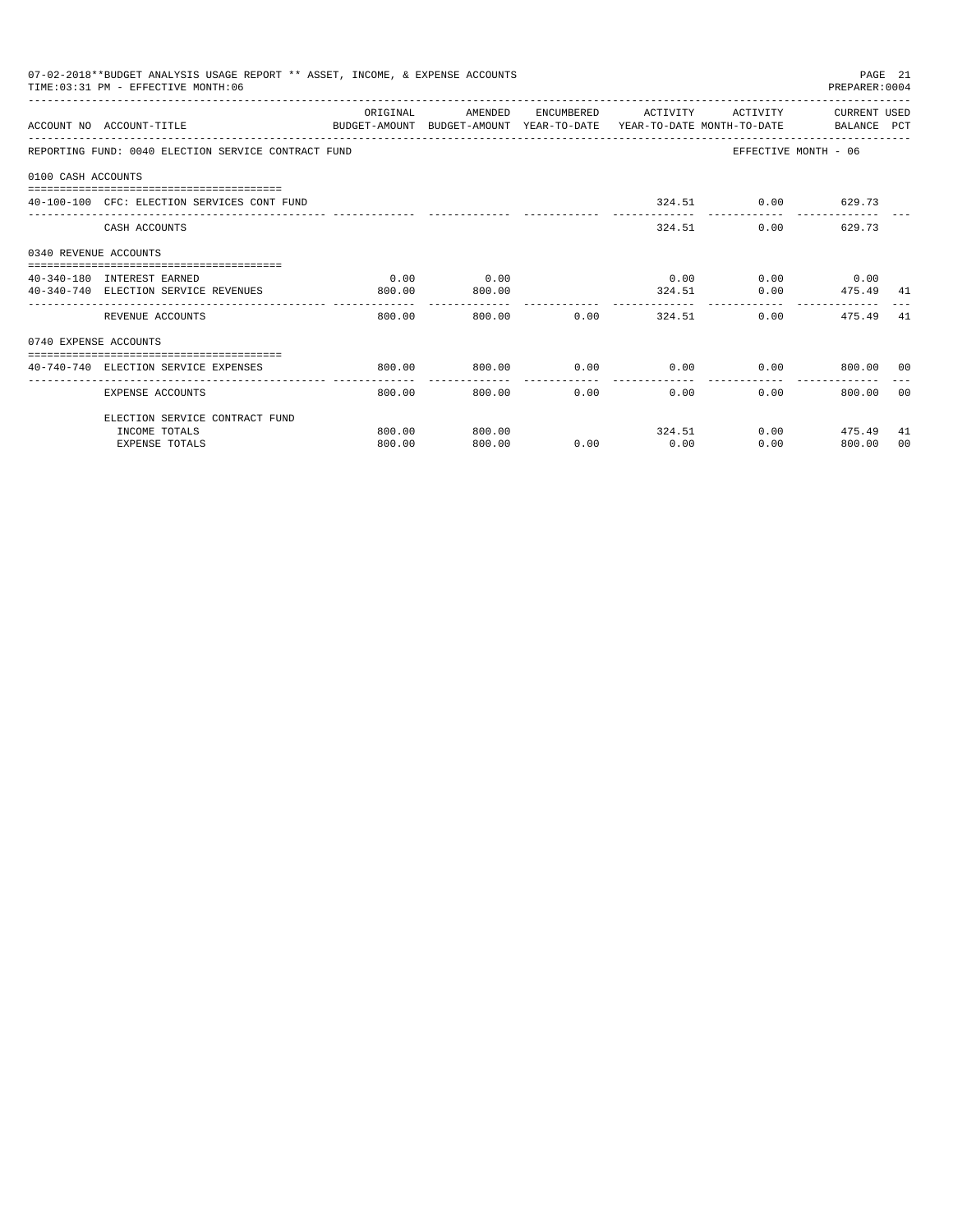|                       | 07-02-2018**BUDGET ANALYSIS USAGE REPORT ** ASSET, INCOME, & EXPENSE ACCOUNTS<br>PREPARER: 0004<br>TIME: 03:31 PM - EFFECTIVE MONTH: 06 |          |           |                        |                       |                      |                             |  |  |
|-----------------------|-----------------------------------------------------------------------------------------------------------------------------------------|----------|-----------|------------------------|-----------------------|----------------------|-----------------------------|--|--|
|                       | ACCOUNT NO ACCOUNT-TITLE<br>BUDGET-AMOUNT BUDGET-AMOUNT YEAR-TO-DATE YEAR-TO-DATE MONTH-TO-DATE                                         | ORIGINAL | AMENDED   | ENCUMBERED             | ACTIVITY              | ACTIVITY             | CURRENT USED<br>BALANCE PCT |  |  |
|                       | REPORTING FUND: 0043 COUNTY ESCROW FUND                                                                                                 |          |           |                        |                       | EFFECTIVE MONTH - 06 |                             |  |  |
| 0100 CASH ACCOUNTS    |                                                                                                                                         |          |           |                        |                       |                      |                             |  |  |
|                       | 43-100-100 CFC: COUNTY ESCROW FUND                                                                                                      |          |           |                        | 0.00                  | $0.00$ 18,679.18     |                             |  |  |
|                       | CASH ACCOUNTS                                                                                                                           |          |           |                        | 0.00                  |                      | $0.00$ 18,679.18            |  |  |
| 0343 REVENUE ACCOUNTS |                                                                                                                                         |          |           |                        |                       |                      |                             |  |  |
|                       | 43-343-180 INTEREST EARNED                                                                                                              | 0.00     | 0.00      |                        | 0.00                  | 0.00                 | 0.00                        |  |  |
|                       | 43-343-743 HOMELAND SECURITY INCOME                                                                                                     | 0.00     | 0.00      |                        | 0.00                  | 0.00                 | 0.00                        |  |  |
|                       | 43-343-744 CHAPTER 19 INCOME                                                                                                            | 0.00     | 0.00      |                        | 0.00                  | 0.00                 | 0.00                        |  |  |
|                       | 43-343-745 EXTRADITION INCOME                                                                                                           | 0.00     | 0.00      |                        | 0.00                  | 0.00                 | 0.00                        |  |  |
|                       | REVENUE ACCOUNTS                                                                                                                        | 0.00     | 0.00      | 0.00                   | 0.00                  | 0.00                 | 0.00                        |  |  |
| 0743 EXPENSE ACCOUNTS |                                                                                                                                         |          |           |                        |                       |                      |                             |  |  |
|                       | 43-743-743 HOMELAND SECURITY EXPENSES                                                                                                   | 0.00     | 0.00      | 0.00                   | 0.00                  | 0.00                 | 0.00                        |  |  |
|                       | 43-743-744 CHAPTER 19 EXPENSES                                                                                                          | 0.00     | 0.00      | 0.00                   | 0.00                  | 0.00                 | 0.00                        |  |  |
|                       | 43-743-745 EXTRADITION EXPENSES                                                                                                         | 0.00     | 0.00<br>. | 0.00<br>المامات ماليات | 0.00<br>$\frac{1}{2}$ | 0.00                 | 0.00                        |  |  |
|                       | EXPENSE ACCOUNTS                                                                                                                        | 0.00     | 0.00      | 0.00                   | 0.00                  | 0.00                 | 0.00                        |  |  |
|                       | COUNTY ESCROW FUND                                                                                                                      |          |           |                        |                       |                      |                             |  |  |
|                       | INCOME TOTALS                                                                                                                           | 0.00     | 0.00      |                        | 0.00                  | 0.00                 | 0.00                        |  |  |
|                       | <b>EXPENSE TOTALS</b>                                                                                                                   | 0.00     | 0.00      | 0.00                   | 0.00                  | 0.00                 | 0.00                        |  |  |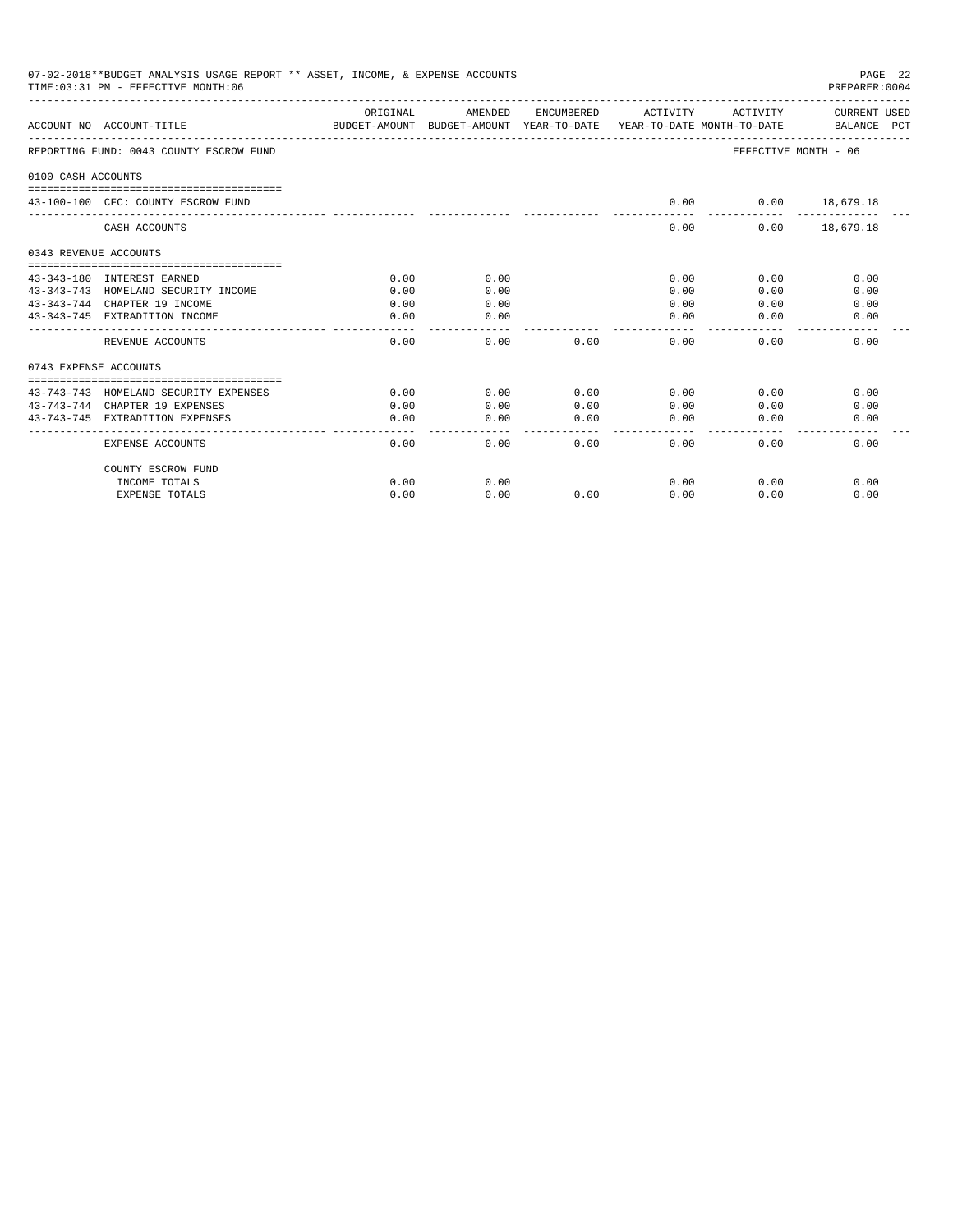|                       | 07-02-2018**BUDGET ANALYSIS USAGE REPORT ** ASSET, INCOME, & EXPENSE ACCOUNTS<br>TIME: 03:31 PM - EFFECTIVE MONTH: 06 |           |             |                                      |                              | PAGE 23<br>PREPARER: 0004                                          |  |
|-----------------------|-----------------------------------------------------------------------------------------------------------------------|-----------|-------------|--------------------------------------|------------------------------|--------------------------------------------------------------------|--|
|                       | ACCOUNT NO ACCOUNT-TITLE COMPUTE SUDGET-AMOUNT BUDGET-AMOUNT YEAR-TO-DATE YEAR-TO-DATE MONTH-TO-DATE BALANCE PCT      | ORIGINAL  | AMENDED     |                                      | ENCUMBERED ACTIVITY ACTIVITY | CURRENT USED                                                       |  |
|                       | REPORTING FUND: 0050 COUNTY CLERK ARCHIVES FUND                                                                       |           |             |                                      |                              | EFFECTIVE MONTH - 06                                               |  |
| 0100 CASH ACCOUNTS    |                                                                                                                       |           |             |                                      |                              |                                                                    |  |
|                       | 50-100-100 CFC: COUNTY CLERK ARCHIVES FUND                                                                            |           |             |                                      | 13,054.18 1,390.00 71,304.31 |                                                                    |  |
|                       | CASH ACCOUNTS                                                                                                         |           |             |                                      | 13,054.18 1,390.00 71,304.31 |                                                                    |  |
| 0350 REVENUE ACCOUNTS |                                                                                                                       |           |             |                                      |                              |                                                                    |  |
|                       | 50-350-180 INTEREST EARNED                                                                                            |           | $0.00$ 0.00 |                                      |                              | $79.18$ 0.00 $79.18$                                               |  |
|                       | 50-350-750 COUNTY CLERK ARCHIVE FEES 12,840.00 12,840.00                                                              |           |             |                                      |                              | $12,975.00$ $1,390.00$ $135.00+101$                                |  |
|                       | REVENUE ACCOUNTS                                                                                                      |           |             |                                      |                              | $12,840.00$ $12,840.00$ $0.00$ $13,054.18$ $1,390.00$ $214.18+102$ |  |
| 0750 EXPENSE ACCOUNTS |                                                                                                                       |           |             |                                      |                              |                                                                    |  |
|                       | --------------------------------------<br>50-750-750 COUNTY CLERK ARCHIVE EXPENSES                                    |           |             |                                      |                              | 52,000.00 52,000.00 0.00 0.00 0.00 0.00 52,000.00 00               |  |
|                       | EXPENSE ACCOUNTS                                                                                                      | 52,000.00 | 52,000.00   | ---------------<br>$0.00$ and $0.00$ | 0.00<br>$0.00 -$             | ------------------------------<br>52,000.00 00                     |  |
|                       | COUNTY CLERK ARCHIVES FUND                                                                                            |           |             |                                      |                              |                                                                    |  |
|                       | INCOME TOTALS                                                                                                         |           |             |                                      |                              | $12,840.00 \t 12,840.00 \t 13,054.18 \t 1,390.00 \t 214.18 \t 102$ |  |
|                       | <b>EXPENSE TOTALS</b>                                                                                                 | 52,000.00 | 52,000.00   | $0.00$ 0.00                          | 0.00                         | 52,000.00 00                                                       |  |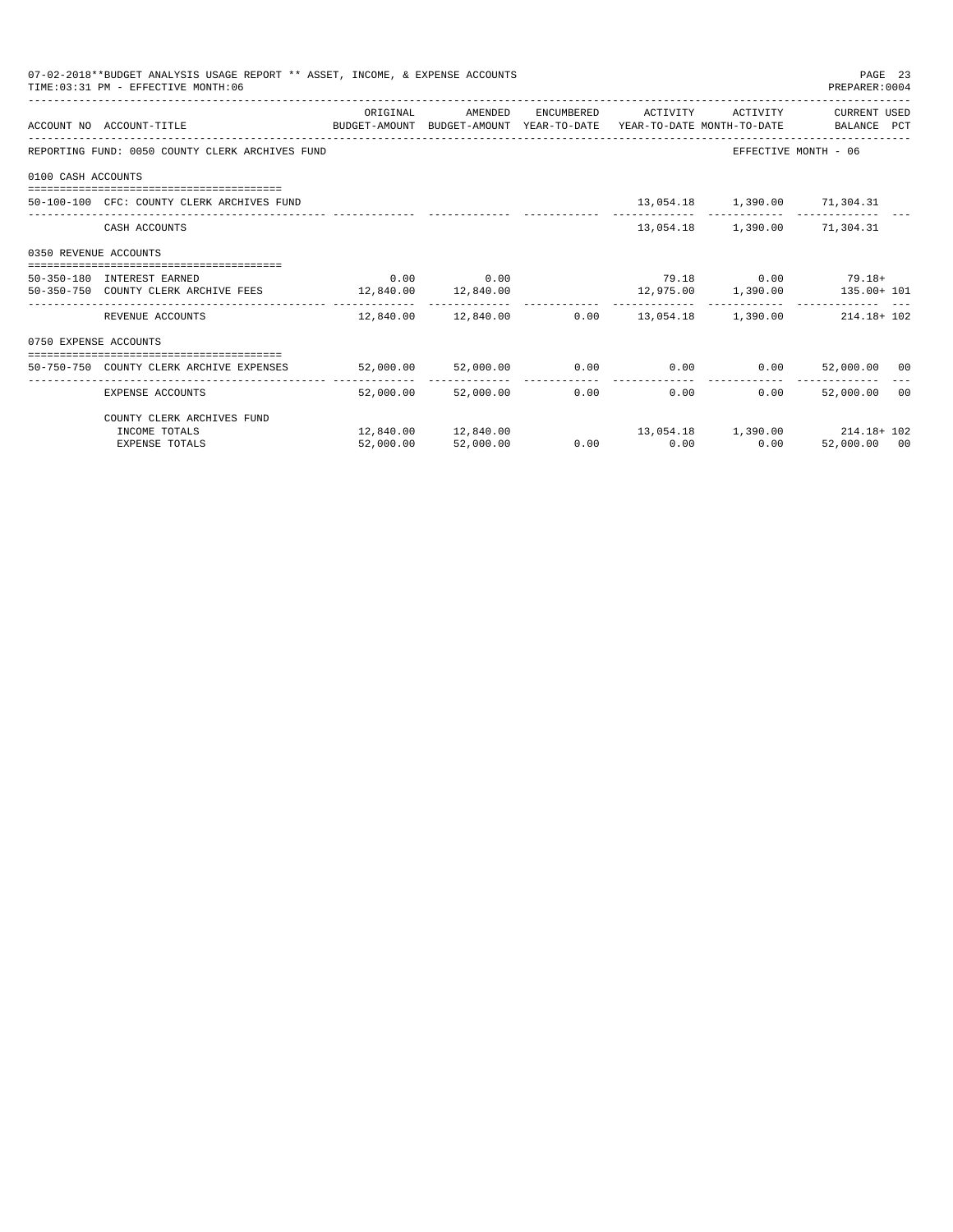|                       | 07-02-2018**BUDGET ANALYSIS USAGE REPORT ** ASSET, INCOME, & EXPENSE ACCOUNTS<br>TIME: 03:31 PM - EFFECTIVE MONTH: 06 |           |                         |                |                                  |                     | PAGE 24<br>PREPARER: 0004   |  |
|-----------------------|-----------------------------------------------------------------------------------------------------------------------|-----------|-------------------------|----------------|----------------------------------|---------------------|-----------------------------|--|
|                       | ACCOUNT NO ACCOUNT-TITLE CONTROL SUDGET-AMOUNT BUDGET-AMOUNT YEAR-TO-DATE YEAR-TO-DATE MONTH-TO-DATE BALANCE PCT      | OR TGTNAL | AMENDED                 | ENCUMBERED     | ACTIVITY                         | ACTIVITY            | CURRENT USED                |  |
|                       | REPORTING FUND: 0053 JUDICIAL TRAINING FUND                                                                           |           |                         |                |                                  |                     | EFFECTIVE MONTH - 06        |  |
| 0100 CASH ACCOUNTS    |                                                                                                                       |           |                         |                |                                  |                     |                             |  |
|                       | 53-100-100 JUDICIAL TRAINING FUND                                                                                     |           |                         |                |                                  | 65.00- 25.00 821.01 |                             |  |
|                       | CASH ACCOUNTS                                                                                                         |           |                         |                | 65.00-                           |                     | 25.00<br>821.01             |  |
| 0353 REVENUE ACCOUNTS |                                                                                                                       |           |                         |                |                                  |                     |                             |  |
|                       | 53-353-180 INTEREST EARNED                                                                                            | 0.00      | 0.00                    |                |                                  |                     | $0.00$ $0.00$ $0.00$ $0.00$ |  |
|                       | 53-353-753 JUDICIAL TRAINING FEES                                                                                     | 0.00      | 0.00                    |                | 95.00                            | 25.00               | $95.00+$                    |  |
|                       | REVENUE ACCOUNTS                                                                                                      | 0.00      | 0.00                    | 0.00           | 95.00                            | 25.00               | $95.00+$                    |  |
| 0753 EXPENSE ACCOUNTS |                                                                                                                       |           |                         |                |                                  |                     |                             |  |
|                       | -------------------------------------<br>53-753-753 JUDICIAL TRAINING EXPENSES                                        | 0.00      | 160.00                  | 0.00           | $160.00$ 0.00                    |                     | 0.00 100                    |  |
|                       | ----------<br>EXPENSE ACCOUNTS                                                                                        | 0.00      | -------------<br>160.00 | -------------- | --------------<br>0.00<br>160.00 | 0.00                | 0.00 100                    |  |
|                       | JUDICIAL TRAINING FUND                                                                                                |           |                         |                |                                  |                     |                             |  |
|                       | INCOME TOTALS                                                                                                         | 0.00      | 0.00                    |                |                                  | 95.00               | 25.00<br>$95.00+$           |  |
|                       | <b>EXPENSE TOTALS</b>                                                                                                 | 0.00      | 160.00                  | 0.00           | 160.00                           | 0.00                | $0.00$ 100                  |  |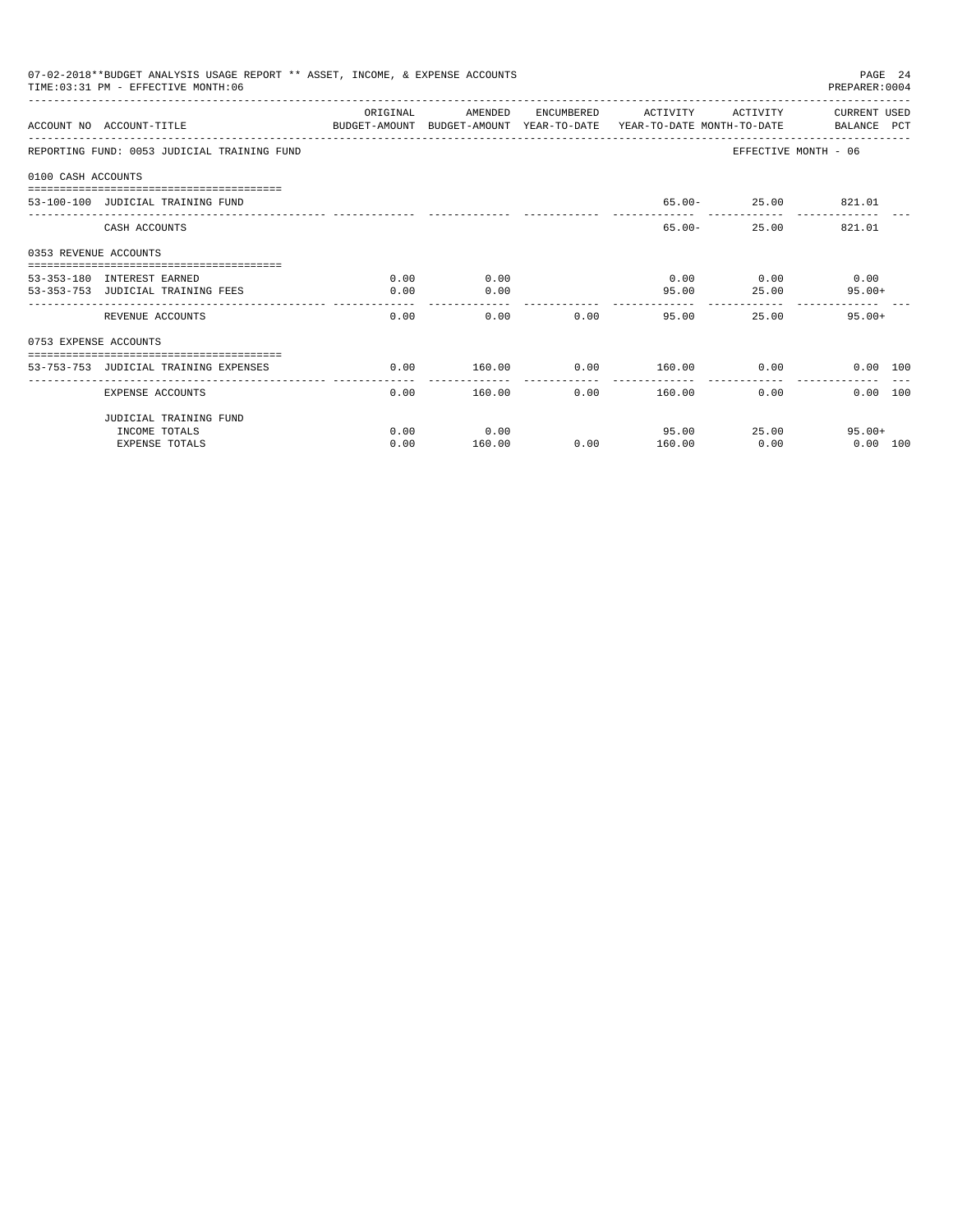|                       | 07-02-2018**BUDGET ANALYSIS USAGE REPORT ** ASSET, INCOME, & EXPENSE ACCOUNTS<br>TIME: 03:31 PM - EFFECTIVE MONTH: 06 |                       |                      |      |                                                                                                        |                                 | PAGE 25<br>PREPARER: 0004 |    |
|-----------------------|-----------------------------------------------------------------------------------------------------------------------|-----------------------|----------------------|------|--------------------------------------------------------------------------------------------------------|---------------------------------|---------------------------|----|
|                       | ACCOUNT NO ACCOUNT-TITLE                                                                                              | ORIGINAL              | AMENDED              |      | ENCUMBERED ACTIVITY<br>BUDGET-AMOUNT BUDGET-AMOUNT YEAR-TO-DATE YEAR-TO-DATE MONTH-TO-DATE BALANCE PCT | ACTIVITY                        | CURRENT USED              |    |
|                       | REPORTING FUND: 0056 COUNTY CLERK PRESERVATION FUND                                                                   |                       |                      |      |                                                                                                        | EFFECTIVE MONTH - 06            |                           |    |
| 0100 CASH ACCOUNTS    |                                                                                                                       |                       |                      |      |                                                                                                        |                                 |                           |    |
|                       |                                                                                                                       |                       |                      |      |                                                                                                        |                                 |                           |    |
|                       | 56-100-100 CFC: COUNTY CLERK PRESERVATION                                                                             |                       |                      |      |                                                                                                        | 1,459.50- 1,339.29- 26,742.92   |                           |    |
|                       | CASH ACCOUNTS                                                                                                         |                       |                      |      |                                                                                                        | 1,459.50 - 1,339.29 - 26,742.92 |                           |    |
| 0356 REVENUE ACCOUNTS |                                                                                                                       |                       |                      |      |                                                                                                        |                                 |                           |    |
|                       | 56-356-180 INTEREST EARNED                                                                                            |                       | 40.00 40.00          |      | 246.12 0.00 206.12+ 615                                                                                |                                 |                           |    |
|                       | 56-356-756 COUNTY CLERK PRESERVATION FEES 13,400.00 13,400.00                                                         |                       |                      |      | $11,011.47$ $1,373.30$ $2,388.53$ 82                                                                   |                                 |                           |    |
|                       | 56-356-757 PRESERVATION VS HB 1744                                                                                    | 200.00                | 200.00               |      | 2,064.50 20.00 1,864.50+ 32                                                                            |                                 |                           |    |
|                       | REVENUE ACCOUNTS                                                                                                      |                       |                      |      | $13,640.00$ $13,640.00$ $0.00$ $13,322.09$ $1,393.30$ $317.91$ 98                                      |                                 |                           |    |
| 0756 EXPENSE ACCOUNTS |                                                                                                                       |                       |                      |      |                                                                                                        |                                 |                           |    |
|                       |                                                                                                                       |                       |                      |      |                                                                                                        |                                 |                           |    |
|                       | 56-756-110 COUNTY CLERK ADMIN ASSISTANT                                                                               | 10.000.0000010.000000 |                      |      | $0.00$ $4.972.75$ $504.00$                                                                             |                                 | 5,027.25                  | 50 |
|                       | 56-756-200 FICA EXPENSE                                                                                               | 700.00                | 700.00               | 0.00 | 372.45                                                                                                 | 38.03 327.55                    |                           | 53 |
|                       | 56-756-205 RETIREMENT EXPENSE                                                                                         | 700.00                | 700.00               | 0.00 | 382.97 41.48 317.03                                                                                    |                                 |                           | 55 |
|                       | 56-756-756 COUNTY CLERK PRESERVATION EXPENSE 11,000.00 11,000.00                                                      |                       |                      |      | $6.19$ $8,530.82$ $2,348.45$ $2,462.99$                                                                |                                 |                           | 78 |
|                       | 56-756-757 PRESERVATION VS HB 1744                                                                                    | 0.00                  | 0.00                 | 0.00 | 0.00                                                                                                   | 0.00                            | 0.00                      |    |
|                       | EXPENSE ACCOUNTS                                                                                                      |                       | 22.400.00 22.400.00  |      | 6.19 14,258.99                                                                                         | 2,931.96                        | 8,134.82 64               |    |
|                       | COUNTY CLERK PRESERVATION FUND                                                                                        |                       |                      |      |                                                                                                        |                                 |                           |    |
|                       | INCOME TOTALS                                                                                                         |                       | 13,640.00  13,640.00 |      | 13,322.09 1,393.30 317.91 98                                                                           |                                 |                           |    |
|                       | EXPENSE TOTALS                                                                                                        | 22,400.00             | 22,400.00            |      | 6.19 14,258.99 2,931.96                                                                                |                                 | 8,134.82 64               |    |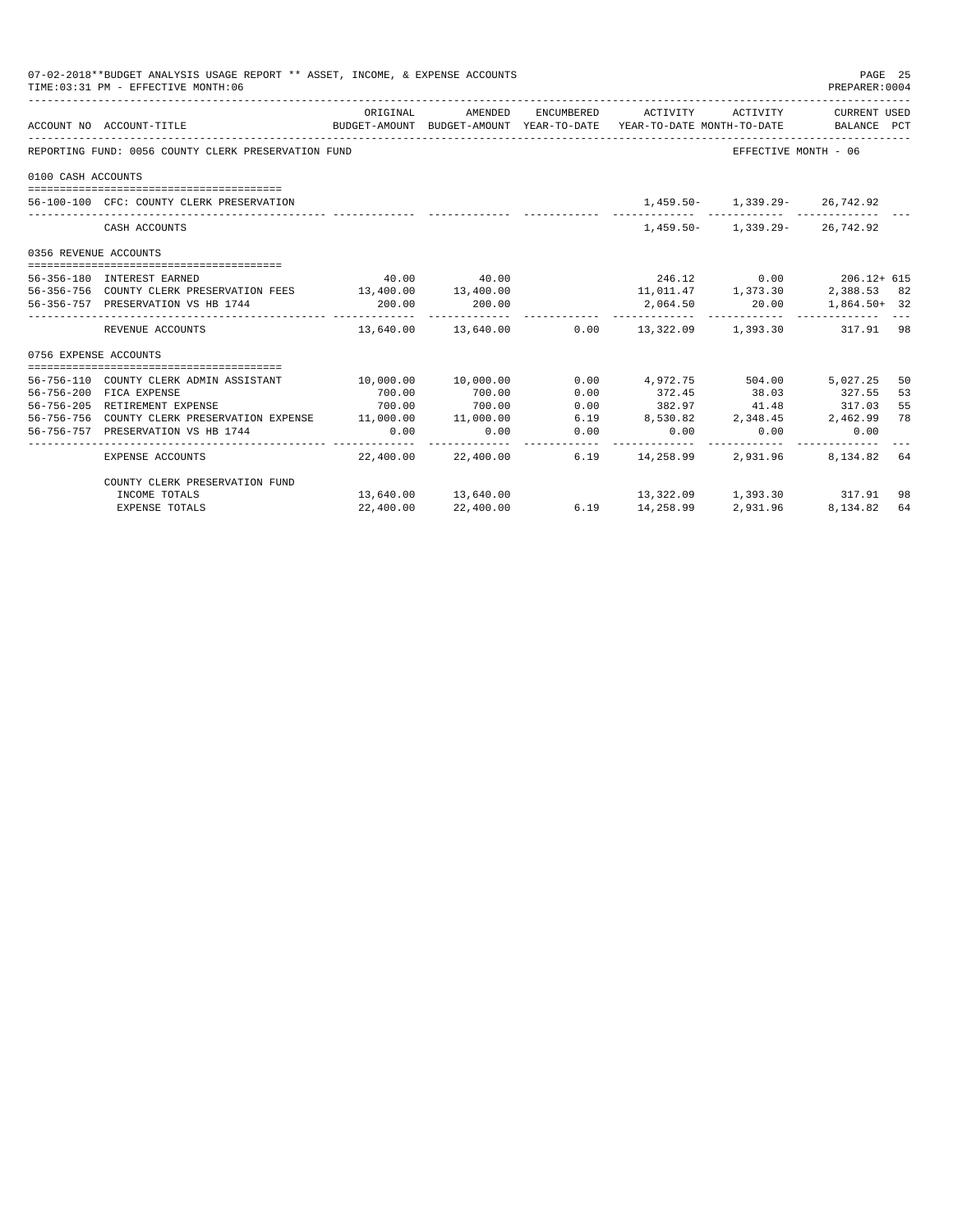|                       | 07-02-2018**BUDGET ANALYSIS USAGE REPORT ** ASSET, INCOME, & EXPENSE ACCOUNTS<br>TIME: 03:31 PM - EFFECTIVE MONTH: 06 |                   |                                                        |            |                      |                             | PREPARER: 0004       | PAGE 26 |
|-----------------------|-----------------------------------------------------------------------------------------------------------------------|-------------------|--------------------------------------------------------|------------|----------------------|-----------------------------|----------------------|---------|
|                       |                                                                                                                       | ORIGINAL          | AMENDED                                                | ENCUMBERED | ACTIVITY             | ACTIVITY                    | CURRENT USED         |         |
|                       | ACCOUNT NO ACCOUNT-TITLE COMPUTE BUDGET-AMOUNT BUDGET-AMOUNT YEAR-TO-DATE YEAR-TO-DATE MONTH-TO-DATE BALANCE PCT      |                   |                                                        |            |                      |                             |                      |         |
|                       | REPORTING FUND: 0060 LAW LIBRARY FUND                                                                                 |                   |                                                        |            |                      |                             | EFFECTIVE MONTH - 06 |         |
| 0100 CASH ACCOUNTS    |                                                                                                                       |                   |                                                        |            |                      |                             |                      |         |
|                       | 60-100-100 CFC: LAW LIBRARY                                                                                           |                   |                                                        |            |                      | 1,890.00 280.00 9,476.51    |                      |         |
|                       | CASH ACCOUNTS                                                                                                         |                   |                                                        |            |                      | 1,890.00 280.00             | 9,476.51             |         |
| 0360 REVENUE ACCOUNTS |                                                                                                                       |                   |                                                        |            |                      |                             |                      |         |
|                       | 60-360-180 INTEREST EARNED                                                                                            |                   | $0.00$ 0.00                                            |            |                      | $0.00$ $0.00$ $0.00$ $0.00$ |                      |         |
|                       | 60-360-760 LAW LIBRARY FEES                                                                                           | 1,300.00 1,300.00 |                                                        |            |                      | 1,890.00 280.00             | 590.00+ 145          |         |
|                       | REVENUE ACCOUNTS                                                                                                      |                   | $1.300.00$ $1.300.00$ $0.00$ $1.890.00$ $280.00$       |            |                      |                             | $590.00 + 145$       |         |
| 0760 EXPENSE ACCOUNTS |                                                                                                                       |                   |                                                        |            |                      |                             |                      |         |
|                       | =================================<br>60-760-760 LAW LIBRARY EXPENSES                                                  |                   | $2,000.00$ $2,000.00$ $0.00$ $0.00$ $0.00$ $0.00$      |            |                      |                             | 2,000.00 00          |         |
|                       | EXPENSE ACCOUNTS                                                                                                      |                   | 2,000.00 2,000.00                                      |            | ------------<br>0.00 | 0.00<br>0.00                | 2,000.00 00          |         |
|                       | LAW LIBRARY FUND                                                                                                      |                   |                                                        |            |                      |                             |                      |         |
|                       | INCOME TOTALS                                                                                                         |                   | $1,300.00$ $1,300.00$ $1,890.00$ $280.00$ $590.00+145$ |            |                      |                             |                      |         |
|                       | <b>EXPENSE TOTALS</b>                                                                                                 | 2,000.00          | 2,000.00                                               |            | $0.00$ 0.00          | 0.00                        | 2,000.00 00          |         |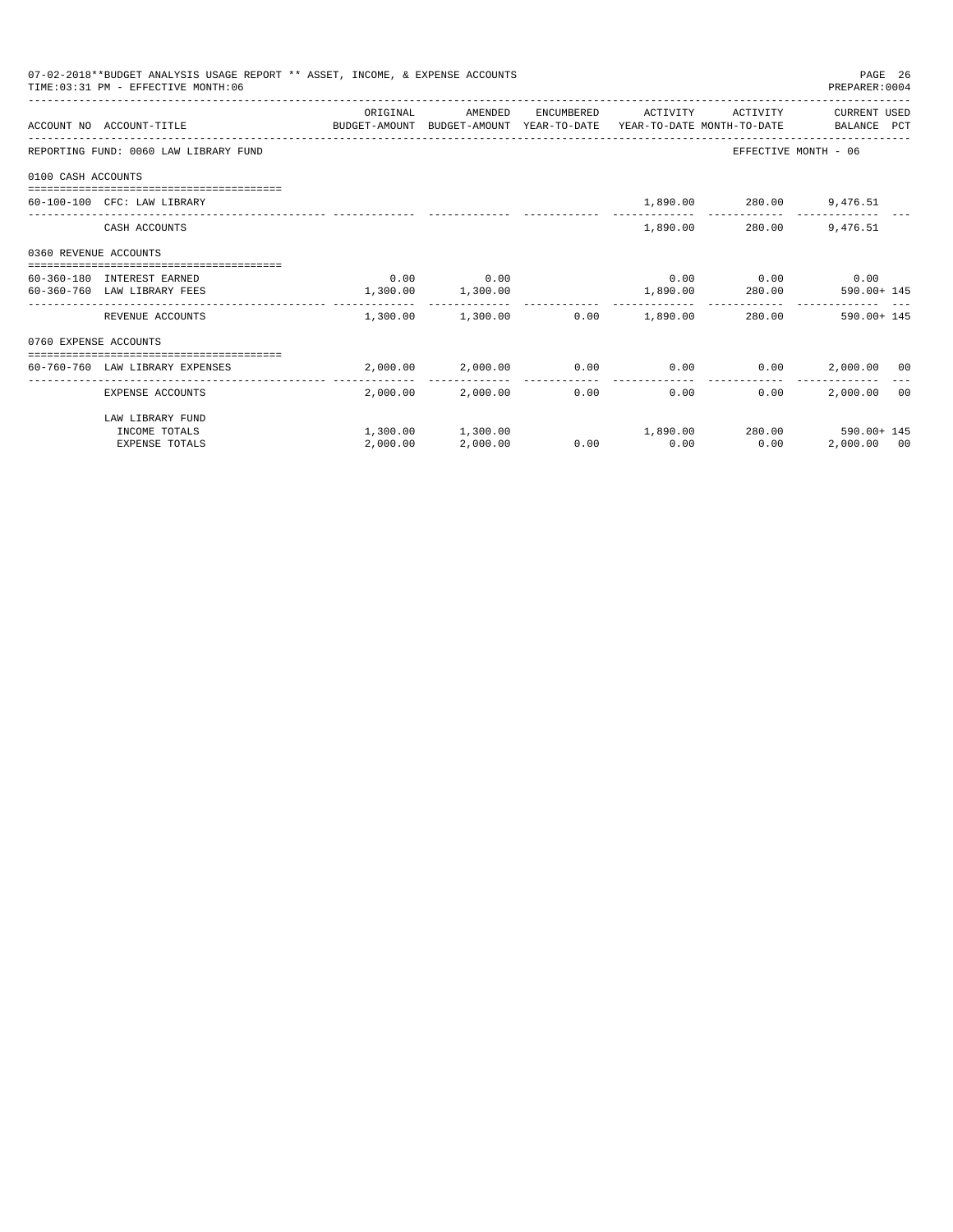|                       | 07-02-2018**BUDGET ANALYSIS USAGE REPORT ** ASSET, INCOME, & EXPENSE ACCOUNTS<br>TIME: 03:31 PM - EFFECTIVE MONTH: 06 |          |         |                 |                             |                       | PAGE 27<br>PREPARER: 0004                                                                       |
|-----------------------|-----------------------------------------------------------------------------------------------------------------------|----------|---------|-----------------|-----------------------------|-----------------------|-------------------------------------------------------------------------------------------------|
|                       | ACCOUNT NO ACCOUNT-TITLE                                                                                              | ORIGINAL | AMENDED |                 | ENCUMBERED ACTIVITY         | ACTIVITY              | CURRENT USED<br>BUDGET-AMOUNT BUDGET-AMOUNT YEAR-TO-DATE YEAR-TO-DATE MONTH-TO-DATE BALANCE PCT |
|                       | REPORTING FUND: 0063 DISTRICT CLERK PRESERVATION FUND                                                                 |          |         |                 |                             | EFFECTIVE MONTH - 06  |                                                                                                 |
| 0100 CASH ACCOUNTS    |                                                                                                                       |          |         |                 |                             |                       |                                                                                                 |
|                       | 63-100-100 CFC: DISTRICT CLERK PRESERVATION                                                                           |          |         |                 |                             | 312.36 25.80 1,205.86 |                                                                                                 |
|                       | CASH ACCOUNTS                                                                                                         |          |         |                 | --------------              | 312.36 25.80 1,205.86 |                                                                                                 |
| 0363 REVENUE ACCOUNTS |                                                                                                                       |          |         |                 |                             |                       |                                                                                                 |
|                       | 63-363-180 INTEREST EARNED                                                                                            | 6.00     | 6.00    |                 |                             |                       | 86.57 0.00 80.57+443                                                                            |
|                       | 63-363-763 DIST CLERK PRESERVATION FEES 276.00                                                                        |          | 276.00  |                 | 225.79                      | 25.80                 | 50.21 82                                                                                        |
|                       | 63-363-764 DIST CLERK CHILD SUPPORT                                                                                   | 0.00     | 0.00    |                 | 0.00                        | 0.00                  | 0.00                                                                                            |
|                       | 63-363-765 UNALLOCATED COURT COSTS BEFORE 03                                                                          | 0.00     | 0.00    |                 | 0.00                        | 0.00                  | 0.00                                                                                            |
|                       | REVENUE ACCOUNTS                                                                                                      | 282.00   | 282.00  |                 | $0.00$ and $0.00$<br>312.36 | 25.80                 | $30.36 + 111$                                                                                   |
| 0763 EXPENSE ACCOUNTS |                                                                                                                       |          |         |                 |                             |                       |                                                                                                 |
|                       |                                                                                                                       |          |         |                 |                             |                       |                                                                                                 |
|                       | 63-763-763 DIST CLERK PRESERVATION EXPENSE                                                                            | 0.00     | 0.00    | 0.00            | 0.00                        | 0.00                  | 0.00                                                                                            |
|                       | 63-763-764 DIST CLERK CHILD SUPPORT                                                                                   | 0.00     | 0.00    | 0.00            | 0.00                        | 0.00                  | 0.00                                                                                            |
|                       | 63-763-765 UNALLOCATED COURT COSTS BEFORE 03                                                                          | 0.00     | 0.00    | 0.00<br>------- | 0.00<br>-----------         | 0.00                  | 0.00                                                                                            |
|                       | <b>EXPENSE ACCOUNTS</b>                                                                                               | 0.00     |         | 0.00            | 0.00<br>$0.00$ and $0.00$   | 0.00                  | 0.00                                                                                            |
|                       | DISTRICT CLERK PRESERVATION FUND                                                                                      |          |         |                 |                             |                       |                                                                                                 |
|                       | INCOME TOTALS                                                                                                         | 282.00   | 282.00  |                 |                             |                       | 312.36 25.80 30.36+ 111                                                                         |
|                       | <b>EXPENSE TOTALS</b>                                                                                                 | 0.00     | 0.00    | 0.00            | 0.00                        | 0.00                  | 0.00                                                                                            |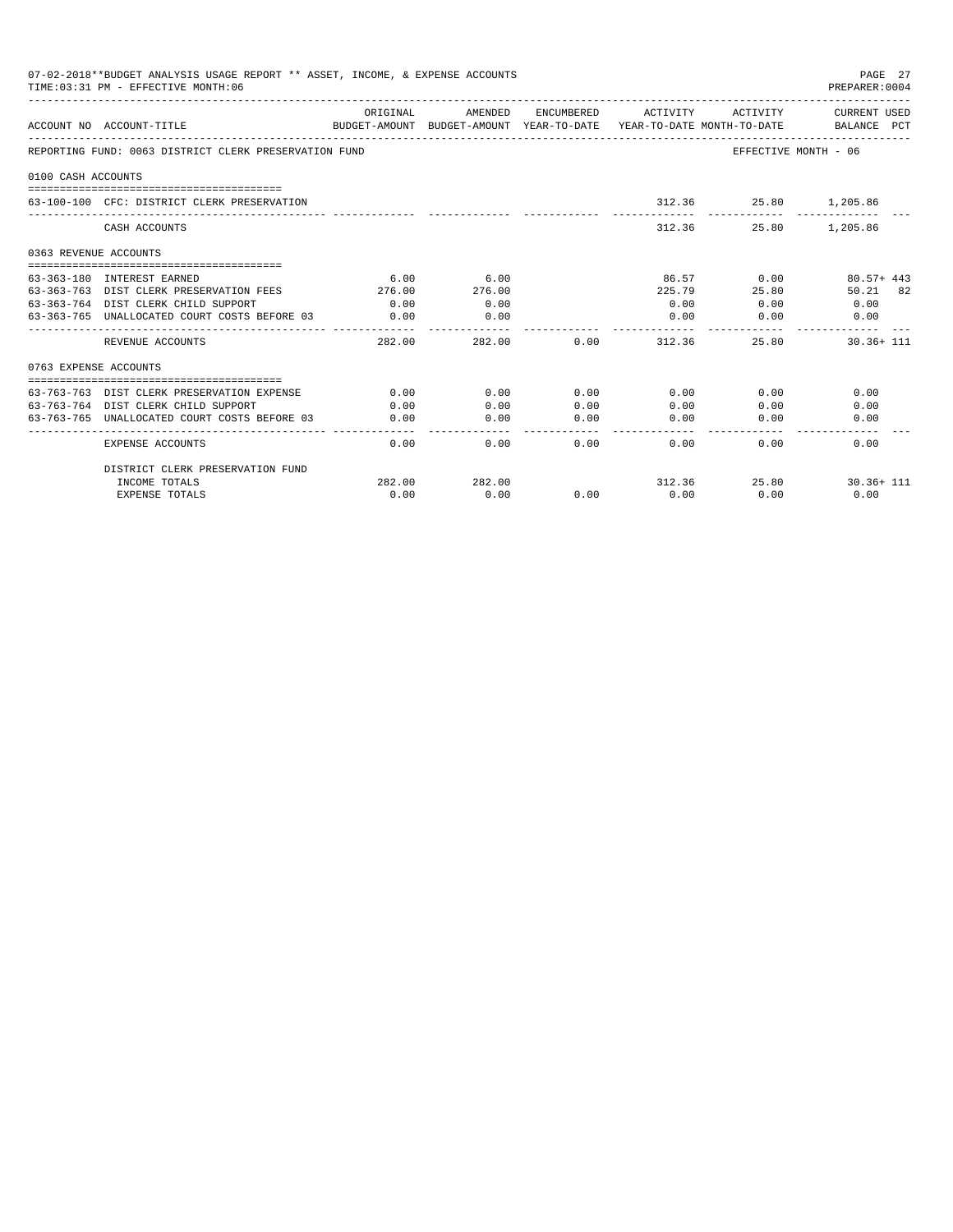|                       | 07-02-2018**BUDGET ANALYSIS USAGE REPORT ** ASSET, INCOME, & EXPENSE ACCOUNTS<br>TIME: 03:31 PM - EFFECTIVE MONTH: 06 |                                              |                       |                       |                     |                           | PAGE 28<br>PREPARER: 0004                           |    |
|-----------------------|-----------------------------------------------------------------------------------------------------------------------|----------------------------------------------|-----------------------|-----------------------|---------------------|---------------------------|-----------------------------------------------------|----|
|                       | BUDGET-AMOUNT BUDGET-AMOUNT YEAR-TO-DATE YEAR-TO-DATE MONTH-TO-DATE BALANCE PCT<br>ACCOUNT NO ACCOUNT-TITLE           | ORIGINAL                                     | AMENDED               |                       | ENCUMBERED ACTIVITY | ACTIVITY                  | CURRENT USED                                        |    |
|                       | REPORTING FUND: 0066 COURTHOUSE SECURITY FUND                                                                         |                                              |                       |                       |                     |                           | EFFECTIVE MONTH - 06                                |    |
| 0100 CASH ACCOUNTS    |                                                                                                                       |                                              |                       |                       |                     |                           |                                                     |    |
|                       | 66-100-100 CFC: COURTHOUSE SECURITY                                                                                   |                                              |                       |                       |                     | 3,036.79 402.04 22,345.19 |                                                     |    |
|                       | CASH ACCOUNTS                                                                                                         |                                              |                       |                       |                     | 3,036.79 402.04 22,345.19 |                                                     |    |
| 0366 REVENUE ACCOUNTS |                                                                                                                       |                                              |                       |                       |                     |                           |                                                     |    |
|                       | 66-366-180 INTEREST EARNED                                                                                            |                                              | $0.00$ 0.00           |                       |                     |                           | $0.00$ $0.00$ $0.00$ $0.00$                         |    |
|                       | 66-366-766 COURTHOUSE SECURITY FEES                                                                                   | 2,460.00 2,460.00                            |                       |                       |                     |                           | 3,536.79   402.04   1,076.79+ 144                   |    |
|                       | REVENUE ACCOUNTS                                                                                                      |                                              |                       |                       |                     |                           | 2,460.00 2,460.00 0.00 3,536.79 402.04 1,076.79+144 |    |
| 0766 EXPENSE ACCOUNTS |                                                                                                                       |                                              |                       |                       |                     |                           |                                                     |    |
|                       | 66-766-766 COURTHOUSE SECURITY EXPENSES                                                                               | $1,000.00$ $1,000.00$ $0.00$ $500.00$ $0.00$ |                       |                       |                     |                           | 500.00 50                                           |    |
|                       | EXPENSE ACCOUNTS                                                                                                      |                                              | $1.000.00$ $1.000.00$ | -------------<br>0.00 |                     | 500.00                    | 0.00<br>500.00                                      | 50 |
|                       | COURTHOUSE SECURITY FUND                                                                                              |                                              |                       |                       |                     |                           |                                                     |    |
|                       | INCOME TOTALS                                                                                                         |                                              |                       |                       |                     |                           | 2,460.00 2,460.00 3,536.79 402.04 1,076.79 144      |    |
|                       | <b>EXPENSE TOTALS</b>                                                                                                 | 1,000.00                                     | 1,000.00              |                       | $0.00$ 500.00       | 0.00                      | 500.00 50                                           |    |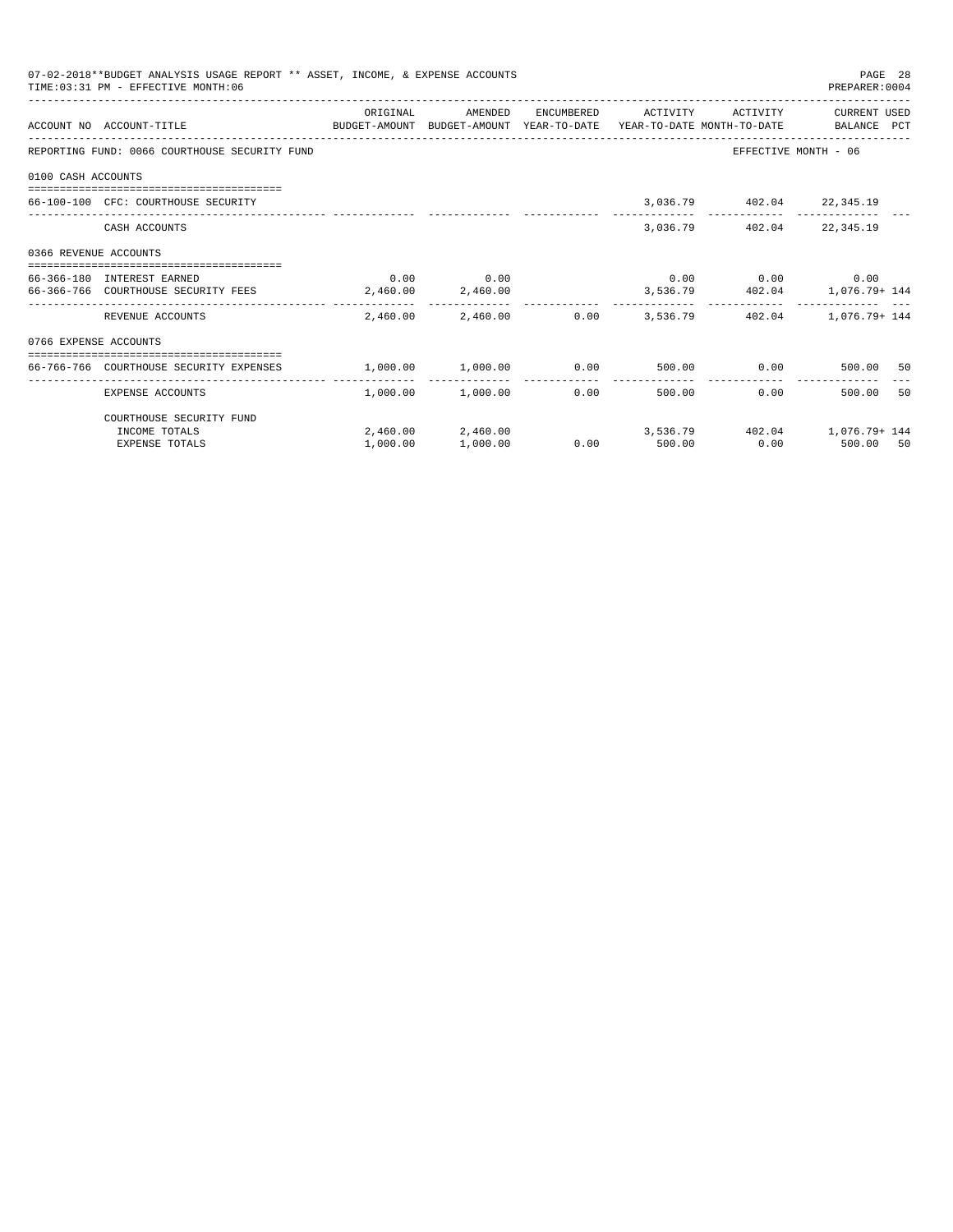|                       | 07-02-2018**BUDGET ANALYSIS USAGE REPORT ** ASSET, INCOME, & EXPENSE ACCOUNTS<br>TIME: 03:31 PM - EFFECTIVE MONTH: 06 |          |         |      |                       |                             | PAGE 29<br>PREPARER: 0004 |
|-----------------------|-----------------------------------------------------------------------------------------------------------------------|----------|---------|------|-----------------------|-----------------------------|---------------------------|
|                       | ACCOUNT NO ACCOUNT-TITLE<br>BUDGET-AMOUNT BUDGET-AMOUNT YEAR-TO-DATE YEAR-TO-DATE MONTH-TO-DATE BALANCE PCT           | ORIGINAL | AMENDED |      | ENCUMBERED ACTIVITY   | ACTIVITY                    | CURRENT USED              |
|                       | REPORTING FUND: 0068 COUNTY PRESERVATION FUND                                                                         |          |         |      |                       | EFFECTIVE MONTH - 06        |                           |
| 0100 CASH ACCOUNTS    |                                                                                                                       |          |         |      |                       |                             |                           |
|                       | 68-100-100 CFC: COUNTY PRESERVATION                                                                                   |          |         |      |                       | 832.74 59.78 2,673.89       |                           |
|                       | CASH ACCOUNTS                                                                                                         |          |         |      | 832.74                | 59.78                       | 2,673.89                  |
| 0368 REVENUE ACCOUNTS |                                                                                                                       |          |         |      |                       |                             |                           |
|                       | 68-368-180 INTEREST EARNED                                                                                            | 1.00     | 1.00    |      |                       |                             | $10.66$ $0.00$ $9.66+66$  |
|                       | 68-368-768 COUNTY PRESERVATION FEES                                                                                   | 300.00   | 300.00  |      | 822.08                | 59.78                       | 522.08+ 274               |
|                       | REVENUE ACCOUNTS                                                                                                      | 301.00   | 301.00  |      | $0.00$ 832.74         |                             | 59.78 531.74+277          |
| 0768 EXPENSE ACCOUNTS |                                                                                                                       |          |         |      |                       |                             |                           |
|                       | 68-768-768 COUNTY PRESERVATION EXPENSES                                                                               | 0.00     | 0.00    |      |                       | $0.00$ $0.00$ $0.00$ $0.00$ | 0.00                      |
|                       | EXPENSE ACCOUNTS                                                                                                      | 0.00     |         | 0.00 | -------------<br>0.00 | $0.00$ and $0.00$           | 0.00<br>0.00              |
|                       | COUNTY PRESERVATION FUND                                                                                              |          |         |      |                       |                             |                           |
|                       | INCOME TOTALS                                                                                                         | 301.00   | 301.00  |      | 832.74                |                             | 59.78 531.74+277          |
|                       | <b>EXPENSE TOTALS</b>                                                                                                 | 0.00     | 0.00    | 0.00 | 0.00                  | 0.00                        | 0.00                      |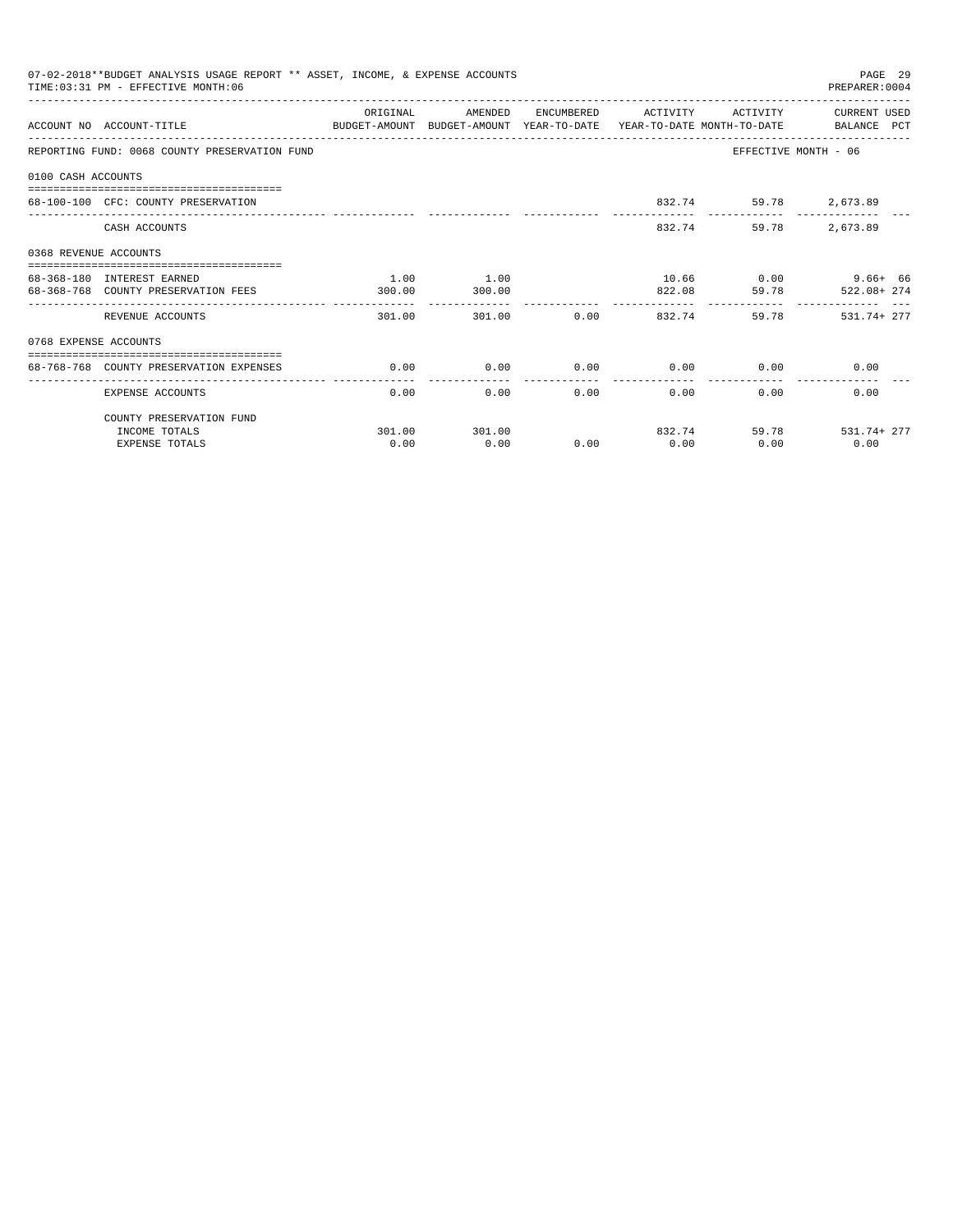|                       | 07-02-2018**BUDGET ANALYSIS USAGE REPORT ** ASSET, INCOME, & EXPENSE ACCOUNTS<br>TIME: 03:31 PM - EFFECTIVE MONTH: 06 |          |                                                                       |      |                     |                                                     | PAGE 30<br>PREPARER: 0004                                    |
|-----------------------|-----------------------------------------------------------------------------------------------------------------------|----------|-----------------------------------------------------------------------|------|---------------------|-----------------------------------------------------|--------------------------------------------------------------|
|                       | ACCOUNT NO ACCOUNT-TITLE CONTROL SUDGET-AMOUNT BUDGET-AMOUNT YEAR-TO-DATE YEAR-TO-DATE MONTH-TO-DATE BALANCE PCT      | ORIGINAL | AMENDED                                                               |      | ENCUMBERED ACTIVITY |                                                     | ACTIVITY CURRENT USED                                        |
|                       | REPORTING FUND: 0070 INMATE PHONE FUND                                                                                |          |                                                                       |      |                     | EFFECTIVE MONTH - 06                                |                                                              |
| 0100 CASH ACCOUNTS    |                                                                                                                       |          |                                                                       |      |                     |                                                     |                                                              |
|                       | 70-100-100 CFC: INMATE PHONE FUND<br>70-100-110 INMATE PHONE CHECKING                                                 |          |                                                                       |      |                     | 465.24 0.00 5,008.18<br>6,799.30 6,644.54 12,800.38 |                                                              |
|                       | CASH ACCOUNTS                                                                                                         |          |                                                                       |      | 7,264.54            |                                                     | 6,644.54 17,808.56                                           |
| 0370 REVENUE ACCOUNTS |                                                                                                                       |          |                                                                       |      |                     |                                                     |                                                              |
|                       | 70-370-180 INTEREST EARNED<br>70-370-770 INMATE PHONE REVENUES                                                        |          | $0.00$ 0.00<br>1,000.00 1,000.00                                      |      |                     | $0.00$ 0.00 0.00 0.00                               | 13,061.80 6,644.54 12,061.80+306                             |
|                       | REVENUE ACCOUNTS                                                                                                      |          | _________________________<br>$1.000.00$ $1.000.00$ $0.00$ $13.061.80$ |      |                     | ----------- ------------ ------------               | 6,644.54 12,061.80+306                                       |
| 0770 EXPENSE ACCOUNTS |                                                                                                                       |          |                                                                       |      |                     |                                                     |                                                              |
|                       | 70-770-770 INMATE PHONE EXPENSES                                                                                      | 500.00   | 500.00                                                                | 0.00 |                     | 5,797.26 0.00                                       | $5,297.26 - 159$                                             |
|                       | EXPENSE ACCOUNTS                                                                                                      | 500.00   | 500.00                                                                | 0.00 | 5,797,26            | 0.00                                                | $5.297.26 - 159$                                             |
|                       | INMATE PHONE FUND<br>INCOME TOTALS                                                                                    |          |                                                                       |      |                     |                                                     | $1,000.00$ $1,000.00$ $13,061.80$ $6,644.54$ $12,061.80+306$ |
|                       | <b>EXPENSE TOTALS</b>                                                                                                 | 500.00   | 500.00                                                                |      | $0.00$ 5,797.26     | 0.00                                                | $5,297.26 - 159$                                             |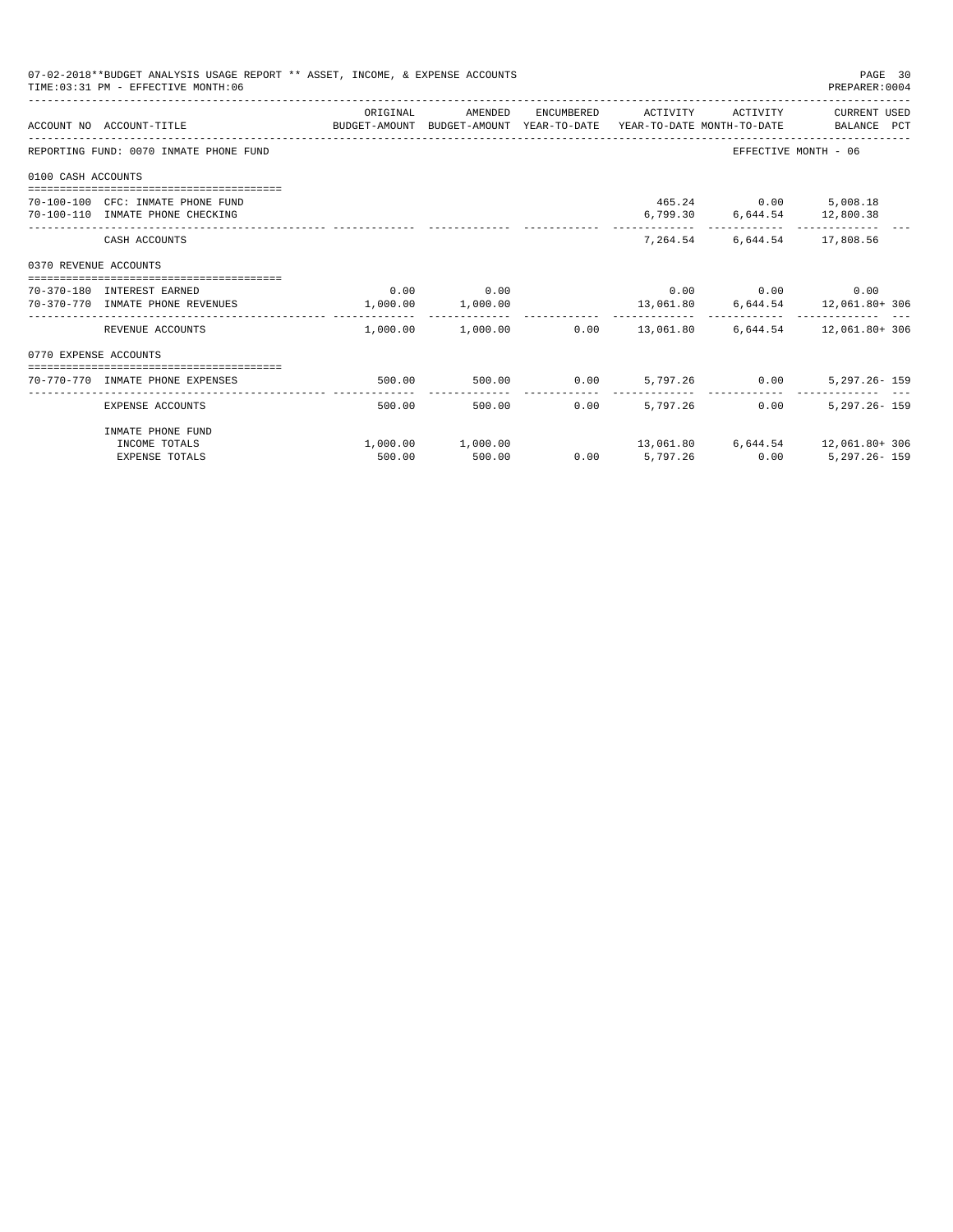|                       | 07-02-2018**BUDGET ANALYSIS USAGE REPORT ** ASSET, INCOME, & EXPENSE ACCOUNTS<br>TIME: 03:31 PM - EFFECTIVE MONTH: 06 |          |                                    |       |                |                                                | PAGE 31<br>PREPARER: 0004                                                       |
|-----------------------|-----------------------------------------------------------------------------------------------------------------------|----------|------------------------------------|-------|----------------|------------------------------------------------|---------------------------------------------------------------------------------|
|                       | ACCOUNT NO ACCOUNT-TITLE COMPUTE BUDGET-AMOUNT BUDGET-AMOUNT YEAR-TO-DATE YEAR-TO-DATE MONTH-TO-DATE BALANCE PCT      | ORIGINAL | AMENDED                            |       |                |                                                | ENCUMBERED ACTIVITY ACTIVITY CURRENT USED                                       |
|                       | REPORTING FUND: 0072 HOT CHECK FUND                                                                                   |          |                                    |       |                |                                                | EFFECTIVE MONTH - 06                                                            |
| 0100 CASH ACCOUNTS    |                                                                                                                       |          |                                    |       |                |                                                |                                                                                 |
|                       | 72-100-100 CFC: HOT CHECK FUND<br>72-100-180 HOT CHECK CHECKING                                                       |          |                                    |       |                | 3.58 207.52 3,497.00<br>$20.00$ $0.00$ $20.00$ |                                                                                 |
|                       | CASH ACCOUNTS                                                                                                         |          |                                    |       |                | 23.58 207.52 3.517.00                          |                                                                                 |
| 0372 REVENUE ACCOUNTS |                                                                                                                       |          |                                    |       |                |                                                |                                                                                 |
|                       | 72-372-180 INTEREST EARNED<br>72-372-772 HOT CHECK REVENUES                                                           |          | $3.00$ $3.00$<br>1,000.00 1,000.00 |       |                |                                                | $36.66$ $0.00$ $33.66 + 222$<br>1,685.10 207.52 685.10+169                      |
|                       | REVENUE ACCOUNTS                                                                                                      |          |                                    |       |                |                                                | $1,003.00$ $1,003.00$ $0.00$ $1,721.76$ $207.52$ $718.76+172$                   |
| 0772 EXPENSE ACCOUNTS |                                                                                                                       |          |                                    |       |                |                                                |                                                                                 |
|                       | 72-772-772 HOT CHECK EXPENSES                                                                                         |          |                                    |       |                |                                                | $1,000.00$ $1,000.00$ $43.00$ $1,698.18$ $0.00$ $741.18 - 174$                  |
|                       | EXPENSE ACCOUNTS                                                                                                      |          | 1,000.00 1,000.00                  | 43.00 | 1,698.18       |                                                | $0.00$ $741.18 - 174$                                                           |
|                       | HOT CHECK FUND                                                                                                        |          |                                    |       |                |                                                |                                                                                 |
|                       | INCOME TOTALS<br><b>EXPENSE TOTALS</b>                                                                                | 1,000.00 | 1,000.00                           |       | 43.00 1,698.18 |                                                | $1,003.00$ $1,003.00$ $1,721.76$ $207.52$ $718.76+172$<br>$0.00$ $741.18 - 174$ |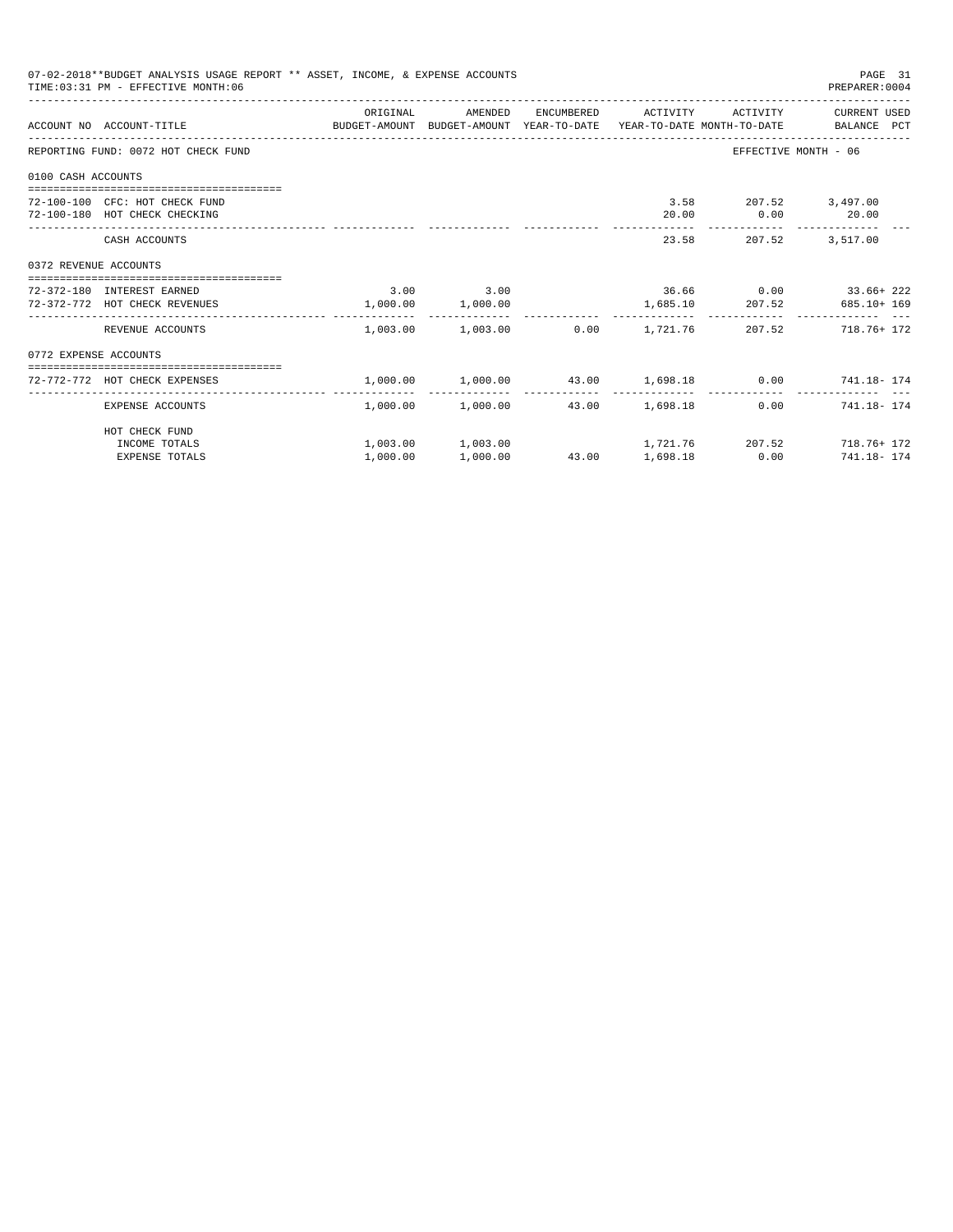|                       | 07-02-2018**BUDGET ANALYSIS USAGE REPORT ** ASSET, INCOME, & EXPENSE ACCOUNTS<br>TIME: 03:31 PM - EFFECTIVE MONTH: 06 |          |                       |            |                                                                                 |                             | PAGE 32<br>PREPARER: 0004        |  |
|-----------------------|-----------------------------------------------------------------------------------------------------------------------|----------|-----------------------|------------|---------------------------------------------------------------------------------|-----------------------------|----------------------------------|--|
|                       | ACCOUNT NO ACCOUNT-TITLE                                                                                              | ORIGINAL | AMENDED               | ENCUMBERED | ACTIVITY<br>BUDGET-AMOUNT BUDGET-AMOUNT YEAR-TO-DATE YEAR-TO-DATE MONTH-TO-DATE | ACTIVITY                    | CURRENT USED<br>BALANCE PCT      |  |
|                       | REPORTING FUND: 0074 BAIL BOND FUND                                                                                   |          |                       |            |                                                                                 | EFFECTIVE MONTH - 06        |                                  |  |
| 0100 CASH ACCOUNTS    |                                                                                                                       |          |                       |            |                                                                                 |                             |                                  |  |
|                       | 74-100-100 CFC: BAIL BOND FUND                                                                                        |          |                       |            |                                                                                 | 1,723.00 75.00 35,452.88    |                                  |  |
|                       | CASH ACCOUNTS                                                                                                         |          |                       |            |                                                                                 | 1,723.00 75.00 35,452.88    |                                  |  |
| 0374 REVENUE ACCOUNTS |                                                                                                                       |          |                       |            |                                                                                 |                             |                                  |  |
|                       | 74-374-180 INTEREST EARNED                                                                                            | 0.00     | 0.00                  |            | 0.00                                                                            | 0.00                        | 0.00                             |  |
|                       | 74-374-774 BAIL BOND FEES                                                                                             | 3.400.00 | 3,400.00              |            | 640.00                                                                          | 75.00                       | 2,760.00 19                      |  |
|                       | 74-374-775 SALE OF ESTRAY                                                                                             | 0.00     | 0.00                  |            | 0.00                                                                            | 0.00                        | 0.00                             |  |
|                       | 74-374-776 CASH BAIL BOND'S                                                                                           | 0.00     | 0.00<br>------------- |            | 4,400.00                                                                        | 0.00                        | $4,400.00+$<br>------------- --- |  |
|                       | REVENUE ACCOUNTS                                                                                                      |          | 3,400.00 3,400.00     | 0.00       | 5,040.00                                                                        | 75.00                       | $1.640.00 + 148$                 |  |
| 0774 EXPENSE ACCOUNTS |                                                                                                                       |          |                       |            |                                                                                 |                             |                                  |  |
|                       | 74-774-774 BAIL BOND EXPENSES                                                                                         |          | 3,000.00 3,000.00     |            | $0.00$ 567.00                                                                   |                             | $0.00$ 2,433.00 19               |  |
|                       | 74-774-775 SALE OF ESTRAY                                                                                             | 0.00     | 0.00                  | 0.00       | 0.00                                                                            | 0.00                        | 0.00                             |  |
|                       | EXPENSE ACCOUNTS                                                                                                      |          | 3,000.00 3,000.00     | 0.00       | 567.00                                                                          | 0.00                        | 2,433,00 19                      |  |
|                       | <b>BAIL BOND FUND</b>                                                                                                 |          |                       |            |                                                                                 |                             |                                  |  |
|                       | INCOME TOTALS                                                                                                         |          | 3,400.00 3,400.00     |            |                                                                                 | 5,040.00 75.00 1,640.00+148 |                                  |  |
|                       | <b>EXPENSE TOTALS</b>                                                                                                 | 3,000.00 | 3,000.00              | 0.00       | 567.00                                                                          | 0.00                        | 2,433.00 19                      |  |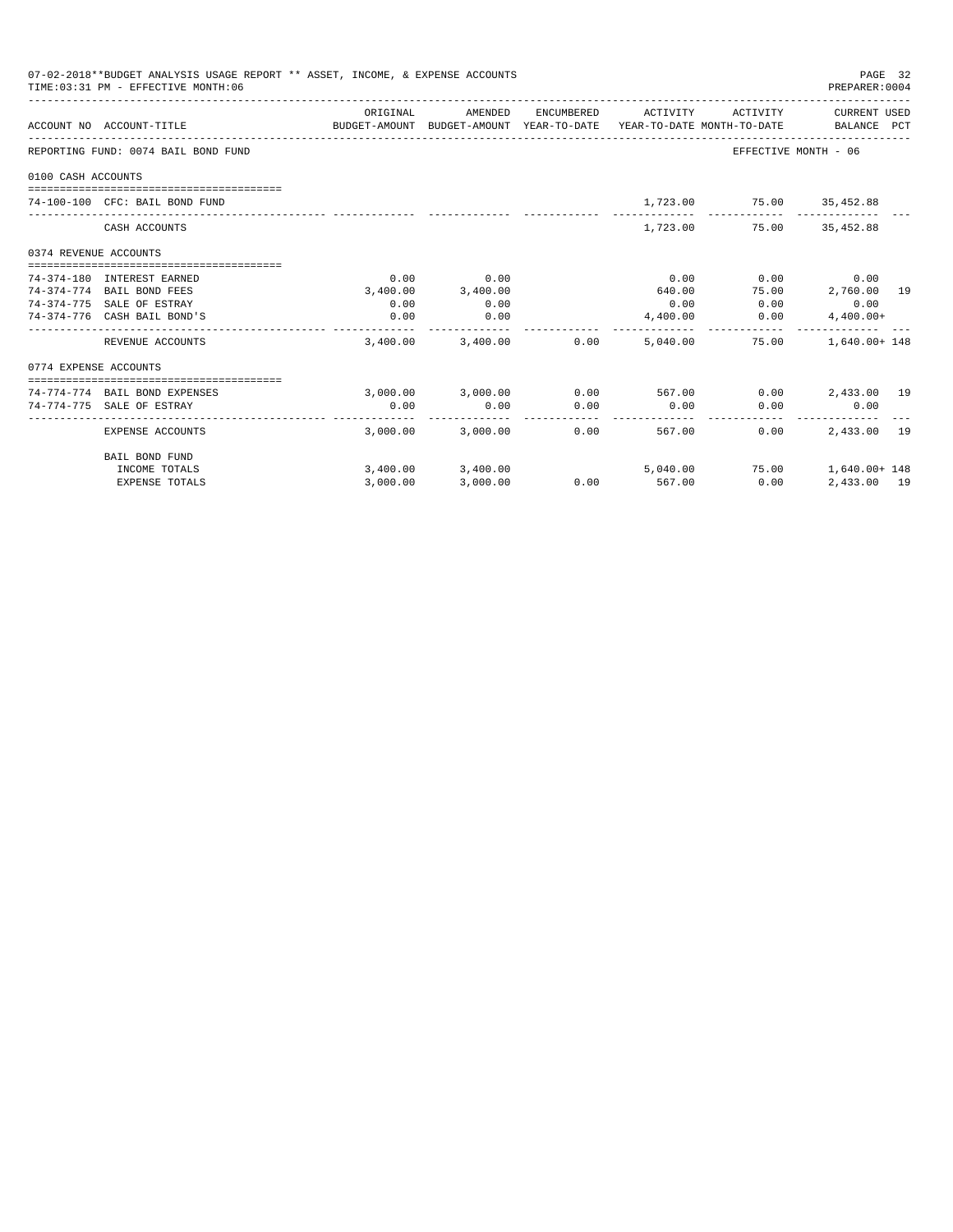|                       | 07-02-2018**BUDGET ANALYSIS USAGE REPORT ** ASSET, INCOME, & EXPENSE ACCOUNTS<br>TIME: 03:31 PM - EFFECTIVE MONTH: 06 |               |                                   |      |             |                              | PAGE 33<br>PREPARER:0004                                                                                                     |  |
|-----------------------|-----------------------------------------------------------------------------------------------------------------------|---------------|-----------------------------------|------|-------------|------------------------------|------------------------------------------------------------------------------------------------------------------------------|--|
|                       | ACCOUNT NO ACCOUNT-TITLE                                                                                              | ORIGINAL      | AMENDED                           |      |             |                              | ENCUMBERED ACTIVITY ACTIVITY CURRENT USED<br>BUDGET-AMOUNT BUDGET-AMOUNT YEAR-TO-DATE YEAR-TO-DATE MONTH-TO-DATE BALANCE PCT |  |
|                       | REPORTING FUND: 0076 STATE CRIMINAL & CIVIL FEES FUND                                                                 |               |                                   |      |             | EFFECTIVE MONTH - 06         |                                                                                                                              |  |
| 0100 CASH ACCOUNTS    |                                                                                                                       |               |                                   |      |             |                              |                                                                                                                              |  |
|                       | 76-100-100 CFC: STATE CRIMINAL & CIVIL FEES                                                                           |               |                                   |      |             | 71,506.11 6,585.10 16,068.54 |                                                                                                                              |  |
|                       | CASH ACCOUNTS                                                                                                         |               |                                   |      |             | 71,506.11 6,585.10 16,068.54 |                                                                                                                              |  |
| 0376 REVENUE ACCOUNTS |                                                                                                                       |               |                                   |      |             |                              |                                                                                                                              |  |
|                       |                                                                                                                       |               |                                   |      |             |                              |                                                                                                                              |  |
|                       | 76-376-180 INTEREST EARNED                                                                                            | 0.00          | 0.00                              |      | 0.00        | 0.00                         | 0.00                                                                                                                         |  |
|                       | 76-376-701 DELINQUENT CASES                                                                                           | 0.00          | 0.00                              |      | 0.00        | 0.00                         | 0.00                                                                                                                         |  |
|                       | 76-376-702 GUARDIANSHIP                                                                                               |               | 320.00 320.00                     |      | 400.00      | 80.00                        | $80.00 + 125$                                                                                                                |  |
|                       | 76-376-703 DC-CAR-BVS TO TX VITAL STATISTICS 6.00 6.00 6.00                                                           |               | 2,000.00 2,000.00                 |      | 0.00        | 0.00                         | 6.00 00<br>15.69   0.00   1,984.31   01                                                                                      |  |
|                       | 76-376-704 PARKS & WILDLIFE<br>76-376-776 STATE FEE CRIMINAL & CIVIL                                                  |               | 45,000.00 45,000.00               |      |             | 53,980.66 6,547.42           | 8,980.66+ 120                                                                                                                |  |
|                       |                                                                                                                       | ----------- - |                                   |      |             |                              |                                                                                                                              |  |
|                       | REVENUE ACCOUNTS                                                                                                      |               |                                   |      |             |                              | 47,326.00 47,326.00 0.00 54,396.35 6,627.42 7,070.35+ 115                                                                    |  |
| 0776 EXPENSE ACCOUNTS |                                                                                                                       |               |                                   |      |             |                              |                                                                                                                              |  |
|                       | 76-776-701 DELINQUENT CASES                                                                                           |               | 1,000.00 1,000.00                 |      | $0.00$ 0.00 |                              | $0.00$ 1,000.00 00                                                                                                           |  |
|                       | 76-776-703 DC-CAR-BVS TO TX VITAL STATISTICS                                                                          | 75.00         | 75.00                             | 0.00 | 78.69       | 7.32                         | $3.69 - 105$                                                                                                                 |  |
|                       | 76-776-704 PARKS & WILDLIFE                                                                                           |               | $2,700.00$ $2,700.00$             | 0.00 |             |                              |                                                                                                                              |  |
|                       | 76-776-776 STATE FEE CRIMINAL & CIVIL                                                                                 |               | $2,700.00$<br>38,819.00 38,819.00 | 0.00 |             | ____________________________ | $0.00$ $0.00$ $0.00$ $0.700.00$ $0.00$<br>37,102.57 35.00 1,716.43 96<br>.                                                   |  |
|                       | EXPENSE ACCOUNTS                                                                                                      |               | 42.594.00 42.594.00               | 0.00 | 37, 181, 26 | 42.32                        | 5.412.74 87                                                                                                                  |  |
|                       | STATE CRIMINAL & CIVIL FEES FUND                                                                                      |               |                                   |      |             |                              |                                                                                                                              |  |
|                       | INCOME TOTALS                                                                                                         |               | 47,326.00 47,326.00               | 0.00 |             |                              | 54,396.35 6,627.42 7,070.35+ 115                                                                                             |  |
|                       | <b>EXPENSE TOTALS</b>                                                                                                 | 42,594.00     | 42,594.00                         | 0.00 | 37,181.26   | 42.32                        | 5,412,74 87                                                                                                                  |  |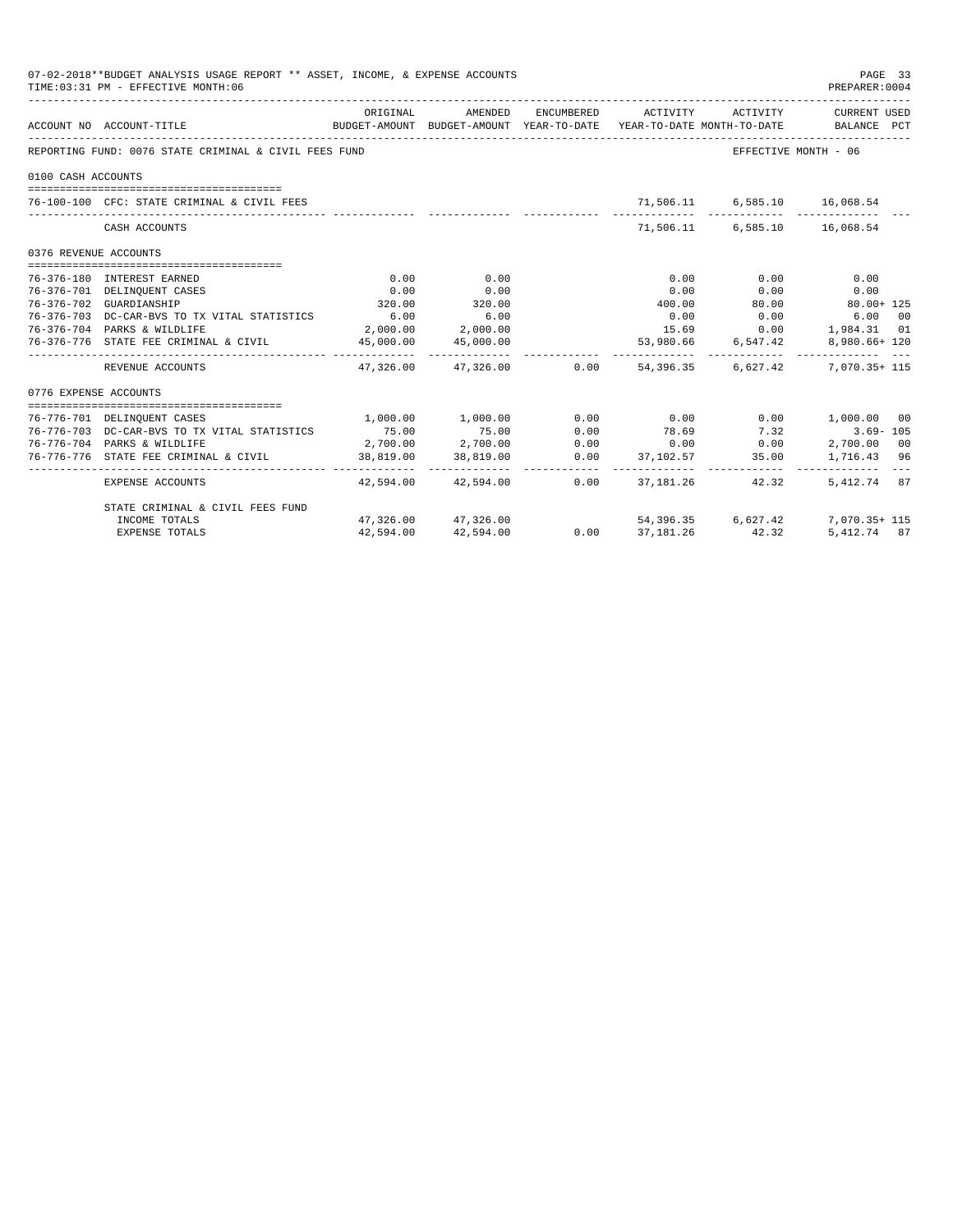|                       | 07-02-2018**BUDGET ANALYSIS USAGE REPORT ** ASSET, INCOME, & EXPENSE ACCOUNTS<br>TIME: 03:31 PM - EFFECTIVE MONTH: 06 |                         |                          |                         |                                                                                 |                      | PAGE 34<br>PREPARER: 0004          |                |
|-----------------------|-----------------------------------------------------------------------------------------------------------------------|-------------------------|--------------------------|-------------------------|---------------------------------------------------------------------------------|----------------------|------------------------------------|----------------|
|                       | ------------------------------<br>ACCOUNT NO ACCOUNT-TITLE                                                            | ORIGINAL                | AMENDED                  | ENCUMBERED              | ACTIVITY<br>BUDGET-AMOUNT BUDGET-AMOUNT YEAR-TO-DATE YEAR-TO-DATE MONTH-TO-DATE | ACTIVITY             | <b>CURRENT USED</b><br>BALANCE PCT |                |
|                       | REPORTING FUND: 0078 SENIOR CITIZENS FUND                                                                             |                         |                          |                         |                                                                                 | EFFECTIVE MONTH - 06 |                                    |                |
| 0100 CASH ACCOUNTS    |                                                                                                                       |                         |                          |                         |                                                                                 |                      |                                    |                |
|                       |                                                                                                                       |                         |                          |                         |                                                                                 |                      |                                    |                |
|                       | 78-100-100 CFC: SENIOR CITIZENS                                                                                       |                         |                          |                         | 38,735.56-                                                                      | 5,747.82-            | 97,745.47-                         |                |
|                       | CASH ACCOUNTS                                                                                                         |                         |                          |                         | 38,735.56-                                                                      | 5,747.82-            | 97,745.47-                         |                |
| 0378 REVENUE ACCOUNTS |                                                                                                                       |                         |                          |                         |                                                                                 |                      |                                    |                |
|                       |                                                                                                                       |                         |                          |                         |                                                                                 |                      |                                    |                |
|                       | 78-378-160 SALE OF FIXED ASSETS                                                                                       | 0.00                    | 0.00                     |                         | 0.00                                                                            | 0.00                 | 0.00                               |                |
|                       | 78-378-180 INTEREST EARNED                                                                                            | 0.00                    | 0.00                     |                         | 0.00                                                                            | 0.00                 | 0.00                               |                |
|                       | 78-378-710 WCTCOG PROGRAM                                                                                             | 22,000.00               | 22,000.00                |                         | 14,104.05                                                                       | 0.00                 | 7,895.95                           | 64             |
|                       | 78-378-711 DEPT OF HUMAN RESOURCES                                                                                    | 0.00                    | 0.00                     |                         | 0.00                                                                            | 0.00                 | 0.00                               |                |
|                       | 78-378-712 FOOD DONATIONS                                                                                             | 10,000.00               | 10,000.00                |                         | 9,461.41                                                                        | $1\,,\,417\,. \,48$  | 538.59                             | 95             |
|                       | 78-378-713 BUILDING RENT                                                                                              | 400.00                  | 400.00                   |                         | 0.00                                                                            | 0.00                 | 400.00                             | 0 <sub>0</sub> |
|                       | 78-378-714 DEPT OF AGING & DISABILITY                                                                                 | 20,000.00               | 20,000.00                |                         | 15,690.28                                                                       | 0.00                 | 4,309.72                           | 78             |
|                       | 78-378-815 INCOME FROM OTHER FUNDS                                                                                    | 36,000.00<br>---------- | 36,000.00<br>.           |                         | 4,450.00                                                                        | 0.00                 | 31,550.00                          | 12             |
|                       | REVENUE ACCOUNTS                                                                                                      | 88,400.00               | 88,400.00                | 0.00                    | 43,705.74                                                                       | 1,417.48             | 44,694.26                          | 49             |
| 0778 EXPENSE ACCOUNTS |                                                                                                                       |                         |                          |                         |                                                                                 |                      |                                    |                |
|                       |                                                                                                                       |                         |                          |                         |                                                                                 |                      |                                    |                |
|                       | 78-778-100 SALARY - GENERAL PAYROLL                                                                                   | 20,869.00               | 20,869.00                | 0.00                    | 14,447.16                                                                       | 802.62               | 6,421.84                           | 69             |
|                       | 78-778-105 LONGEVITY PAY                                                                                              | 0.00                    | 0.00                     | 0.00                    | 0.00                                                                            | 0.00                 | 0.00                               |                |
|                       | 78-778-110 SALARY - FULL TIME (PART TIME)                                                                             | 33,813.00               | 33,813.00                | 0.00                    | 22,367.25                                                                       | 1,267.28             | 11,445.75                          | 66             |
|                       | 78-778-200 FICA EXPENSE                                                                                               | 4,184.00                | 4,184.00                 | 0.00                    | 2,816.32                                                                        | 158.35               | 1,367.68                           | 67             |
|                       | 78-778-205 RETIREMENT                                                                                                 | 4,501.00                | 4,501.00                 | 0.00                    | 2,974.11                                                                        | 157.55               | 1,526.89                           | 66             |
| 78-778-300 TRAVEL     |                                                                                                                       | 1,500.00                | 1,500.00                 | 0.00                    | 688.76                                                                          | 90.95                | 811.24                             | 46             |
| 78-778-305 SUPPLIES   |                                                                                                                       | 2,000.00                | 2,000.00                 | 0.00                    | 1,190.28                                                                        | 180.99               | 809.72                             | 60             |
|                       | 78-778-310 COMMUNICATIONS                                                                                             | 960.00                  | 960.00                   | 0.00                    | 748.27                                                                          | 60.38                | 211.73                             | 78             |
|                       | 78-778-320 REPAIRS & MAINTENANCE                                                                                      | 2,000.00                | 2,000.00                 | 0.00                    | 1,232.55                                                                        | 75.00                | 767.45                             | 62             |
| 78-778-380 UTILITIES  |                                                                                                                       | 6,500.00                | 6,500.00                 | 68.61                   | 4,625.21                                                                        | 319.71               | 1,806.18                           | 72             |
|                       | 78-778-400 NEW EQUIPMENT                                                                                              | 1,000.00                | 5,450.00                 | 0.00                    | 456.65                                                                          | 419.99               | 4,993.35                           | 08             |
|                       | 78-778-680 VAN EXPENSE                                                                                                | 4,500.00                | 4,500.00                 | 0.00                    | 2,727.19                                                                        | 273.67               | 1,772.81                           | 61             |
|                       | 78-778-690 EDIBLE GOODS                                                                                               | 25,000.00               | 25,000.00                | 562.55                  | 24,448.76                                                                       | 3, 264. 22           | $11.31 - 100$                      |                |
|                       | 78-778-692 PAPER GOODS                                                                                                | 7,900.00                | 7,900.00<br>------------ | 82.98<br>______________ | 4,455.76                                                                        | 719.92               | 3,361.26                           | 57             |
|                       | EXPENSE ACCOUNTS                                                                                                      | 114,727.00              | 119,177.00               | 714.14                  | 83,178.27                                                                       | 7,790.63             | 35,284.59                          | 70             |
|                       | SENIOR CITIZENS FUND                                                                                                  |                         |                          |                         |                                                                                 |                      |                                    |                |
|                       | INCOME TOTALS                                                                                                         | 88,400.00               | 88,400.00                |                         | 43,705.74                                                                       | 1,417.48 44,694.26   |                                    | 49             |
|                       | <b>EXPENSE TOTALS</b>                                                                                                 | 114,727.00              | 119,177.00               | 714.14                  | 83,178.27                                                                       | 7,790.63             | 35,284.59                          | 70             |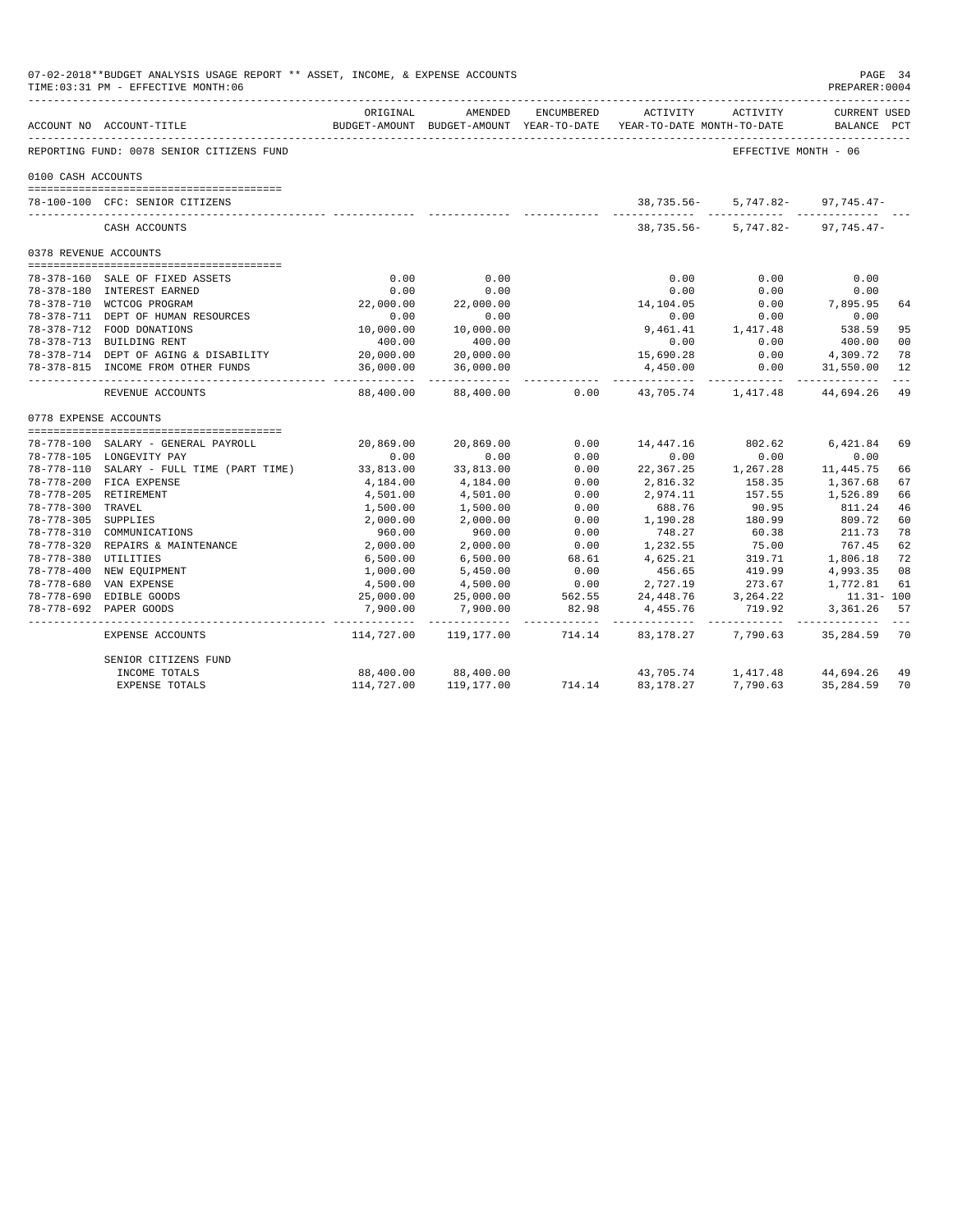|                       | 07-02-2018**BUDGET ANALYSIS USAGE REPORT ** ASSET, INCOME, & EXPENSE ACCOUNTS<br>TIME: 03:31 PM - EFFECTIVE MONTH: 06 |                       |                                                |      |                     |                             | PAGE 35<br>PREPARER: 0004   |  |
|-----------------------|-----------------------------------------------------------------------------------------------------------------------|-----------------------|------------------------------------------------|------|---------------------|-----------------------------|-----------------------------|--|
|                       |                                                                                                                       | ORIGINAL              | AMENDED                                        |      | ENCUMBERED ACTIVITY | ACTIVITY                    | CURRENT USED                |  |
|                       | ACCOUNT NO ACCOUNT-TITLE CONTROL SUDGET-AMOUNT BUDGET-AMOUNT YEAR-TO-DATE YEAR-TO-DATE MONTH-TO-DATE BALANCE PCT      |                       |                                                |      |                     |                             |                             |  |
|                       | REPORTING FUND: 0080 LEOSE GRANT FUND                                                                                 |                       |                                                |      |                     |                             | EFFECTIVE MONTH - 06        |  |
| 0100 CASH ACCOUNTS    |                                                                                                                       |                       |                                                |      |                     |                             |                             |  |
|                       | 80-100-100 CFC: LEOSE GRANT CHECKING                                                                                  |                       |                                                |      |                     | 94.45 0.00 3,479.85         |                             |  |
|                       | CASH ACCOUNTS                                                                                                         |                       |                                                |      |                     | 94.45<br>0.00               | 3,479.85                    |  |
| 0380 REVENUE ACCOUNTS |                                                                                                                       |                       |                                                |      |                     |                             |                             |  |
|                       | 80-380-180 INTEREST EARNED                                                                                            |                       | $0.00$ 0.00                                    |      |                     | $0.00$ $0.00$ $0.00$ $0.00$ |                             |  |
|                       | 80-380-800 LEOSE GRANT REVENUES                                                                                       | $1,400.00$ $1,400.00$ |                                                |      |                     |                             | $1,494.45$ 0.00 94.45 + 107 |  |
|                       | REVENUE ACCOUNTS                                                                                                      |                       | $1,400.00$ $1,400.00$ $0.00$ $1,494.45$        |      |                     |                             | $0.00$ 94.45+107            |  |
| 0800 EXPENSE ACCOUNTS |                                                                                                                       |                       |                                                |      |                     |                             |                             |  |
|                       | -----------------------------------<br>80-800-800 LEOSE GRANT EXPENSES                                                |                       | $1.400.00$ $1.400.00$ $0.00$ $1.400.00$ $0.00$ |      |                     |                             | 0.00 100                    |  |
|                       | EXPENSE ACCOUNTS                                                                                                      |                       | 1,400.00 1,400.00                              |      | $0.00$ 1,400.00     |                             | 0.00<br>0.00 100            |  |
|                       | LEOSE GRANT FUND                                                                                                      |                       |                                                |      |                     |                             |                             |  |
|                       | INCOME TOTALS                                                                                                         |                       | $1,400.00$ $1,400.00$ $1,494.45$               |      |                     |                             | 0.00<br>$94.45 + 107$       |  |
|                       | <b>EXPENSE TOTALS</b>                                                                                                 | 1,400.00              | 1,400.00                                       | 0.00 | 1,400.00            | 0.00                        | $0.00$ 100                  |  |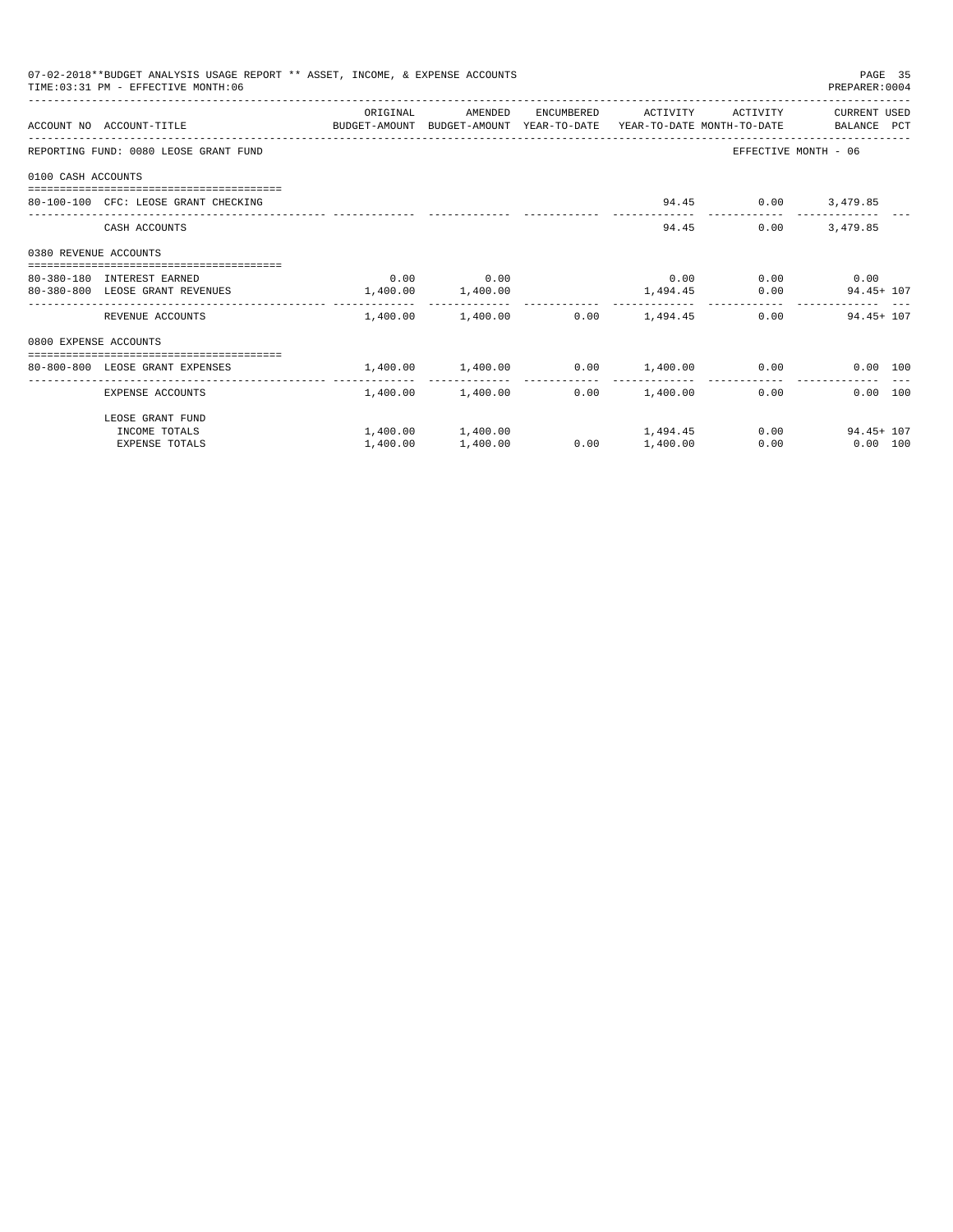| 07-02-2018**BUDGET ANALYSIS USAGE REPORT ** ASSET, INCOME, & EXPENSE ACCOUNTS<br>PAGE 36<br>TIME: 03:31 PM - EFFECTIVE MONTH: 06<br>PREPARER: 0004 |                                                                                                                   |                   |           |      |                |                                                  |                                                                 |  |  |
|----------------------------------------------------------------------------------------------------------------------------------------------------|-------------------------------------------------------------------------------------------------------------------|-------------------|-----------|------|----------------|--------------------------------------------------|-----------------------------------------------------------------|--|--|
|                                                                                                                                                    | ACCOUNT NO ACCOUNT-TITLE CONTROL PROTECT-AMOUNT BUDGET-AMOUNT YEAR-TO-DATE YEAR-TO-DATE MONTH-TO-DATE BALANCE PCT | ORIGINAL          | AMENDED   |      |                |                                                  | ENCUMBERED ACTIVITY ACTIVITY CURRENT USED                       |  |  |
|                                                                                                                                                    | REPORTING FUND: 0082 JUSTICE COURT TECHNOLOGY FUND                                                                |                   |           |      |                |                                                  | EFFECTIVE MONTH - 06                                            |  |  |
| 0100 CASH ACCOUNTS                                                                                                                                 |                                                                                                                   |                   |           |      |                |                                                  |                                                                 |  |  |
|                                                                                                                                                    | 82-100-100 CFC: JUSTICE COURT TECH CHECKING                                                                       |                   |           |      |                | 1,985.03 218.14 6,316.68                         |                                                                 |  |  |
|                                                                                                                                                    | CASH ACCOUNTS                                                                                                     |                   |           |      |                | 1,985.03 218.14 6,316.68                         |                                                                 |  |  |
| 0380 REVENUE ACCOUNTS                                                                                                                              |                                                                                                                   |                   |           |      |                |                                                  |                                                                 |  |  |
|                                                                                                                                                    |                                                                                                                   |                   |           |      |                |                                                  |                                                                 |  |  |
|                                                                                                                                                    | 82-380-180 INTEREST EARNED                                                                                        |                   | 2.00 2.00 |      |                |                                                  | $11.34$ 0.00 9.34 + 567                                         |  |  |
|                                                                                                                                                    | 82-380-820 JUSTICE COURT TECH FEES                                                                                | 1,800.00 1,800.00 |           |      |                |                                                  | $1,973.69$ $218.14$ $173.69 + 110$                              |  |  |
|                                                                                                                                                    | REVENUE ACCOUNTS                                                                                                  |                   |           |      |                |                                                  | $1,802.00$ $1,802.00$ $0.00$ $1,985.03$ $218.14$ $183.03 + 110$ |  |  |
| 0820 EXPENSE ACCOUNTS                                                                                                                              |                                                                                                                   |                   |           |      |                |                                                  |                                                                 |  |  |
|                                                                                                                                                    |                                                                                                                   |                   |           |      |                |                                                  |                                                                 |  |  |
|                                                                                                                                                    | 82-820-820 JUSTICE COURT TECH EXPENSES                                                                            | 0.00              |           |      | -------------- | $0.00$ $0.00$ $0.00$ $0.00$ $0.00$ $0.00$ $0.00$ |                                                                 |  |  |
|                                                                                                                                                    | EXPENSE ACCOUNTS                                                                                                  | 0.00              |           | 0.00 | 0.00           | 0.00                                             | 0.00<br>0.00                                                    |  |  |
|                                                                                                                                                    | JUSTICE COURT TECHNOLOGY FUND                                                                                     |                   |           |      |                |                                                  |                                                                 |  |  |
|                                                                                                                                                    | INCOME TOTALS                                                                                                     |                   |           |      |                |                                                  | $1,802.00$ $1,802.00$ $1,985.03$ $218.14$ $183.03+110$          |  |  |
|                                                                                                                                                    | <b>EXPENSE TOTALS</b>                                                                                             | 0.00              | 0.00      |      | $0.00$ 0.00    | 0.00                                             | 0.00                                                            |  |  |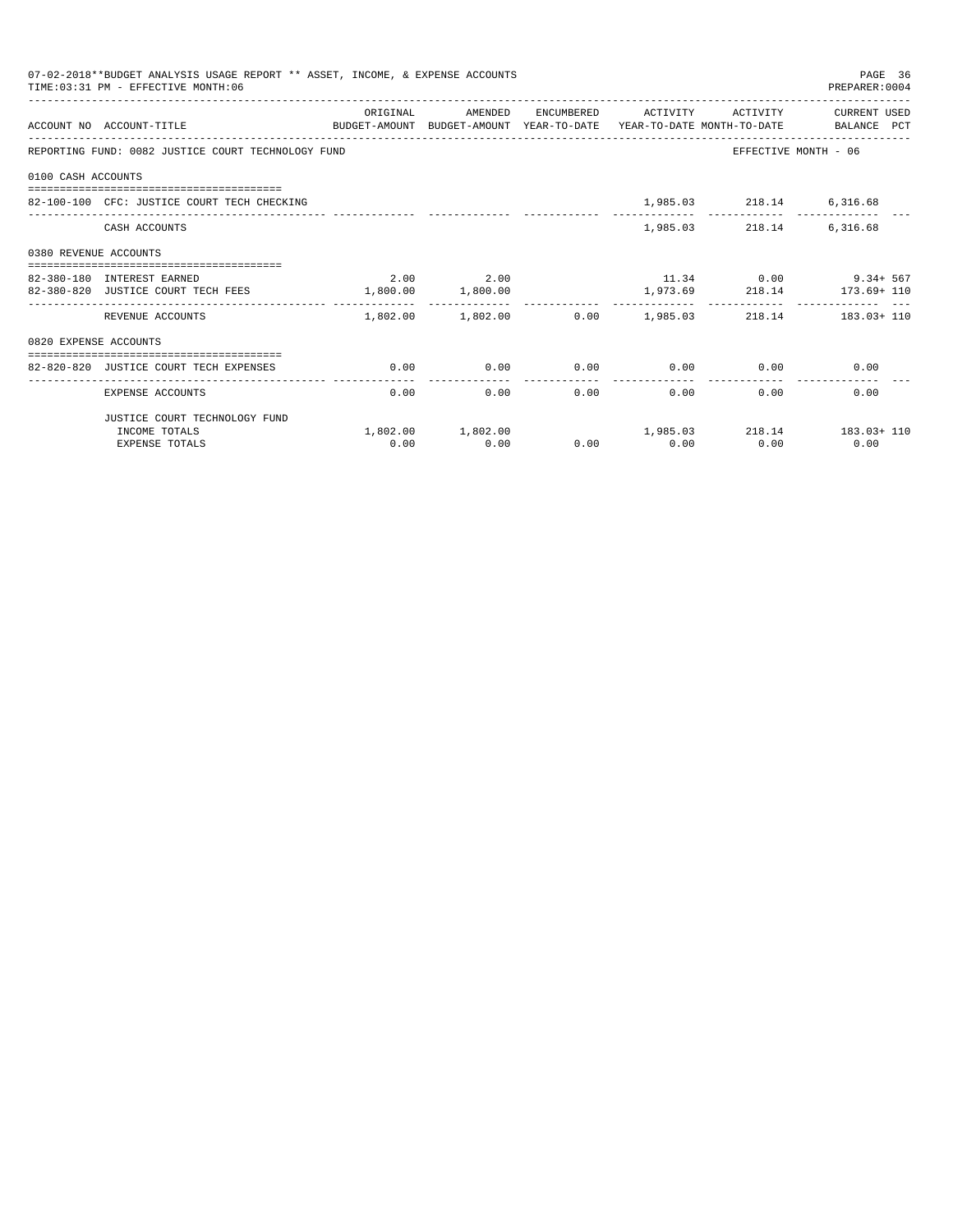| 07-02-2018**BUDGET ANALYSIS USAGE REPORT ** ASSET, INCOME, & EXPENSE ACCOUNTS<br>TIME: 03:31 PM - EFFECTIVE MONTH: 06 |                                                                                            |                       |                       |      |                                                                                            |                                                    |                                 | PAGE 37<br>PREPARER: 0004 |
|-----------------------------------------------------------------------------------------------------------------------|--------------------------------------------------------------------------------------------|-----------------------|-----------------------|------|--------------------------------------------------------------------------------------------|----------------------------------------------------|---------------------------------|---------------------------|
|                                                                                                                       | ACCOUNT NO ACCOUNT-TITLE                                                                   | ORIGINAL              | AMENDED               |      | ENCUMBERED ACTIVITY<br>BUDGET-AMOUNT BUDGET-AMOUNT YEAR-TO-DATE YEAR-TO-DATE MONTH-TO-DATE | ACTIVITY                                           | CURRENT USED<br>BALANCE PCT     |                           |
|                                                                                                                       | REPORTING FUND: 0084 FC DRUG FORFEITURE FUND                                               |                       |                       |      |                                                                                            | EFFECTIVE MONTH - 06                               |                                 |                           |
| 0100 CASH ACCOUNTS                                                                                                    |                                                                                            |                       |                       |      |                                                                                            |                                                    |                                 |                           |
|                                                                                                                       | 84-100-100 CFC: FC DRUG FORFEITURE CHECKING<br>84-100-150 CFC: FC DRUG FORFEITURE CHECKING |                       |                       |      |                                                                                            | 1,478.40   0.00   4,981.53-<br>$12,025.94 - 37.50$ | 56,695.71                       |                           |
|                                                                                                                       | CASH ACCOUNTS                                                                              |                       |                       |      |                                                                                            | $10,547.54 - 37.50$                                | 51,714.18                       |                           |
| 0384 REVENUE ACCOUNTS                                                                                                 |                                                                                            |                       |                       |      |                                                                                            |                                                    |                                 |                           |
|                                                                                                                       |                                                                                            |                       |                       |      |                                                                                            |                                                    |                                 |                           |
|                                                                                                                       | 84-384-180 INTEREST EARNED<br>84-384-840 FC DRUG FORFEITURE REVENUES                       | 0.00<br>0.00          | 0.00<br>0.00          |      | 454.26<br>3,060.00                                                                         | 0.00                                               | $0.00$ $454.26+$<br>$3,060.00+$ |                           |
|                                                                                                                       | REVENUE ACCOUNTS                                                                           | 0.00                  | -------------<br>0.00 |      | ------------<br>$0.00$ $3.514.26$                                                          | ------------<br>0.00                               | $3,514.26+$                     |                           |
| 0840 EXPENSE ACCOUNTS                                                                                                 |                                                                                            |                       |                       |      |                                                                                            |                                                    |                                 |                           |
|                                                                                                                       |                                                                                            |                       |                       |      |                                                                                            |                                                    |                                 |                           |
|                                                                                                                       | 84-840-110 ADMIN ASSISTANT - SUPPLEMENT                                                    | 0.00                  | 0.00                  | 0.00 | $2, 275.00 -$                                                                              |                                                    | $0.00$ 2,275.00                 |                           |
|                                                                                                                       | 84-840-200 FICA EXPENSE                                                                    | 0.00                  | 0.00                  | 0.00 | $174.01-$                                                                                  | 0.00                                               | 174.01                          |                           |
|                                                                                                                       | 84-840-205 RETIREMENT EXPENSE                                                              | 0.00                  | 0.00                  | 0.00 | $164.00 -$                                                                                 | 0.00                                               | 164.00                          |                           |
|                                                                                                                       | 84-840-210 MEDICAL INSURANCE                                                               | 0.00                  | 0.00                  | 0.00 |                                                                                            | $0.00$ 0.00                                        | 0.00                            |                           |
|                                                                                                                       | 84-840-840 FC DRUG FORFEITURE EXPENSES                                                     | 62,000.00<br>-------- | 62,000.00             | 0.00 | -------------                                                                              | 16,683.15 37.50-<br>----------- -                  | 45, 316, 85                     | 27                        |
|                                                                                                                       | <b>EXPENSE ACCOUNTS</b>                                                                    | 62,000.00             | 62,000.00             |      | $0.00$ $14.070.14$                                                                         |                                                    | $37.50 - 47.929.86$             | 23                        |
|                                                                                                                       | FC DRUG FORFEITURE FUND                                                                    |                       |                       |      |                                                                                            |                                                    |                                 |                           |
|                                                                                                                       | INCOME TOTALS                                                                              | 0.00                  | 0.00                  |      |                                                                                            | 3,514.26 0.00 3,514.26+                            |                                 |                           |
|                                                                                                                       | <b>EXPENSE TOTALS</b>                                                                      | 62,000.00             | 62,000.00             |      | $0.00$ 14,070.14                                                                           | $37.50 -$                                          | 47.929.86 23                    |                           |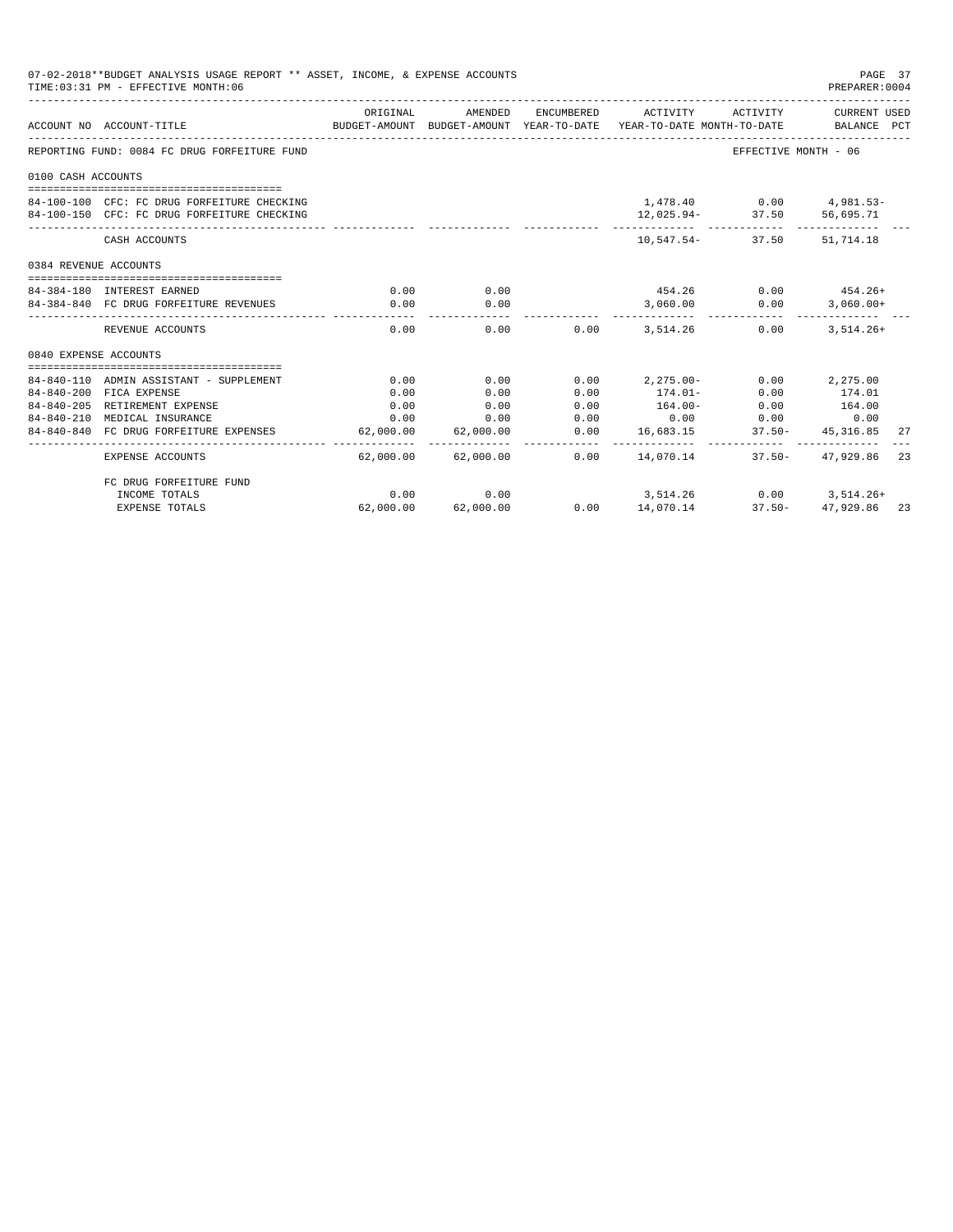| 07-02-2018**BUDGET ANALYSIS USAGE REPORT ** ASSET, INCOME, & EXPENSE ACCOUNTS<br>TIME: 03:31 PM - EFFECTIVE MONTH: 06<br>PREPARER: 0004 |                                                                                                                  |          |         |      |                     |                    |                      |  |
|-----------------------------------------------------------------------------------------------------------------------------------------|------------------------------------------------------------------------------------------------------------------|----------|---------|------|---------------------|--------------------|----------------------|--|
|                                                                                                                                         | ACCOUNT NO ACCOUNT-TITLE CONTROL SUDGET-AMOUNT BUDGET-AMOUNT YEAR-TO-DATE YEAR-TO-DATE MONTH-TO-DATE BALANCE PCT | ORIGINAL | AMENDED |      | ENCUMBERED ACTIVITY | ACTIVITY           | CURRENT USED         |  |
|                                                                                                                                         |                                                                                                                  |          |         |      |                     |                    |                      |  |
|                                                                                                                                         | REPORTING FUND: 0086 CETRZ GRANT FUND                                                                            |          |         |      |                     |                    | EFFECTIVE MONTH - 06 |  |
| 0100 CASH ACCOUNTS                                                                                                                      |                                                                                                                  |          |         |      |                     |                    |                      |  |
|                                                                                                                                         | $86 - 100 - 100$ CFC - CETRZ GRANT                                                                               |          |         |      |                     | $34,068.28 - 0.00$ | 0.00                 |  |
|                                                                                                                                         | CASH ACCOUNTS                                                                                                    |          |         |      | $34,068.28-$        | 0.00               | 0.00                 |  |
| 0380 REVENUE ACCOUNTS                                                                                                                   |                                                                                                                  |          |         |      |                     |                    |                      |  |
|                                                                                                                                         | 86-380-180 INTEREST EARNED                                                                                       | 0.00     | 0.00    |      |                     | 0.00               | 0.00<br>0.00         |  |
|                                                                                                                                         | 86-380-800 CETRZ GRANT REVENUES                                                                                  | 0.00     | 0.00    |      | 0.00                | 0.00               | 0.00                 |  |
|                                                                                                                                         | REVENUE ACCOUNTS                                                                                                 | 0.00     | 0.00    | 0.00 | 0.00                | 0.00               | 0.00                 |  |
| 0800 EXPENSE ACCOUNTS                                                                                                                   |                                                                                                                  |          |         |      |                     |                    |                      |  |
|                                                                                                                                         | ==============================                                                                                   |          |         |      |                     |                    |                      |  |
|                                                                                                                                         | 86-800-800 CETRZ GRANT EXPENSE ACCOUNTS                                                                          | 0.00     | 0.00    | 0.00 | 0.00<br>-------     | 0.00               | 0.00                 |  |
|                                                                                                                                         | EXPENSE ACCOUNTS                                                                                                 | 0.00     | 0.00    | 0.00 | 0.00                | 0.00               | 0.00                 |  |
|                                                                                                                                         | CETRZ GRANT FUND                                                                                                 |          |         |      |                     |                    |                      |  |
|                                                                                                                                         | INCOME TOTALS                                                                                                    | 0.00     | 0.00    |      | 0.00                | 0.00               | 0.00                 |  |
|                                                                                                                                         | <b>EXPENSE TOTALS</b>                                                                                            | 0.00     | 0.00    | 0.00 | 0.00                | 0.00               | 0.00                 |  |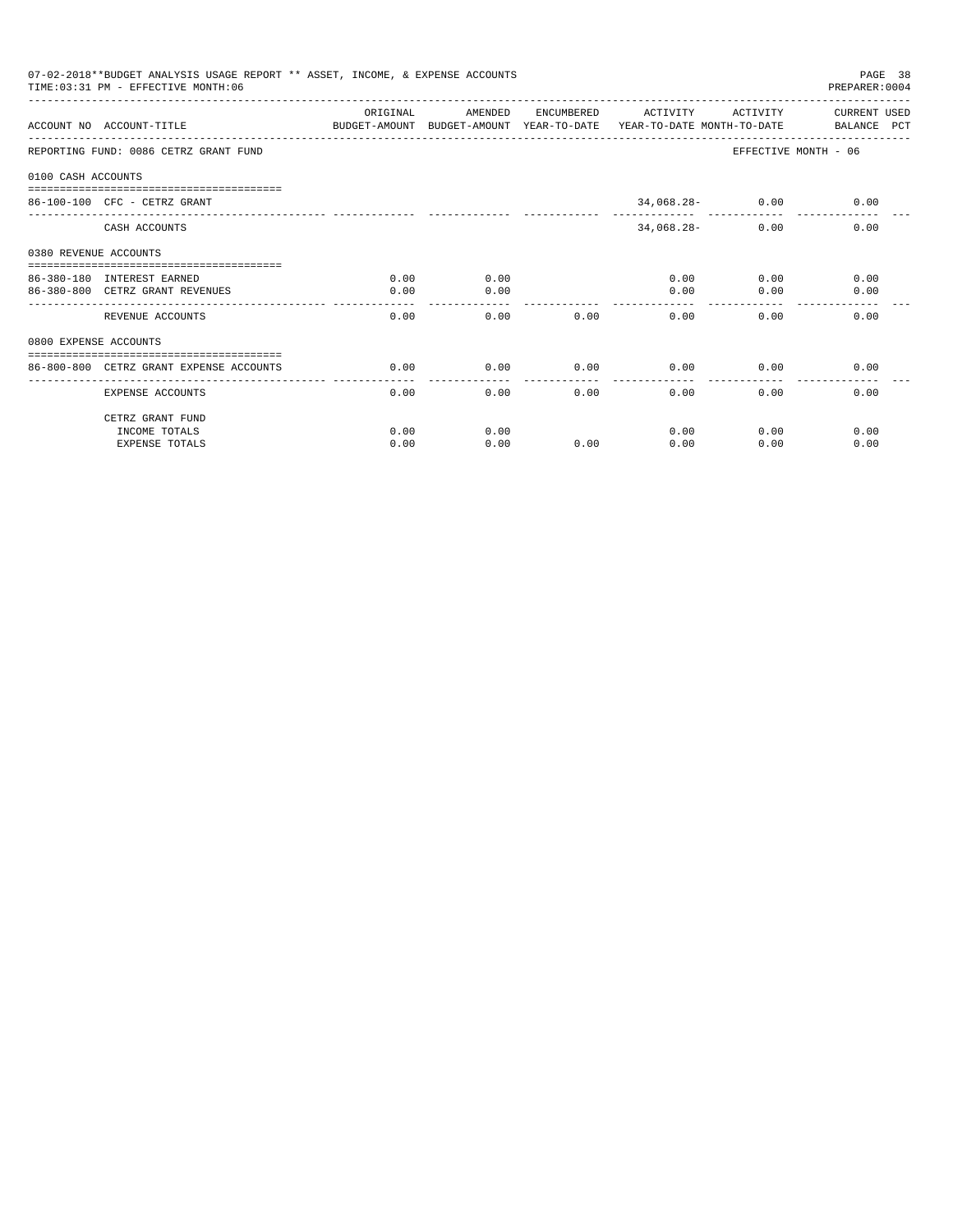| 07-02-2018**BUDGET ANALYSIS USAGE REPORT ** ASSET, INCOME, & EXPENSE ACCOUNTS<br>TIME: 03:31 PM - EFFECTIVE MONTH: 06 |                                                                                 |                                                                                             |                       |      |          |                                                |                     |     |
|-----------------------------------------------------------------------------------------------------------------------|---------------------------------------------------------------------------------|---------------------------------------------------------------------------------------------|-----------------------|------|----------|------------------------------------------------|---------------------|-----|
|                                                                                                                       | ACCOUNT NO ACCOUNT-TITLE                                                        | ORIGINAL<br>BUDGET-AMOUNT BUDGET-AMOUNT YEAR-TO-DATE YEAR-TO-DATE MONTH-TO-DATE BALANCE PCT | AMENDED               |      |          | ENCUMBERED ACTIVITY ACTIVITY CURRENT USED      |                     |     |
|                                                                                                                       | REPORTING FUND: 0088 AIRPORT FUND                                               |                                                                                             |                       |      |          | EFFECTIVE MONTH - 06                           |                     |     |
| 0100 CASH ACCOUNTS                                                                                                    |                                                                                 |                                                                                             |                       |      |          |                                                |                     |     |
|                                                                                                                       | 88-100-100 CFC - AIRPORT FUND                                                   |                                                                                             |                       |      |          | 1,304.50    152.00-    13,528.23               |                     |     |
|                                                                                                                       | CASH ACCOUNTS                                                                   |                                                                                             |                       |      |          | 1,304.50    152.00-    13,528.23               |                     |     |
| 0380 REVENUE ACCOUNTS                                                                                                 |                                                                                 |                                                                                             |                       |      |          |                                                |                     |     |
|                                                                                                                       | 88-380-180 INTEREST EARNED                                                      | 0.00                                                                                        | 0.00                  |      |          | $0.00$ $0.00$ $0.00$ $0.00$                    |                     |     |
|                                                                                                                       | 88-380-810 AIRPORT REVENUES                                                     |                                                                                             | 6,000.00 6,000.00     |      | 3,280.00 |                                                | $0.00$ 2,720.00     | -55 |
|                                                                                                                       | REVENUE ACCOUNTS                                                                |                                                                                             |                       |      |          | $6.000.00$ $6.000.00$ $0.00$ $3.280.00$ $0.00$ | 2,720.00            | 55  |
| 0800 EXPENSE ACCOUNTS                                                                                                 |                                                                                 |                                                                                             |                       |      |          |                                                |                     |     |
|                                                                                                                       |                                                                                 |                                                                                             |                       |      |          |                                                |                     |     |
|                                                                                                                       | 88-800-120 PART TIME SALARY                                                     | 0.00                                                                                        | 0.00                  | 0.00 | 0.00     | 0.00                                           | 0.00                |     |
|                                                                                                                       | 88-800-200 FICA - EMPLOYER MATCH<br>88-800-205 RETIREMENT - EMPLOYER MATCH 6.00 | 0.00                                                                                        | 0.00<br>0.00          | 0.00 | 0.00     | 0.00<br>$0.00$ $0.00$ $0.00$                   | 0.00                |     |
|                                                                                                                       | 88-800-810 AIRPORT EXPENSES                                                     |                                                                                             |                       |      |          | $0.00$ 1,975.50 152.00                         | 0.00<br>3,024.50 40 |     |
|                                                                                                                       |                                                                                 |                                                                                             | 5,000.00 5,000.00     |      |          |                                                |                     |     |
|                                                                                                                       | EXPENSE ACCOUNTS                                                                |                                                                                             |                       |      |          | 5,000.00 5,000.00 0.00 1,975.50 152.00         | 3,024.50 40         |     |
|                                                                                                                       | AIRPORT FUND                                                                    |                                                                                             |                       |      |          |                                                |                     |     |
|                                                                                                                       | INCOME TOTALS                                                                   |                                                                                             | $6,000.00$ $6,000.00$ |      |          | 3,280.00 0.00                                  | 2,720.00            | 55  |
|                                                                                                                       | <b>EXPENSE TOTALS</b>                                                           | 5,000.00                                                                                    | 5,000.00              |      |          | $0.00$ 1,975.50 152.00                         | 3,024.50            | 40  |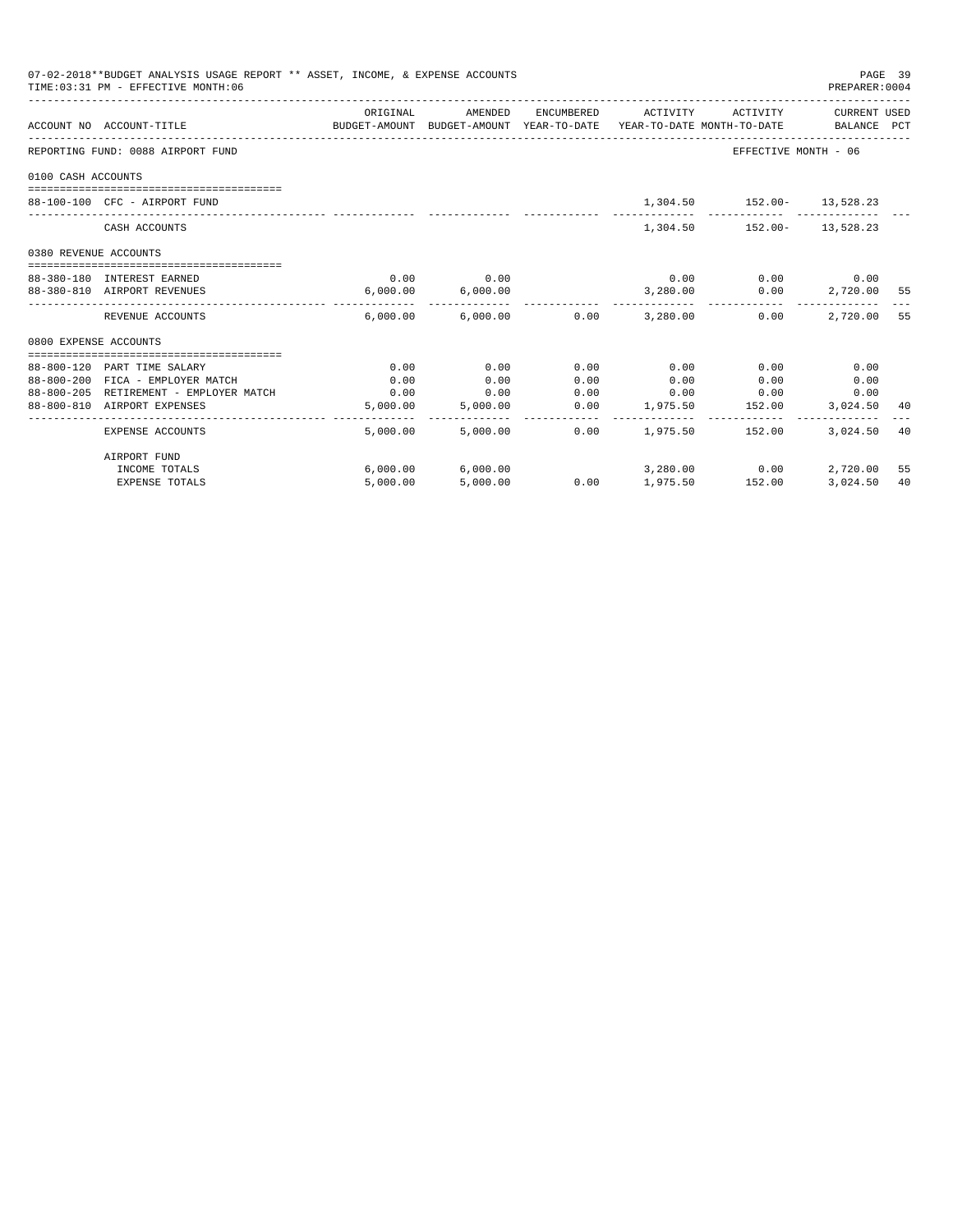| 07-02-2018**BUDGET ANALYSIS USAGE REPORT ** ASSET, INCOME, & EXPENSE ACCOUNTS<br>TIME: 03:31 PM - EFFECTIVE MONTH: 06<br>PREPARER: 0004 |                                                  |          |                                                                                |            |          |          |                                    |  |
|-----------------------------------------------------------------------------------------------------------------------------------------|--------------------------------------------------|----------|--------------------------------------------------------------------------------|------------|----------|----------|------------------------------------|--|
|                                                                                                                                         | ACCOUNT NO ACCOUNT-TITLE                         | ORIGINAL | AMENDED<br>BUDGET-AMOUNT BUDGET-AMOUNT YEAR-TO-DATE YEAR-TO-DATE MONTH-TO-DATE | ENCUMBERED | ACTIVITY | ACTIVITY | <b>CURRENT USED</b><br>BALANCE PCT |  |
|                                                                                                                                         | REPORTING FUND: 0090 COURT REPORTER SERVICE FUND |          |                                                                                |            |          |          | EFFECTIVE MONTH - 06               |  |
| 0100 CASH ACCOUNT                                                                                                                       |                                                  |          |                                                                                |            |          |          |                                    |  |
|                                                                                                                                         | 90-100-100 COURT REPORTER SERVICE FUND           |          |                                                                                |            | 0.00     | 0.00     | 0.00                               |  |
|                                                                                                                                         | CASH ACCOUNT                                     |          |                                                                                |            | 0.00     | 0.00     | 0.00                               |  |
| 0390 REVENUE ACCOUNTS                                                                                                                   |                                                  |          |                                                                                |            |          |          |                                    |  |
|                                                                                                                                         |                                                  |          |                                                                                |            |          |          |                                    |  |
|                                                                                                                                         | 90-390-190 INTEREST EARNED                       |          |                                                                                |            | 0.00     | 0.00     | 0.00                               |  |
| 90-390-910 REVENUE                                                                                                                      |                                                  |          |                                                                                |            | 0.00     | 0.00     | 0.00                               |  |
|                                                                                                                                         | REVENUE ACCOUNTS                                 |          |                                                                                |            | 0.00     | 0.00     | 0.00                               |  |
|                                                                                                                                         | COURT REPORTER SERVICE FUND                      |          |                                                                                |            |          |          |                                    |  |
|                                                                                                                                         | INCOME TOTALS                                    | 0.00     | 0.00                                                                           |            | 0.00     | 0.00     | 0.00                               |  |
|                                                                                                                                         | <b>EXPENSE TOTALS</b>                            | 0.00     | 0.00                                                                           | 0.00       | 0.00     | 0.00     | 0.00                               |  |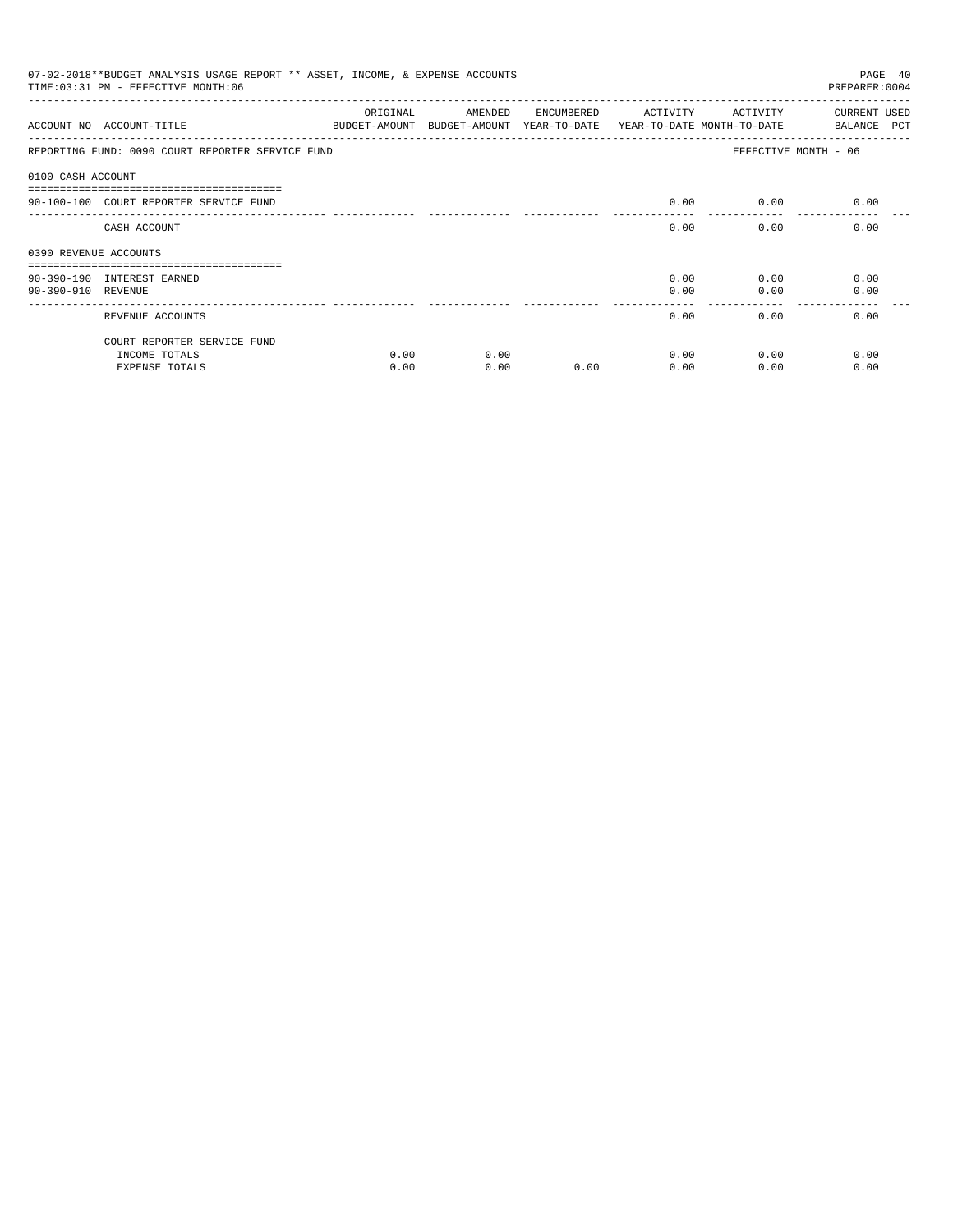|                       | 07-02-2018**BUDGET ANALYSIS USAGE REPORT ** ASSET, INCOME, & EXPENSE ACCOUNTS<br>TIME: 03:31 PM - EFFECTIVE MONTH: 06 |          |         |            |          |                             | PAGE 41<br>PREPARER: 0004   |
|-----------------------|-----------------------------------------------------------------------------------------------------------------------|----------|---------|------------|----------|-----------------------------|-----------------------------|
|                       | ACCOUNT NO ACCOUNT-TITLE<br>BUDGET-AMOUNT BUDGET-AMOUNT YEAR-TO-DATE YEAR-TO-DATE MONTH-TO-DATE                       | ORIGINAL | AMENDED | ENCUMBERED | ACTIVITY | ACTIVITY                    | CURRENT USED<br>BALANCE PCT |
|                       | REPORTING FUND: 0092 PRE-TRIAL DIVERSION PROGRAM                                                                      |          |         |            |          |                             | EFFECTIVE MONTH - 06        |
| 0100 CASH ACCOUNTS    |                                                                                                                       |          |         |            |          |                             |                             |
|                       | 92-100-100 PRE-TRIAL CHECKING                                                                                         |          |         |            |          | $0.00$ $0.00$ $0.00$        |                             |
|                       | 92-100-222 PRE-TRIAL CHECKING                                                                                         |          |         |            |          | 5,180.00 2,000.00 5,180.00  |                             |
|                       |                                                                                                                       |          |         |            |          |                             |                             |
|                       | CASH ACCOUNTS                                                                                                         |          |         |            | 5,180.00 | 2,000.00                    | 5,180.00                    |
| 0399 REVENUE ACCOUNTS |                                                                                                                       |          |         |            |          |                             |                             |
|                       | 92-399-180 INTEREST EARNED                                                                                            | 0.00     | 0.00    |            |          | $0.00$ $0.00$ $0.00$ $0.00$ |                             |
|                       | 92-399-920 PRE-TRIAL FEES                                                                                             | 0.00     | 0.00    |            |          | 5,180.00 2,000.00           | $5,180.00+$                 |
|                       |                                                                                                                       |          |         |            |          |                             |                             |
|                       | REVENUE ACCOUNTS                                                                                                      | 0.00     | 0.00    | 0.00       | 5,180.00 | 2,000.00                    | $5,180.00+$                 |
| 0929 EXPENSE ACCOUNT  |                                                                                                                       |          |         |            |          |                             |                             |
|                       |                                                                                                                       |          |         |            |          |                             |                             |
|                       | 92-929-929 PRE-TRIAL EXPENSE                                                                                          | 0.00     | 0.00    | 0.00       | 0.00     | 0.00                        | 0.00                        |
|                       | EXPENSE ACCOUNT                                                                                                       | 0.00     | 0.00    | 0.00       | 0.00     | 0.00                        | 0.00                        |
|                       | PRE-TRIAL DIVERSION PROGRAM                                                                                           |          |         |            |          |                             |                             |
|                       | INCOME TOTALS                                                                                                         | 0.00     | 0.00    |            |          | 5,180.00 2,000.00           | $5,180.00+$                 |
|                       | <b>EXPENSE TOTALS</b>                                                                                                 | 0.00     | 0.00    | 0.00       | 0.00     | 0.00                        | 0.00                        |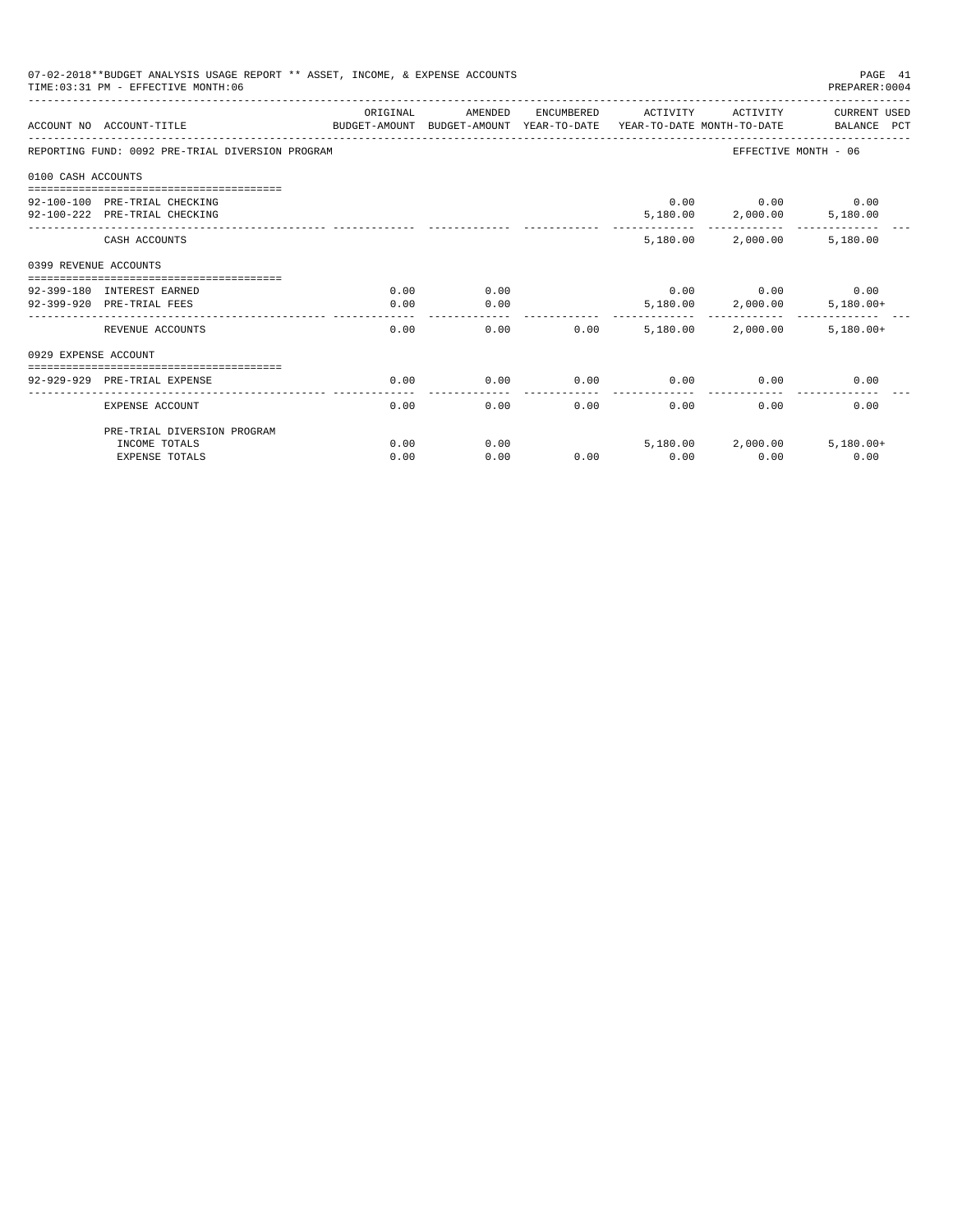| 07-02-2018**BUDGET ANALYSIS USAGE REPORT ** ASSET, INCOME, & EXPENSE ACCOUNTS<br>TIME: 03:31 PM - EFFECTIVE MONTH: 06 |                                             |          |                                                                                |            |          |          |                             |  |
|-----------------------------------------------------------------------------------------------------------------------|---------------------------------------------|----------|--------------------------------------------------------------------------------|------------|----------|----------|-----------------------------|--|
|                                                                                                                       | ACCOUNT NO ACCOUNT-TITLE                    | ORIGINAL | AMENDED<br>BUDGET-AMOUNT BUDGET-AMOUNT YEAR-TO-DATE YEAR-TO-DATE MONTH-TO-DATE | ENCUMBERED | ACTIVITY | ACTIVITY | CURRENT USED<br>BALANCE PCT |  |
| REPORTING FUND: 0098 TAX-COLL-MOTOR VEHICLE DIVISION                                                                  |                                             |          |                                                                                |            |          |          | EFFECTIVE MONTH - 06        |  |
| 0100 CASH ACCOUNT                                                                                                     |                                             |          |                                                                                |            |          |          |                             |  |
|                                                                                                                       |                                             |          |                                                                                |            |          |          |                             |  |
|                                                                                                                       | 98-100-100 TAX COLL-MOTOR VEHICLE DIVISION  |          |                                                                                |            | 0.00     | 0.00     | 0.00                        |  |
| 98-100-101                                                                                                            | TAX COLL-SALES TAX, MOTOR VEH D             |          |                                                                                |            | 0.00     | 0.00     | 0.00                        |  |
| $98 - 100 - 102$                                                                                                      | FISHER COUNTY INMATE PHONE                  |          |                                                                                |            | 0.00     | 0.00     | 0.00                        |  |
|                                                                                                                       | 98-100-103 FISHER COUNTY WELFARE            |          |                                                                                |            | 0.00     | 0.00     | 0.00                        |  |
| $98 - 100 - 104$                                                                                                      | DIST CLERK REGISTRY ACCT                    |          |                                                                                |            | 0.00     | 0.00     | 0.00                        |  |
|                                                                                                                       | 98-100-105 32ND DISTRICT COURT RECEIVERSHIP |          |                                                                                |            | 0.00     | 0.00     | 0.00                        |  |
|                                                                                                                       | CASH ACCOUNT                                |          |                                                                                |            | 0.00     | 0.00     | 0.00                        |  |
|                                                                                                                       | TAX-COLL-MOTOR VEHICLE DIVISION             |          |                                                                                |            |          |          |                             |  |
|                                                                                                                       | INCOME TOTALS                               | 0.00     | 0.00                                                                           |            | 0.00     | 0.00     | 0.00                        |  |
|                                                                                                                       | <b>EXPENSE TOTALS</b>                       | 0.00     | 0.00                                                                           | 0.00       | 0.00     | 0.00     | 0.00                        |  |